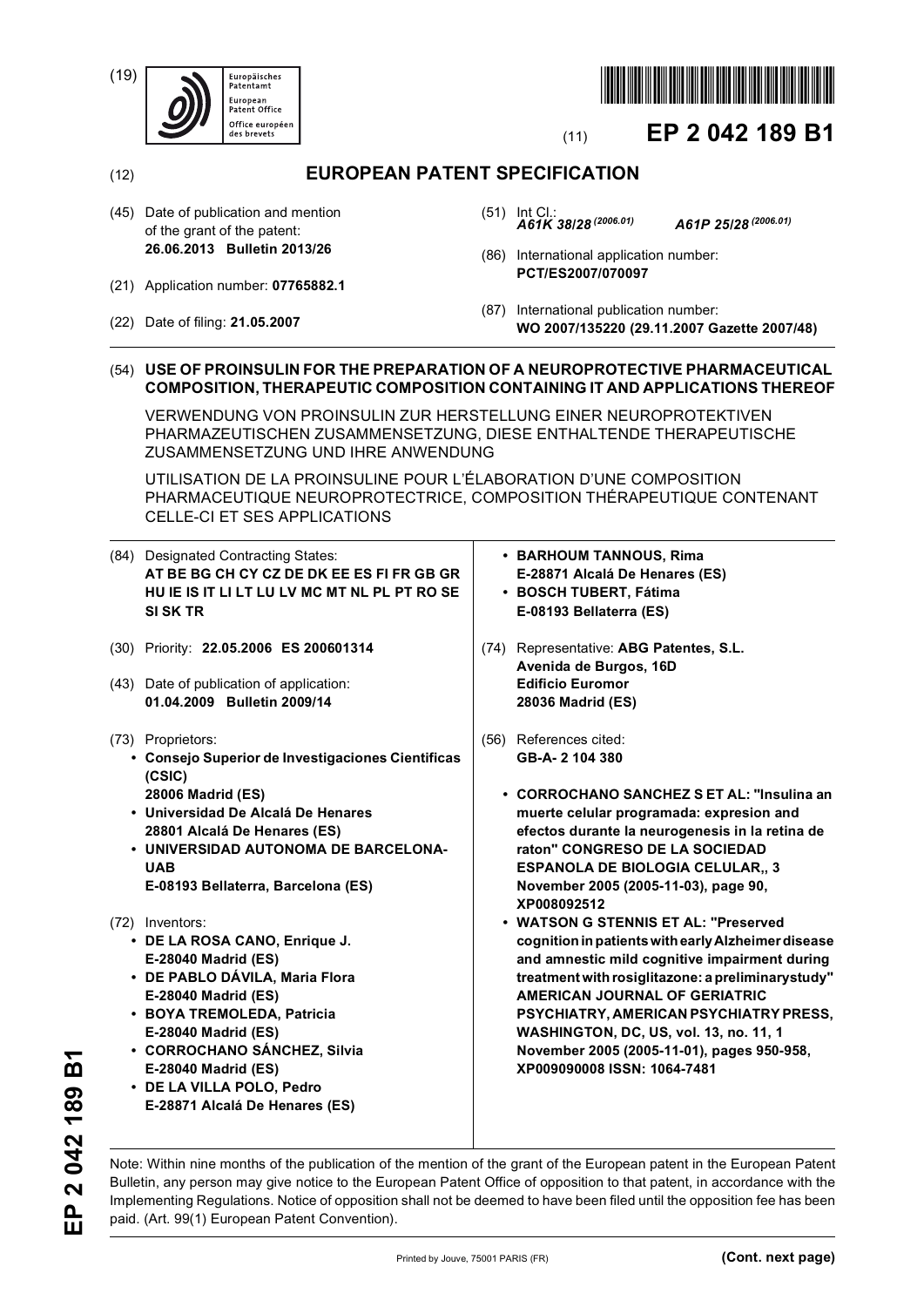- **CRAFT S ET AL: "Memory improvement following induced hyperinsulinemia in Alzheimer's disease." NEUROBIOLOGY OF AGING 1996 JAN-FEB, vol. 17, no. 1, January 1996 (1996-01), pages 123-130, XP002561902 ISSN: 0197-4580**
- **HERNÁNDEZ-SÁNCHEZ C ET AL: "Proinsulin in development: new roles for an ancient prohormone" DIABETOLOGIA ; CLINICAL AND EXPERIMENTAL DIABETES AND METABOLISM, SPRINGER, BERLIN, DE, vol. 49, no. 6, 5 April 2006 (2006-04-05), pages 1142-1150, XP019417798 ISSN: 1432-0428**
- **DIAZ B. ET AL.: 'Apoptotic cell death of proliferating neuroepithelial cells in the embryonic retina is prevented by insulin' EUROPEAN JOURNAL OF NEUROSCIENCE vol. 11, no. 5, May 1999, pages 1624 - 1632, XP008090592**
- **DIAZ B. ET AL.: 'In vivo regulation of death by embryonic (pro)insulin and the insulin receptor during early retinal neurogenesis' DEVELOPMENT vol. 127, no. 8, 15 April 2000, pages 1641 - 1649, XP008090540**
- **CORROCHANO SANCHEZ S. ET AL.: 'Insulina an muerte celular programada: expresion and efectos durante la neurogenesis in la retina de raton' XI CONGRESO OF THE SOCIEDAD SPANISH DE BIOLOGIA CELULAR. CADIZ 03 November 2005 - 06 November 2005, page 90, XP008092512**
- **VALENCIANO A.I. ET AL.: 'Proinsulin/insulin is synthesized locally and prevents caspase- and cathepsin-mediated cell death in the embryonic mouse retina' JOURNAL OF NEUROCEMISTRY vol. 99, no. 2, 01 October 2006, pages 524 - 536, XP008092214**
- **SCHLICHTENBREDE F C ET AL: "Intraocular gene delivery of ciliary neurotrophic factor results in significant loss of retinal function in normal mice and in the Prph2Rd2/Rd2 model of retinal degeneration.", GENE THERAPY MAR 2003 LNKD- PUBMED:12621456, vol. 10, no. 6, March 2003 (2003-03), pages 523-527, ISSN: 0969-7128**
- **OTANI ATSUSHI ET AL: "Rescue of retinal degeneration by intravitreally injected adult bone marrow-derived lineage-negative hematopoietic stem cells.", THE JOURNAL OF CLINICAL INVESTIGATION SEP 2004 LNKD- PUBMED: 15372100, vol. 114, no. 6, September 2004 (2004-09), pages 765-774, ISSN: 0021-9738**
- **BOWES C ET AL: "Retinal degeneration in the rd mouse is caused by a defect in the beta subunit of rod cGMP-phosphodiesterase.", NATURE 18 OCT 1990 LNKD- PUBMED:1977087, vol. 347, no. 6294, 18 October 1990 (1990-10-18), pages 677-680, ISSN: 0028-0836**

#### Remarks:

The file contains technical information submitted after the application was filed and not included in this specification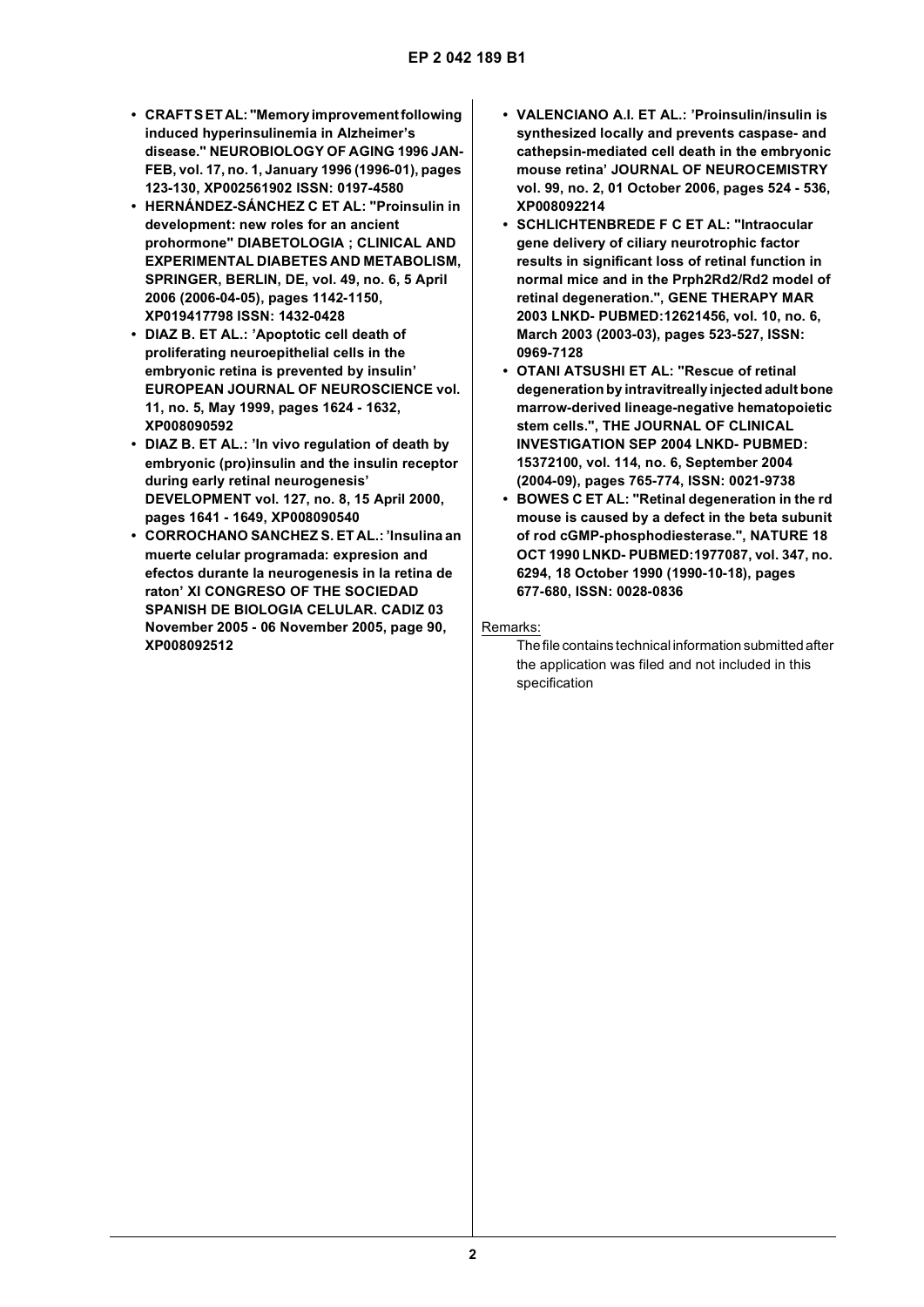#### **Description**

#### Field of the Invention

*5* **[0001]** The present invention is comprised within the biomedicine field and more specifically within the development of therapeutic compounds. The invention particularly relates to the specific use of the proinsulin molecule for the treatment of retinal degenerative diseases such as retinitis pigmentosa, as well as other neurodegenerative conditions.

### State of the Art

*10*

**[0002]** Neurodegenerative diseases comprise a variety of progressive disorders of the central nervous system with a genetic-hereditary, traumatic, sporadic or senile origin. Most neurodegenerative diseases present programmed cell death of neurons and/or glial cells in their origin or their progression. Said death process, forming an irreversible step of the damage to the nervous tissue, appears independently of the primary cause of the disorder, be it genetic, traumatic,

*15* sporadic or senile.

**[0003]** A number of growth factors have an essential role in the regulation of the balance between the life and death of different cell types, including neurons and glial cells. These include the members of the insulin family including insulin, its precursor proinsulin, and IGF-I and IGF-II (Varela-Nieto, I., de la Rosa, E.J., Valenciano, A.I., and Leon, Y. (2003) Cell death in the nervous system: lessons from insulin and insulin-like growth factors. Mol Neurobiol 28: 23-50). The

- *20* retina forms part of the central nervous system and is a well established model for studying both physiological and pathological processes of the nervous system; for this reason, it is the cell model used in the present invention. One of the most important pathological processes studied the retina is the so-called retinitis pigmentosa, because this pathology comprises a wide group of hereditary retinal disorders and represents one of the greatest causes of blindness in the world, with an approximate incidence of one in 4,000 persons. Although more than 120 involved loci have been char-
- *25* acterized and there are different etiologies, in all cases there is a chronic and progressive loss due to programmed cell death of the retinal neurons, specifically of the photoreceptors, making the individuals blind. There is currently no treatment for retinitis pigmentosa and for the time being, neuroprotective, gene therapy, neurorepairing and bioengineering strategies are only being undertaken in animal models with degeneration, such as rd mice, RCS rats and other models in dogs, cats, pigs and even Drosophila. The rd1 (rod degeneration) mouse was one of the first models for studying
- *30* molecular and cell mechanisms determining cell degeneration, the apoptotic nature of photoreceptors death having been determined (Chang, G.Q., Hao, Y., and Wong, F. (1993) Apoptosis: final common pathway of photoreceptor death in rd, rds, and rhodopsin mutant mice. 30 Neuron 11: 595-605). The different rd mice provide an ideal model for the assay of new therapeutic approaches to the treatment of hereditary retinal dystrophies, because they allow studying the degenerative process of photoreceptors from a molecular, cellular and genetic point of view.
- *35* **[0004]** Gene therapy interventions tend to reintroduce a functional copy of the mutated gene causing neurodegeneration. Progress has been made with recombinant adenoviruses or viral vectors associated to adenoviruses. Specifically, the replacement of the β subunit of rod-specific cGMP phosphodiesterase (βPDE) in newborn rd mice, achieving a histological rescue of rd phenotype of at least 6 weeks (Bennett, J., Tanabe, T., Sun, D., Zeng, Y., Kieldbye, H., Gouras, P., and Maguire, A.M. (1996) Photoreceptor cell rescue in retinal degeneration (rd) mice by in vivo gene therapy. Nat
- *40* Med 2: 649-654). However, this therapy requires the unequivocal identification of the mutated gene in each patient, which is currently only possible in 40% of cases (Wang, D.Y., Chan, W.M., Tam, P.O., Baum, L., Lam, D.S., Chong, K.K., Fan, B.J., and Pang, C.P. (2005) Gene mutations in retinitis pigmentosa and their clinical implications. Clin Chim Acta 351: 5-16).

*45* **[0005]** The transplant of neural stem cells or precursors for the purpose of developing new photoreceptors is the purpose of neurorepairing therapies. New photoreceptors have to reestablish the suitable connections with the neurons of the internal retina.

**[0006]** Neuroprotection that is induced by means of treatment with growth factors seeks to prevent cell death associated to the neurodegenerative process. Different forms of administration have been tested in several animal models with retinal degeneration. The first attempts consisted of intravitreal injections of several recombinant proteins in rats or mice

- *50* with retinal degeneration (Faktorovich, E.G., Steinberg, R.H., Yasumura, D., Matthes, M.T., and LaVail, M.M. (1990) Photoreceptor degeneration in inherited retinal dystrophy delayed by basic fibroblast growth factor. Nature 347: 83-86; LaVail, M.M., Unoki, K., Yasumura, D., Matthes, M.T., Yancopoulos, G.D., and Steinberg, R.H. (1992) Multiple growth factors, cytokines, and neurotrophins rescue photoreceptors from the damaging effects of constant light. Proc Natl Acad Sci USA 89: 11249-11253). These experiments demonstrated that FGF2 slowed down photoreceptor degeneration in
- *55* RCS rats (Royal Collage of Surgeon). Several survival factors, including FGF2, FGF1, BDNF and CNTF, decreased photoreceptor death induced by light damage (LaVail, M.M., Yasumura, D., Matthes, M.T., Lau-Villacorta, C., Unoki, K., Sung, C.H., and Steinberg, R.H. 15 (1998) Protection of mouse photoreceptors by survival factors in retinal degenerations. Invest Ophthalmol Vis Sci 39: 592-602). Intravitreal injections of CNTF analogs in mouse models with hereditary retinal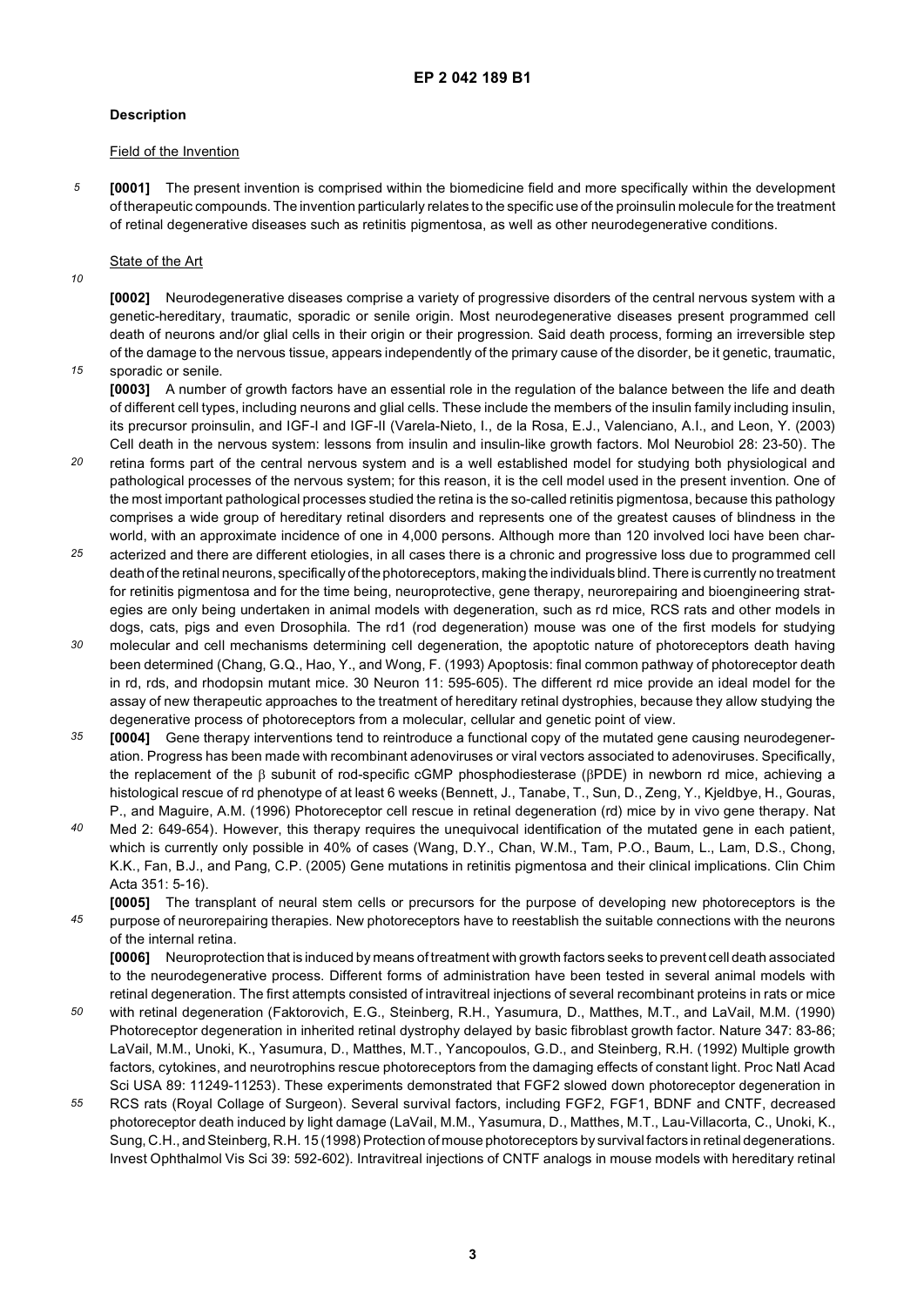degenerations (model Q433ter, rd and nr; terminology used to designate certain mouse models with retinitis pigmentosa) gave rise to an evident improvement of some degenerations. The neuroprotective effect due to CNTF analogs has also been verified in studies in cats with autosomal dominant cone-rod dystrophy, in which intravitreal injections of CNTF had beneficial effects (Chong, N.H., Alexander, R.A., Waters, L., Barnett, K.C., Bird, A.C., and Luthert, P.J. (1999)

*5* Repeated injections of a ciliary neurotrophic factor analogue leading to long-term photoreceptor survival in hereditary retinal degeneration. Invest Ophthalmol Vis Sci 40: 1298-1305). **[0007]** On the other hand, Schlichtenbrede, F.C. et al. 2003 (Gene Therapy, 10:523-7) disclose that the intraocular treatment with CNTF (ciliary neurotrophic factor) may result in unwanted side effects. In order to avoid this, they suggest the temporary administration of CNTF by the used of an inducible promoter or a pharmacological slow release device

*10* with later removal of the ocular insert. **[0008]** Another approach has been the use of gene therapy vectors to express survival factors in retinas of mice or rats with retinal degeneration. In two mouse models, rd and Prph2Rd (recessive mutation in peripherin) (Travis, G.H., Brennan, M.B., Danielson, P.E., Kozak, C.A., and Sutcliffe, J.G. (1989) Identification of a photoreceptor-specific mRNA

- *15* encoded by the gene responsible for retinal degeneration slow (rds). Nature 338: 70-73; Connell, G., Bascom, R., Molday, L., Reid, D., McInnes, R.R., and Molday, R.S. (1991) Photoreceptor peripherin is the normal product of the gene responsible for retinal degeneration in the rds mouse. Proc Natl Acad Sci US A 88: 723-726.), subretinal injections of adenoviral vectors encoding a secretable form of CNTF delayed photoreceptor death (Cayouette, M., and Gravel, C. (1997) Adenovirus-mediated gene transfer of ciliary neurotrophic factor can prevent photoreceptor degeneration in the retinal degeneration (rd) mouse. Hum Gene Ther 8: 423-430; Cayouette, M., Behn, D., Sendtner, M., Lachapelle, P.,
- *20* and Gravel, C. (1998) Intraocular gene transfer of ciliary neurotrophic factor prevents death and increases responsiveness of rod photoreceptors in the retinal degeneration slow mouse. J Neurosci 18: 9282-9293). For its part, transgenic BDNF expression in the retina, which was hardly active by intravitreal injections, delays neurodegeneration in Q344ter mice (Okoye, G., 25 Zimmer, J., Sung, J., Gehlbach, P., Deering, T., Nambu, H., Hackett, S., Melia, M., Esumi, N., Zack, D.J., and Campochiaro, P.A. (2003) Increased expression of brain-derived neurotrophic factor preserves retinal function and
- *25* slows cell death from rhodopsin mutation or oxidative damage. J Neurosci 23: 4164-4172; Sung, C.H., Makino, C., Baylor, D., and Nathans, J. (1994) A rhodopsin gene mutation responsible for autosomal dominant retinitis pigmentosa results in a protein that is defective in localization to the photoreceptor outer segment. J Neurosci 14: 5818-5833). These results also show that, apart from technical problems, an isolated intravitreal injection can be insufficient to have a neuroprotective effect. For its part, CNTF, which in addition does have a neuroprotective effect with a single injection,
- *30* has proved to be counterproductive when its prolonged expression is induced by means of AAV vectors encoding the secretable form of CNTF, in Prph2Rd mice and two transgenic rats with retinal degeneration (Liang, F.Q., Aleman, T.S., Dejneka, N.S., Dudus, L., Fisher, K.J., Maguire, A.M., Jacobson, S.G., and Bennett, J. (2001) Long-term protection of retinal structure but not function using RAAV.CNTF in animal models of retinosis pigmentaria. Mol Ther 4: 461-472) because the photoreceptor function worsens according to an analysis by ERG.
- *35* **[0009]** Taking into account all the strategies set forth above, the present invention provides a practical solution compared to systems used up until now. Survival functions of insulin have been shown before which are different from its metabolic function in chicken embryos, because insulin in its proinsulin precursor form is expressed during the development before the existence of a pancreatic outline. During the development of the nervous system, proinsulin regulates multiple cell processes. It is a survival factor in early embryos, as was verified in a study inhibiting the expression of the
- *40* proinsulin gene or its receptor by means of using antisense oligonucleotides (Morales, A.V., Serna, J., Alarcon, C., de la Rosa, E.J., and de Pablo, F. (1997) Role of prepancreatic (pro)insulin and the insulin receptor in prevention of embryonic apoptosis. Endocrinology 138: 3967-3975). Its blocking by means of antibodies also increases the number of apoptotic cells in chicken embryo retina (Diaz, B., Serna,J., De Pablo,F., and de la Rosa, E. J. (2000) In vivo regulation of cell death by embryonic(pro) insulin and the insulin receptor during early retinal neurogenesis. Development 127: 1641-1649),
- *45* whereas its exogenous addition to the embryo reduces the number of apoptotic cells (Hernandez-Sanchez, C., Mansilla, A., de la Rosa, E.J., Pollerberg, G.E., Martinez-Salas, E., and de Pablo, F. (2003) Upstream AUGs in embryonic proinsulin mRNA control its low translation level. Embo J 22: 5582-5592). The molecule that can be isolated from chicken embryos is proinsulin, the primary product of the gene translation, the metabolic activity of which is small, about 5-10% of the activity of insulin.
- *50* **[0010]** Corrochano, S. et al. 2005 ('Insulina y muerte celular programada: expresi6n y efectos durante la neurogenesis en la retina de rat6n'. XI CONGRESO DE LA SOCIEDAD ESPAÑOLA DE BIOLOGÍA CELULAR) disclose the ability of proinsulin and insulin for preventing apoptosis in a growth factor-deprived organotypic culture of E5 chicken retina. **[0011]** In chronic neurodegenerative diseases, neurons and/or glial cells die progressively. The symptoms of the
- *55* disease normally appear when quite a few cells have died. It is thus important to determine the effective molecules favoring cell survival for maintaining a relatively normal visual function. Although there are many types of neurodegenerative diseases, each with a different etiology, all of them present a final death of the affected cells. This death is a programmed death type, there being different types of apoptotic or non-apoptotic death. Unlike acute damage, in which the cells are initially in good condition before the damage, in chronic diseases the cells have an intrinsic damage which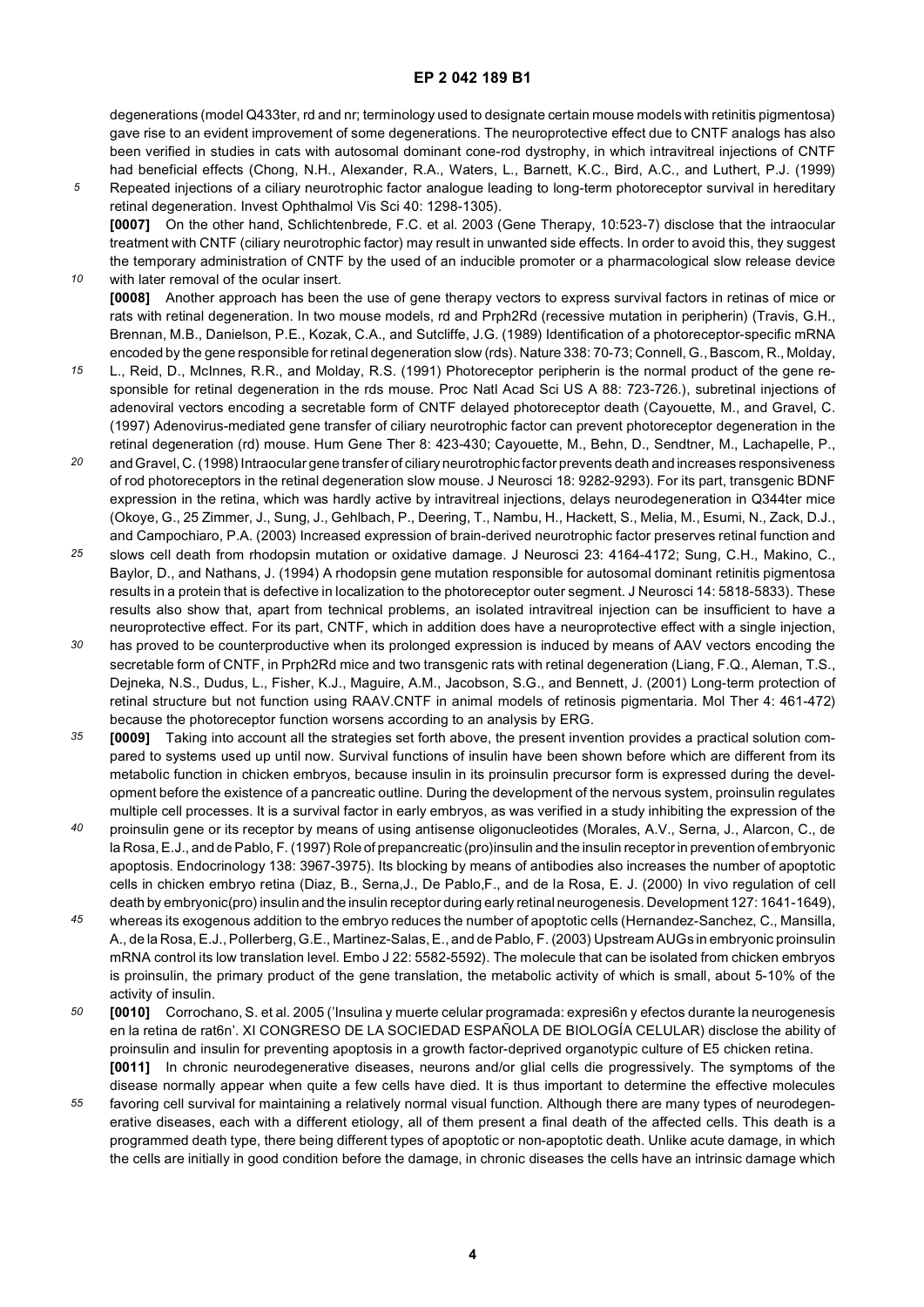will make them die at a certain time when they can no longer support the damage and/or cannot carry out the function which they must perform.

#### Description of the Invention

#### Brief Description

*5*

*10*

*15*

*55*

**[0012]** An object of the present invention is formed by the use of a compound that induces the activity of proinsulin, hereinafter use of an inducer compound of the present invention, wherein said compound is selected from the group consisting of

a. a nucleotide sequence allowing the expression of a neuroprotective protein or peptide and which is formed by one or several nucleotide sequences belonging to the group of

- i. a nucleotide sequence formed by the nucleotide sequence encoding human proinsulin SEQ ID NO 1, ii. a nucleotide sequence which has a degree of identity of at least 95% to the sequence of i) and encoding a protein mimicking the activity of human proinsulin and, iii. a nucleotide sequence comprising any one sequence belonging to i) and/or ii);
- *20* b. an isolated human eukaryotic cell which is genetically modified and transformed by means of the human proinsulin nucleotide sequence SEQ ID NO:1 and comprises the construct or expression vector and can suitably release the proinsulin protein to the extracellular medium and
- *25* c. a protein or peptide having neuroprotective activity and comprising one or several amino acid sequences belonging to the group of
	- i. an amino acid sequence formed by the human proinsulin amino acid sequence SEQ ID NO: 2,

ii. an amino acid sequence which has a degree of identity of at least 95% to the sequence of i) and mimics the the neuroprotective activity of human proinsulin and,

- *30* iii. an amino acid sequence comprising any one sequence belonging to: i) and/or ii) for the preparation of a medicinal product or pharmaceutical composition for the prevention and treatment of retinitis pigmentosa. In a preferred aspect of the invention, said pharmaceutical composition is suitable for its systemic or local sustained administration.
- *35* **[0013]** A particular object of the invention is formed by the use of a compound that induces the activity of proinsulin in which the inducer compound is a nucleotide sequence, hereinafter proinsulin nucleotide sequence of the present invention, which allows the expression of a neuroprotective protein or peptide, and which is formed by one or several nucleotide sequences belonging to the following group:
- *40* i) a nucleotide sequence formed by the nucleotide sequence encoding human proinsulin SEQ ID NO 1, ii) a nucleotide sequence which has a degree of identity of at least 95% to the sequence of i) and encoding a protein mimicking the activity of human proinsulin and
	- iii) a nucleotide sequence comprising any one sequence belonging to: i), ii).
- *45 50* **[0014]** A particular embodiment of the present invention is formed by the use of a compound that induces the activity of proinsulin wherein the nucleotide sequence is formed by the SEQ ID NO 1 encoding human proinsulin. **[0015]** Another particular object of the present invention is formed by the use of a compound that induces the activity of proinsulin wherein the nucleotide sequence of iii) is an expression vector, hereinafter use of the proinsulin expression vector of the invention, comprising a nucleotide sequence or a genetic construct encoding a proinsulin protein which

can induce neuroprotection. **[0016]** Another particular object of the present invention is formed by the use of a compound that induces the activity of proinsulin in which the inducer compound is preferably an isolated human eukaryotic cell, hereinafter use of proinsulin cells of the invention, which is genetically modified and transformed by means of the human proinsulin nucleotides sequence SEQ ID NO: 1 and comprises the construct or expression vector and can suitably release the proinsulin protein to the extracellular medium.

**[0017]** Another particular object of the invention is formed by the use of a compound that induces the activity of proinsulin in which the inducer compound is a protein or peptide, hereinafter use of the proinsulin protein of the present invention, having neuroprotective activity and comprising one or several amino acid sequences belonging to the following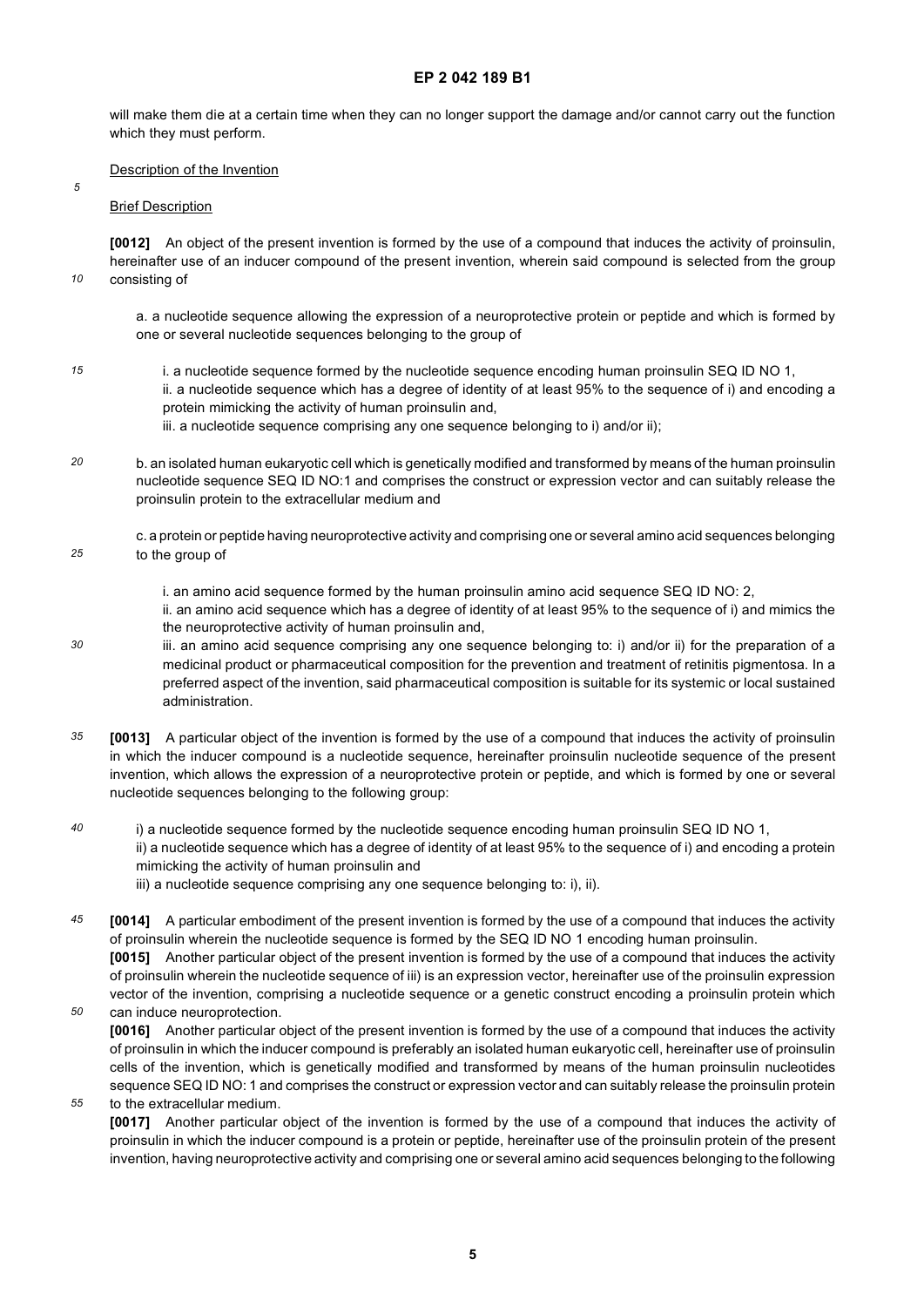group:

*5*

*20*

*25*

*40*

*45*

*50*

- i) an amino acid sequence formed by the human proinsulin amino acid sequence SEQ ID NO 2,
- ii) an amino acid sequence which has a degree of identity of at least 95% to the sequence of i), and mimics the neuroprotective activity of human proinsulin, and
- iii) an amino acid sequence comprising any one sequence belonging to: i) and/or ii).

**[0018]** Another particular embodiment of the present invention is formed by the use of an inducer compound of the invention in which the inducer compound is the human proinsulin protein SEQ ID NO 2.

*10* **[0019]** Another object of the present invention is formed by a pharmaceutical composition or medicinal product for use in the treatment of retinitis pigmentosa, characterized in that it comprises a compound that induces the activity of proinsulin in a therapeutically effective amount together with one or more pharmaceutically acceptable adjuvants and/or carriers wherein the compound is selected from the group of

- *15* a. a nucleotide sequence allowing the expression of a neuroprotective protein or peptide and which is formed by one or several nucleotide sequences belonging to the group of
	- i. a nucleotide sequence formed by the nucleotide sequence encoding human proinsulin SEQ ID NO 1,
	- ii. a nucleotide sequence which has a degree of identity of at least 95% to the sequence of i) and encoding a protein mimicking the activity of human proinsulin and,
	- iii. a nucleotide sequence comprising any one sequence belonging to i) and/or ii);

b. an isolated human eukaryotic cell which is genetically modified and transformed by means of the human proinsulin nucleotide sequence SEQ ID NO 1 and comprises the construct or expression vector and can suitably release the proinsulin protein to the extracellular medium;

c. a protein or peptide having neuroprotective activity and comprising one or several amino acid sequences belonging to the group of

- *30* i. an amino acid sequence formed by the human proinsulin amino acid sequence SEQ ID NO 2, ii. an amino acid sequence which has a degree of identity of at least 95% to the sequence of i), and mimics the neuroprotective activity of human proinsulin and,
	- iii. an amino acid sequence comprising any one sequence belonging to: i) and/or ii):
- *35* **[0020]** A particular embodiment of the invention is formed by a pharmaceutical composition of the invention in which the compound that induces the activity of the proinsulin is one or several nucleotide sequences belonging to the following group:
	- i) a nucleotide sequence formed by the nucleotide sequence encoding human proinsulin SEQ ID NO 1,
	- ii) a nucleotide sequence which has a degree of identity of at least 95% to the sequence of i) and encoding a protein mimicking the activity of human proinsulin and
		- iii) nucleotide sequence comprising any one sequence belonging to: i) and/or i).
	- **[0021]** Another particular embodiment of the present invention is formed by the pharmaceutical composition of the invention in which the nucleotide sequence is formed by SEQ ID NO 1, encoding human proinsulin.

**[0022]** Another particular embodiment of the present invention is formed by.a pharmaceutical composition of the invention in which the nucleotide sequence is a human proinsulin expression vector.

**[0023]** Another particular object of the present invention is formed by a pharmaceutical composition of the invention in which the compound that induces the activity of proinsulin is a protein or a peptide encoded by the proinsulin sequence, genetic construct or vector of the invention.

**[0024]** A particular embodiment of the invention is formed by a pharmaceutical composition of the invention in which the protein or peptide that induces the activity of proinsulin belongs to the following group:

- a) an amino acid sequence formed by the human proinsulin amino acid sequence SEQ ID NO 2,
- *55* b) an amino acid sequence which has a degree of identity of at least 95% to the sequence of i) and mimics the neuroprotective activity of human proinsulin andJiii) an amino acid sequence comprising any one sequence belonging to: a: i) and/or or ii).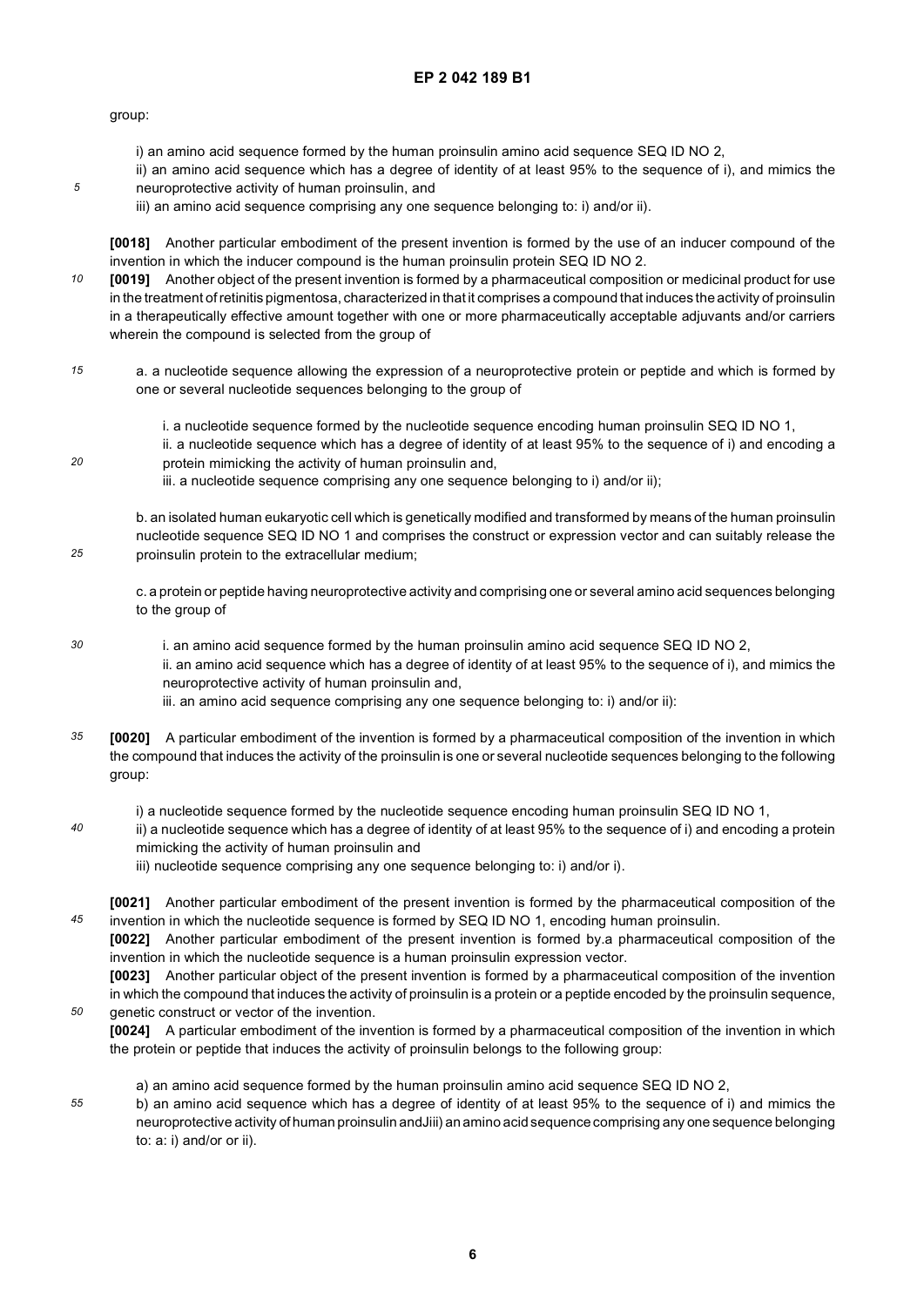**[0025]** Another particular embodiment of the present invention is formed by the pharmaceutical composition of the invention in which the amino acid sequence is formed by human proinsulin (SEQ ID NO 2).

**[0026]** Another particular object of the present invention is formed by a pharmaceutical composition of the invention in which the compound that induces the activity of proinsulin is preferably an isolated human cell, and more preferably

*5* a central nervous system cell transformed by the proinsulin sequence, genetic construct or expression vector of the invention.

**[0027]** It is also disclosed herein the pharmaceutical composition of the invention, hereinafter use of the pharmaceutical composition of the invention, in a method of treatment or prophylaxis of a mammal, preferably a human being, affected by a neurodegenerative disease, disorder or pathology of the central or peripheral nervous systems affecting human

*10* beings, in which programmed cell death occurs, consisting of administering said therapeutic composition in a suitable dose which allows reducing said neurodegeneration.

#### Detailed Description

*15* **[0028]** Taking into account that most neurodegenerative conditions, particularly retinitis pigmentosa, do not have an efficient and/or effective treatment, the present invention provides an alternative solution.

**[0029]** The present invention is based on the fact that proinsulin - a growth factor of the insulin family normally known as being the precursor form of insulin - is furthermore a cell survival factor in chronic neurodegeneration process, particularly in retinal neurodegeneration processes taking place in retinitis pigmentosa.

- *20* **[0030]** rd10 (*Pdebrd10*/*rd10*) and rd1 (*Pdebrd1*/*rd1*) mice, carrying a recessive homozygous mutation in the rod-specific cyclic GMP phosphodiesterase enzyme gene, which causes an alteration in the function of this enzyme, which leads to progressive photoreceptor cell death, and the subsequent secondary degeneration of the remaining retinal cell types, mainly the cones, have been chosen as the retinal degeneration model.
- *25* **[0031]** Two lines of transgenic mice expressing human proinsulin protein and recessive homozygotes for the rd10 mutation, Proins/rd10<sup>-/-</sup> mice have been generated (Example 1.1). These Proins/rd10<sup>-1-</sup> mice with retinal degeneration constitutively produce human proinsulin in striated muscle - which is not processed to insulin - which is detected in serum and is not subject to the normal regulation of the pancreas due to glucose levels. This causes the animal to have sustained circulating human proinsulin levels, without depending on the dose, on the condition of the product before administration - because as it is from an endogenous production it is not degraded such as a commercial product-, and on the form
- *30* and time of the injection. This has allowed not conducting pharmacokinetics studies to see the way of administering it. **[0032]** The presence of human proinsulin in muscle and serum in Proins/rd10-/- mice of both lines was verified with an ELISA detection kit against human proinsulin. Furthermore, blood sugar was measured and it was verified that proinsulin did not have unwanted metabolic effects. In addition, it has been verified by means of subcutaneous injection of human proinsulin that said proinsulin can reach the neural retina (proinsulin identification by means of the ELISA kit
- *35* in retina extracts), which means that it can pass through the blood-retina barrier. **[0033]** The effects of hyperproinsulinemia of Proins/rd10-/- mice in retinal neurodegeneration were identified in several ways. The condition of the retina was first observed histologically (Example 1). In transgenic mice for human proinsulin and homozygotes for rd10, the degeneration is delayed and it has been verified that at P32, a higher number of rods, cones and synaptic connections are maintained in the retina and the condition of the retina is better (Example 1).
- *40* **[0034]** The fact that the condition of retina is maintained better for more time is beneficial. If apart from slowing down the cell death process in actually damaged cells (the rods of the retina), the rest of the retina is maintained in a better condition, such as for example by preventing the death of the cones which do not have intrinsic damage but rather which degenerate in a secondary manner, several aspects of the disease are being improved. In this specific case, if the cones are maintained for more time, although the rods end up being degenerated, daytime vision is maintained, albeit night
- *45* vision is lost, and that means quality of life in a patient with retinitis pigmentosa. **[0035]** The visual function was subsequently analyzed with the five standardized types of electroretinograms throughout the degenerative process, comparing the transgenic mice with rd10 controls, and it was verified that in Proins/rd10<sup>-/-</sup> mice, they still have visual function at P55, which visual function disappears at P35 in rd10 mice, whereby it can be concluded that the visual response is better and is more extended over time than in Proins/rd10<sup>-/-</sup> mice (Example 2).
- *50* Furthermore, transgenic Proins/rd10<sup>-/-</sup> mice have ERGs comparable to healthy mice, al least in photopic (daytime) vision, at P30 (Example 2, Figure 4). **[0036]** In addition, in the present invention it is observed that the use of proinsulin in a form of administration allowing physiological levels that are sustained over time allows proinsulin to exert its neuroprotective function (see Example 1.4), in contrast to that observed with isolated subcutaneous and intravitreal administrations of proinsulin that have been
- *55* tested but were not successful in improving retinal neurodegeneration, probably because levels that were stable and sustained over time were not obtained (Examples 3 and 4).

**[0037]** Another additional advantage is that proinsulin does not have the metabolic effects of insulin and therefore, it can be administered to patients whose glucose metabolism is not altered. Although insulin also has antiapoptotic activity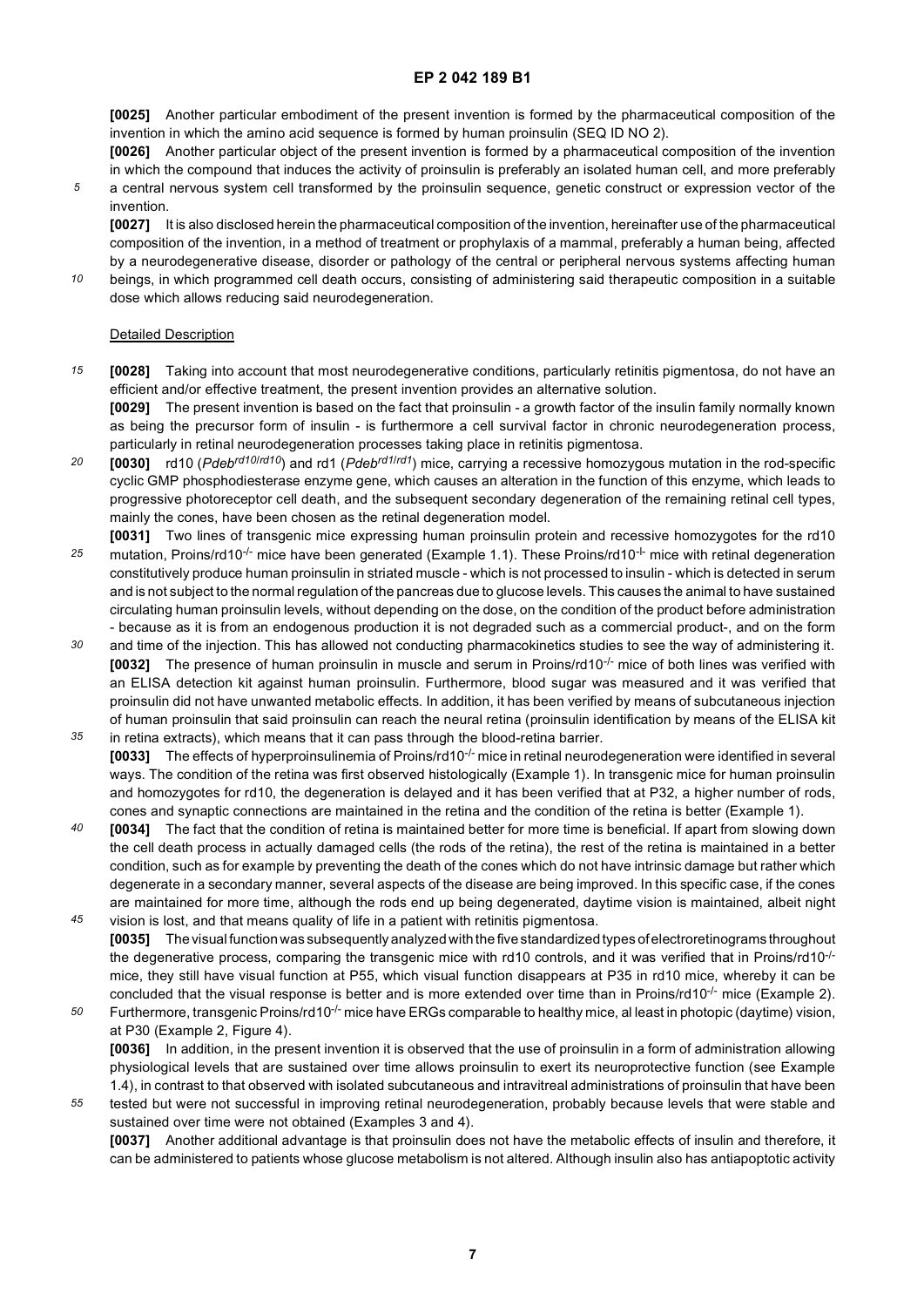in *in vitro* studies, its normal metabolic activity makes its use for a treatment such as the one described herein unviable. The fact that circulating serum proinsulin achieves this rescue indicates that it is a good treatment because it makes it easy to administer. The application of proinsulin would be both a preventive and suppressive treatment of neurodegenerative diseases, because it prevents the death of damaged neurons.

- *5* **[0038]** In summary, chronic serum proinsulinemia levels (1-15 pM), obtained by means of transgenic human proinsulin expression controlled by the myosin light chain promoter, which could also be obtained by means of other forms of sustained administration, subcutaneous injection of human proinsulin carried on slow release supports or expression vectors approved for gene therapy, for example, can reach the retina and reduce photoreceptor neurodegeneration in the genetic rd10 mouse model.
- *10* **[0039]** Therefore, an object of the present invention is formed by the use of a compound that induces the activity of proinsulin, hereinafter use of an inducer compound of the present invention, wherein said compound is selected from the group consisting of
- *15*

a. a nucleotide sequence allowing the expression of a neuroprotective protein or peptide and which is formed by one or several nucleotide sequences belonging to the group of

i. a nucleotide sequence formed by the nucleotide sequence encoding human proinsulin SEQ ID NO 1, ii. a nucleotide sequence which has a degree of identity of at least 95% to the sequence of i) and encoding a protein mimicking the activity of human proinsulin and,

*20* iii. a nucleotide sequence comprising any one sequence belonging to i) and/or ii);

> b. an isolated human eukaryotic cell which is genetically modified and transformed by means of the human proinsulin nucleotide sequence SEQ ID NO:1 and comprises the construct or expression vector and can suitably release the proinsulin protein to the extracellular medium and

- c. a protein or peptide having neuroprotective activity and comprising one or several amino acid sequences belonging to the group of
- *30*

*35*

*25*

i. an amino acid sequence formed by the human proinsulin amino acid sequence SEQ ID NO: 2,

ii. an amino acid sequence which has a degree of identity of at least 95% to the sequence of i) and mimics the neuroprotective activity of human proinsulin and,

iii. an amino acid sequence comprising any one sequence belonging to: i) and/or ii) for the preparation of a medicinal product or pharmaceutical composition for the prevention and treatment of retinitis pigmentosa. In a preferred embodiment of the present invention, the pharmaceutical composition further comprises a suitable carrier for systemically or locally administering the pharmaceutical composition in a sustained manner.

**[0040]** In the present invention, it is understood that a pharmaceutical composition is suitable for its systemic or local sustained administration when said composition is pharmaceutically carried, compressed or formulated such that it is constantly released into the body, being maintained at an effective dose in the target tissue for an extended time period.

*40* In one aspect of the invention, any carrier suitable for administering the pharmaceutical composition in a sustained manner so as obtein chronic proinsulinemia level of 1-15p M, for example although not limited to polymers or patches, would be comprised within the scope of protection of the present invention. **[0041]** As used in the present invention, the term "compound that induces the activity of proinsulin" relates to a molecule

*45* mimicking, increasing the intensity or extending the duration of the neuroprotective activity of human proinsulin protein. An activator compound can be formed by a chemical molecule, a peptide, a protein or a nucleotide sequence, as well as those molecules allowing the expression of a nucleotide sequence encoding a protein with neuroprotective activity. **[0042]** As used in the present invention, the term "neuroprotective activity" relates to the reduction of the programmed cell death process of cells that are primarily affected in the neurodegenerative disease, and/or of the cells that are secondarily affected by neurodegeneration, and/or to the enhancement of the neurofunctional activity of the remaining

*50* cells.

*55*

**[0043]** As used in the present invention, the term "neurodegenerative disease" relates to a disease, disorder or pathology belonging, among others by way of illustration and without limiting the scope of the invention, to the following group: Alzheimer's disease, Parkinson's disease, multiple sclerosis, retinitis pigmentosa, dementia with Lewy bodies, amyotrophic lateral sclerosis, spinocerebellar atrophies, frontotemporal dementia, Pick's disease, vascular dementia, Huntington's disease, Baten's disease, spinal cord injury, macular degeneration and glaucoma.

**[0044]** Thus, a particular object of the invention is formed by the use of a compound that induces the activity of proinsulin in which the inducer compound is a nucleotide sequence, hereinafter use of the proinsulin nucleotide sequence of the present invention, allowing the expression of a neuroprotective protein or peptide, and which is formed by one or several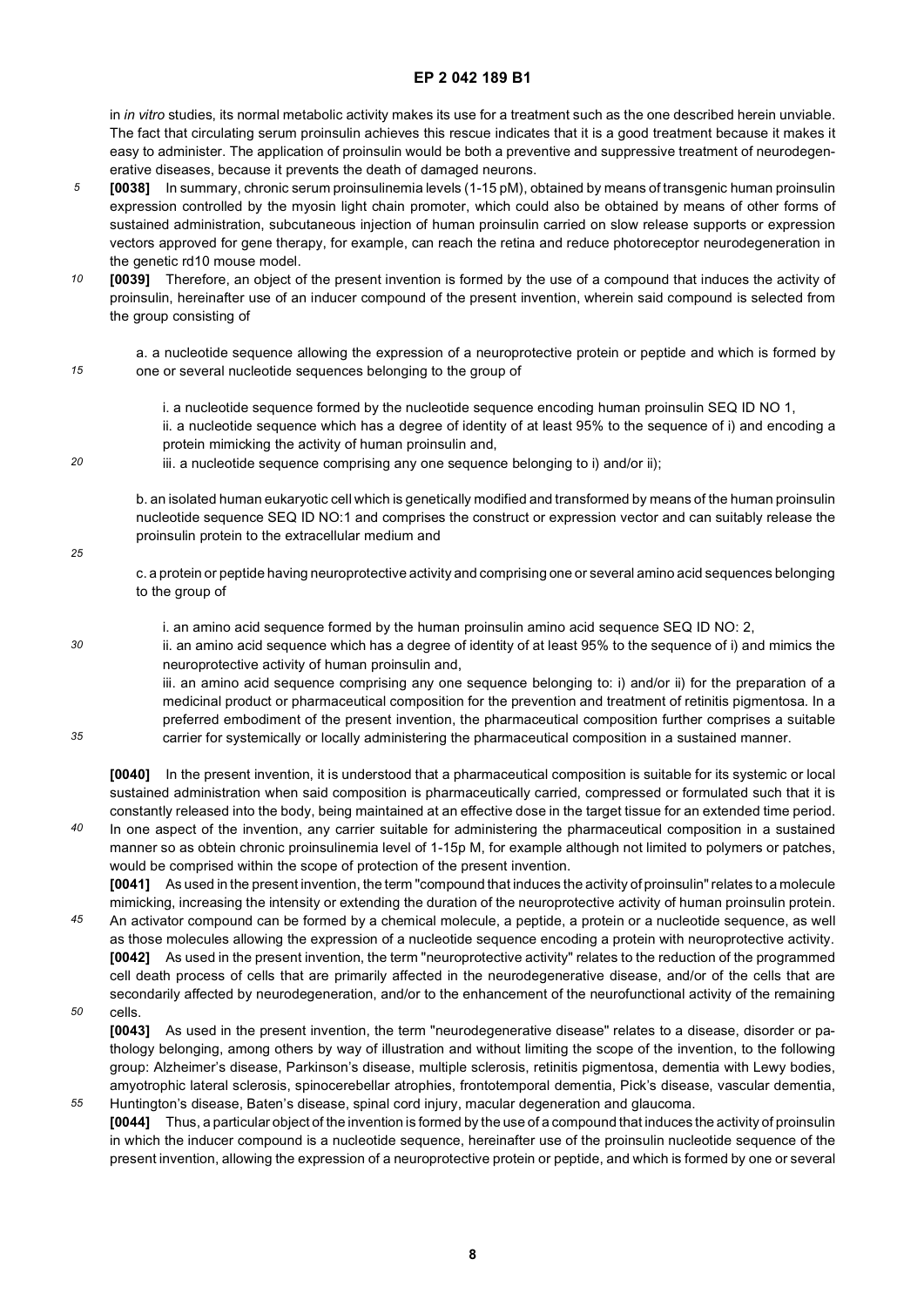nucleotide sequences belonging to the following group:

- i) a nucleotide sequence formed by the nucleotide sequence encoding human proinsulin SEQ ID NO 1,
- ii) a nucleotide sequence which has a degree of identity of at least 95% to the sequence of i) and encoding a protein mimicking the activity of human proinsulin, and
- iii) a nucleotide sequence comprising any one sequence belonging to: i) and/or ii).

*10* **[0045]** In the sense used in this description, the term similar" intends to include any nucleotide sequence which can be isolated or constructed based on the sequence shown in this specification, for example, by means of introducing conservative and non-conservative nucleotide substitutions, including the insertion of one or more nucleotides, the addition of one or more nucleotides in any of the ends of the molecule or the deletion of one or more molecules in any end or inside the sequence, and which allows encoding a peptide or protein which can mimic the activity of human proinsulin (SEQ ID NO 2).

- *15* **[0046]** Based on the information described in the present invention and in the state of the art, a person skilled in the art can isolate or construct a nucleotide sequence similar to those described in the present invention for its subsequent use. **[0047]** A similar nucleotide sequence is generally substantially homologous to the aforementioned nucleotide sequence. In the sense used herein, the expression "substantially homologous" means that the nucleotide sequences in question have a degree of identity of at least 95%. The preferred form of the nucleotide sequence to be used is the human proinsulin nucleotide sequence (SEQ ID NO 1) and derivatives thereof.
- *20* **[0048]** As used in the present invention, the term "nucleotide sequence" relates to a DNA, cDNA or mRNA sequence. **[0049]** A particular embodiment of the present invention is formed by the use of a compound that induces the activity of proinsulin wherein the nucleotide sequence is formed by the SEQ ID NO 1 encoding human proinsulin. **[0050]** The nucleotide sequence defined in section iii) corresponds to a gene construct and to a gene expression
- *25* vector allowing the expression of a proinsulin protein. In the case of the gene construct, proinsulin gene construct of the invention, it can also comprise, if necessary and to allow a better isolation, detection or secretion to the exterior of the cell of the expressed peptide, a nucleotide sequence encoding a peptide which can be used for purposes of isolation, detection or secretion of said peptide. Therefore, another particular object of the present invention is formed by a gene construct comprising, in addition to the proinsulin nucleotide sequence of the invention, any other nucleotide sequence
- *30* encoding a peptide or peptide sequence allowing the isolation, detection or the secretion to the exterior of the cell of the expressed peptide, for example, by way of illustration and without limiting the scope of the invention, a polyhistidine (6xHis) sequence, a peptide sequence which can be recognized by a monoclonal antibody (for its identification, for example), or any other sequence which is useful for purifying the fusion protein resulting from immunoaffinity chromatography: tag peptides such as c-myc, HA, E-tag) (Using antibodies: a laboratory manual. Ed. Harlow and David Lane 10 (1999). Cold Spring Harbor Laboratory Press. New York. Chapter: Tagging proteins. Pp. 347-377).
- *35* **[0051]** The previously described nucleotide sequence and the gene construct can be isolated and obtained by a skilled person by means of using teghniques that are widely known in the state of the art (Sambrook et al. "Molecular cloning, a Laboratory Manual 2nd ed., Cold Spring Harbor Laboratory Press, N.Y., 1989 vol 1-3). Said nucleotide sequences can be integrated in a gene expression vector which allows regulating the expression thereof in suitable conditions inside the cells.
- *40 45* **[0052]** Therefore, another particular object of the present invention is formed by the use of a compound that induces the activity of proinsulin wherein the nucleotide sequence of iii) is an expression vector, hereinafter use of the proinsulin expression vector of the invention, comprising a nucleotide sequence or a gene construct encoding a proinsulin protein which can induce neuroprotection. An example of a particular embodiment is formed by the use of an expression vector prepared in the present invention in which the expression is regulated by means of a muscle-specific promoter and the
- nucleotide sequence SEQ ID NO 1 (see Example 1). **[0053]** In addition to the nucleotide sequence or the genetic construct described in the invention, an expression vector generally comprises a promoter directing its transcription (for example, pT7, plac, ptrc, ptac, pBAD, 5 ret, etc.), preferably a tissue promoter, to which it is operatively linked, and other necessary or suitable sequences controlling and regulating said transcription and where appropriate, the translation of the product of interest, for example, transcription initiation
- *50* and termination signals (tlt2, etc.), polyadenylation signal, replication origin, ribosome binding sequences (RBS), sequences encoding transcriptional regulators (enhancers), transcriptional silencers, repressors, etc. Examples of suitable expression vectors can be selected according to the conditions and needs of each specific case from expression plasmids, viral vectors (DNA or RNA), cosmids, artificial chromosomes, etc. which can further contain markers that can be used to select the cells transfected or transformed with the gene or genes of interest. The choice of the vector will depend on
- *55* the host cell and of the type of use to be carried out. Therefore, according to a particular embodiment of the present invention said vector is a plasmid or a viral vector. Said vector can be obtained by conventional methods known by the persons skilled in the art in the same way as different widely known methods - chemical transformation, electroporation, microinjection, etc. - described in different manuals [Sambrook, J., Fritsch, E.F., and Maniatis, T. (1989). Molecular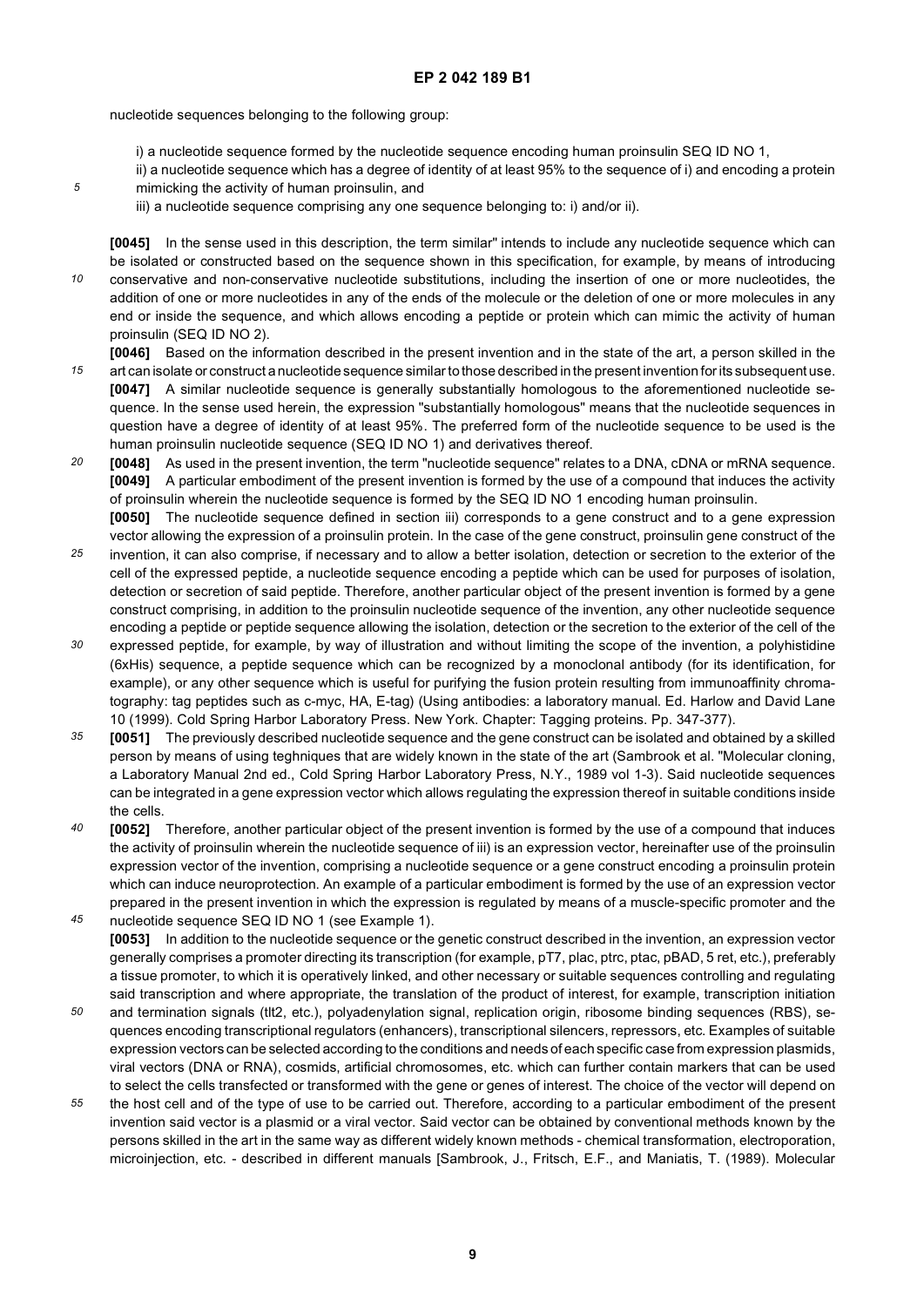cloning: a laboratory manual, 2nd ed. Cold Spring Harbor Laboratory, Cold Spring Harbor, N.Y.] can be used for the transformation of eukaryotic cells and microorganisms. One strategy could be to use lentiviruses to infect target cells, as is already being attempted in other types of therapies (Ralph GS, Binley K, Wong LF, Azzouz M, Mazarakis ND (2006) Gene therapy for neurodegenerative and ocular diseases using lentiviral vectors. Clin Sci (Lond) 110: 37-46).

- *5* **[0054]** Gene expression systems can or cannot allow the integration of new genetic material in the genome of the host cell. The nucleotide sequence, the gene construct or the proinsulin expression vector can thus be used as a medicinal product for protecting human cells, preferably human neurons and/or glial cells affected by a neurodegenerative alteration, in a process of gene therapy prophylaxis and treatment of a human being affected by a disease presenting neuronal and/or glial alterations. Once these gene expression systems have been administered to a human being affected by a
- *10* neurodegenerative disease, they can be generally or specifically introduced in tissue cells where, once they have been integrated in the cell genome, they allow the expression of a proinsulin protein, which once it has been secreted to the extracellular medium, reaches the central nervous system where it could carry out its neuroprotective action (see examples).
- *15* **[0055]** In addition, these gene expression systems can also be used to transform human cells outside the human body, autologous or heterologous in relation to the potential recipient, these cells becoming compounds that induce proinsulin once they are administered to a human being suffering from a neurodegenerative disease because they express and release proinsulin protein with neuroprotective activity for human neurons and/or glial cells.
- *20* **[0056]** Thus, another particular object of the present invention is formed by the use of a compound that induces the activity of the proinsulin in which the inducer compound is a preferably isolated human eukaryotic cell, hereinafter proinsulin cells of the invention, which is genetically modified and comprises the proinsulin nucleotide sequence SEQ ID NO 1, construct or expression vector of the invention and can suitably release the proinsulin protein to the extracellular

medium. **[0057]** These cells can be transformed, infected or transfected by means of said nucleotide sequences by genetic

*25* engineering techniques known by a person skilled in the art. [Sambrook, J., Fritsch, E.F., and Maniatis, T. (1989). Molecular cloning: a laboratory manual, 2nd ed. Cold Spring Harbor Laboratory]. The biopharmaceutical tools and gene therapy processes are sufficiently known by a person skilled in the art such that they can be developed without excessive effort with the information described in the present invention.

**[0058]** Another particular embodiment would be the use of an isolated human cell transformed by means of the human proinsulin nucleotide sequence (SEQ ID NO 1), from different cell strains, preferably from the central nervous system more preferably a neuron which can be used as cells regenerating human tissue.

**[0059]** Furthermore, another particular object of the invention is formed by the use of a compound that induces the activity of proinsulin, in which the inducer compound is a protein or peptide, hereinafter use of the proinsulin protein of the present invention, having neuroprotective activity, and comprising one or several amino acid sequences belonging to the following group:

*35*

*30*

i) an amino acid sequence formed by the human proinsulin amino acid sequence SEQ ID NO 2,

ii) a similar amino acid sequence which has at degree of identity of at least 95% to the sequence of i), and mimics the neuroprotective activity of human proinsulin, and

iii) an amino acid sequence comprising any one sequence belonging to: i) and/or ii).

#### *40*

*45*

*50*

*55*

**[0060]** In the sense used herein, the term "similar" intends to include any amino acid sequence which can be isolated or constructed based on the sequence shown in the present specification, for example by means of introducing conservative or non-conservative amino acid substitutions, including the insertion of one or more amino acids, the addition of one or more amino acids in any of the ends of the molecule or the deletion of one or more amino acids in any end or inside the sequence, and mimicking the neuroprotective activity of human proinsulin.

**[0061]** Based on the information described in the present invention, a person skilled in the art can isolate or construct an amino acid sequence similar to those described in the present invention.

**[0062]** A similar amino acid sequence is generally substantially homologous to the aforementioned amino acid sequence. In the sense used herein, the expression "substantially homologous" means that the amino acid sequences in question have a degree of identity of at least 95%.

**[0063]** Another particular embodiment of the present invention is formed by the use of an inducer compound of the invention in which the inducer compound is human proinsulin protein (SEQ ID NO 2).

**[0064]** Another object of the present invention is formed by a phatmaceutical composition or medicinal product for use in the treatment of retenitis pigmentosa , hereinafter pharmaceutical composition of the preseat invention, characterized in that it comprises a compound that induces the activity of proinsulin of the invention, in a therapeutically effective

amount together with one or more pharmaceutically acceptable adjuvants and/or carriers wherein said compound is selected from the group consisting of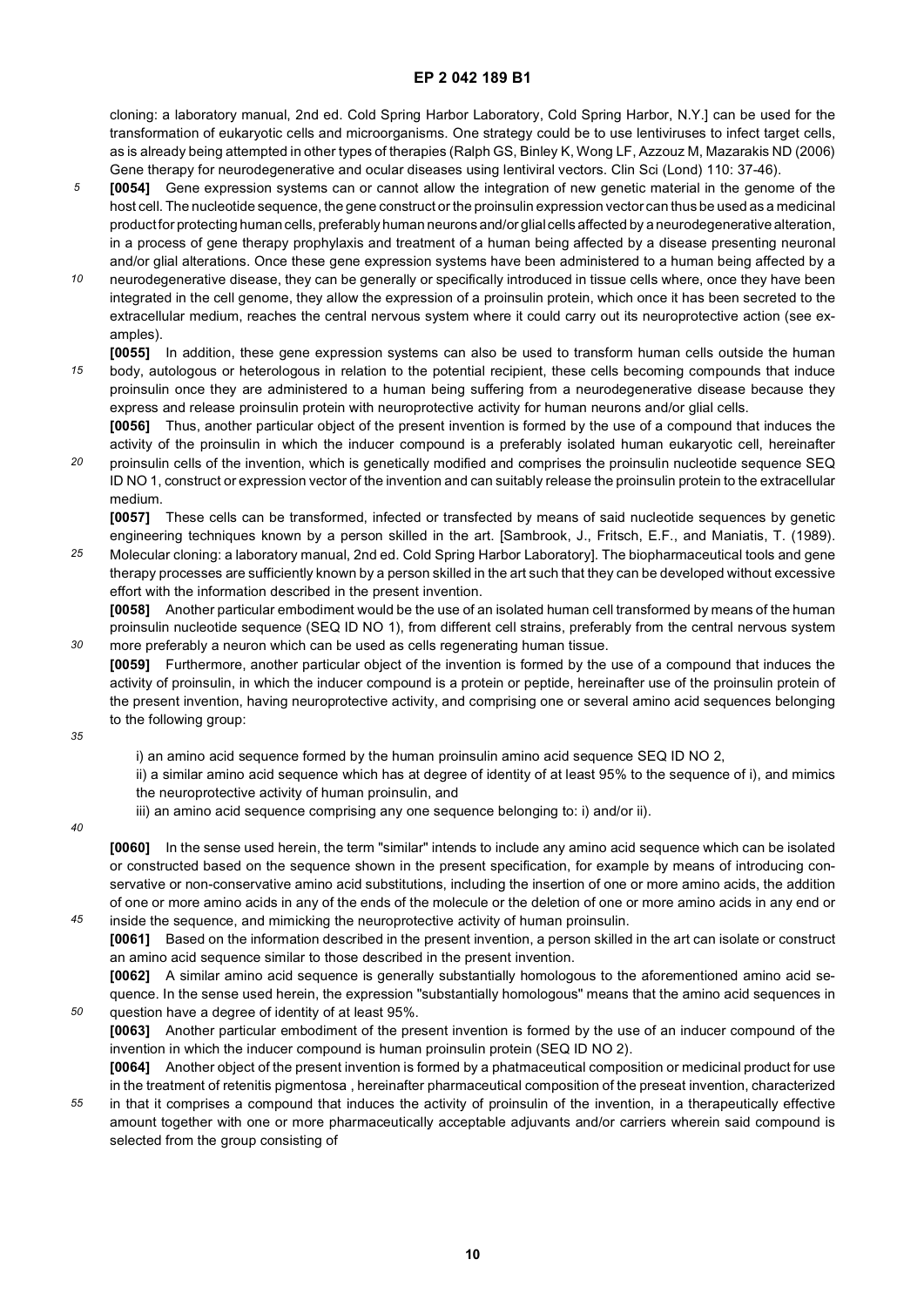a. a nucleotide sequence allowing the expression of a neuroprotective protein or peptide and which is formed by one or several nucleotide sequences belonging to the group of

- i. a nucleotide sequence formed by the nucleotide sequence encoding human proinsulin SEQ ID NO 1,
	- ii. a nucleotide sequence which has a degree of identity of at least 95% to the sequence of i)and encoding a protein mimicking the activity of human proinsulin and,
	- iii. a nucleotide sequence comprising any one sequence belonging to i) and/or ii);

*10* b. an isolated human eukaryotic cell which is genetically modified and transformed by means of the human proinsulin nucleotide sequence SEQ ID NO:1 and comprises the construct or expression vector and can suitably release the proinsulin protein to the extracellular medium

c. a protein or peptide having neuroprotective activity and comprising one or several amino acid sequences belonging to the group of

*15*

*5*

i. an amino acid sequence formed by the human proinsulin amino acid sequence SEQ ID NO: 2,

ii. an amino acid sequence which has a degree of identity of at least 95% to the sequence of i) and mimics the neuroprotective activity of human proinsulin and,

iii. an amino acid sequence comprising any one sequence belonging to: i) and/or ii.

*20*

**[0065]** The pharmaceutically acceptable adjuvants and carriers which can be used in said compositions are the adjuvants and carriers known by persons skilled in the art and commonly used in preparing therapeutic compositions. **[0066]** In a particular embodiment, the pharmaceutical composition of the invention, is suitable for maintaining a

*25* systemic or local sustained administration of the inducer compound so as to obtain chronic proinsulinemia levels of 1-15 pM.

**[0067]** In the sense used herein, the expression "therapeutically effective amount" relates to the amount of agent or compound which can develop neuroprotection, calculated to produce the desired effect and which will generally be determined, among other reasons, by the own characteristics of the compounds, including the age, condition of the patient, severity of the alteration or disorder, and the route and frequency of administration.

- *30* **[0068]** In another particular embodiment, said therapeutic composition is prepared in the form of a solid form or aqueous suspension, in a pharmaceutically acceptable diluent. The therapeutic composition provided by this invention can be administered by any suitable method of administration, for which said composition will be formulated in the suitable dosage form for the chosen method of administration. In a particular embodiment, the therapeutic composition provided by, this invention is administered parenterally, orally, by nasal inhalation, intraperitoneally, subcutaneously, etc. A review
- *35* of the different dosage forms for administering medicinal products and of the excipients necessary for obtaining them can be found, for example, in the "Tratado de Farmacia Galénica", C. Faulí i Trillo, 1993, Luzán 5, S.A. Ediciones, Madrid. **[0069]** A particular embodiment of the invention is formed by a pharmaceutical composition of the invention in which the compound that induces the activity of proinsulin is one or several nucleotide sequences belonging to the following group:
- *40*

i) a nucleotide sequence formed by the nucleotide sequence encoding human proinsulin SEQ ID NO 1,

i) a nucleotide sequence which has a degree of identity of at least 95% to the sequence of i)and encoding a protein mimicking the activity of human proinsulin, and

- iii) a nucleotide sequence comprising any one sequence belonging to: i) and/or ii).
- *45*

**[0070]** Another particular embodiment of the present invention is formed by the pharmaceutical composition of the invention in which the nucleotide sequence is formed by SEQ ID NO 1, encoding human proinsulin.

**[0071]** Another particular embodiment of the present invention is formed by a pharmaceutical composition of the invention in which the nucleotide sequence is a human proinsulin expression vector.

*50* **[0072]** Another particular object of the present invention is formed by a pharmaceutical composition of the invention in which the compound that indices the activity of proinsulin is a protein or peptide encoded by the proinsulin sequence, genetic construct or vector of the invention.

**[0073]** A particular embodiment of the invention is formed by a pharmaceutical composition of the invention in which the protein or peptide that induces the activity of proinsulin belongs to the following group:

*55*

i) an amino acid sequence formed by the human proinsulin amino acid sequence SEQ ID NO 2,

ii) an amino acid sequence which has a degree of identity of at least 95% to the sequence of i) and mimics the neuroprotective activity of human proinsulin, and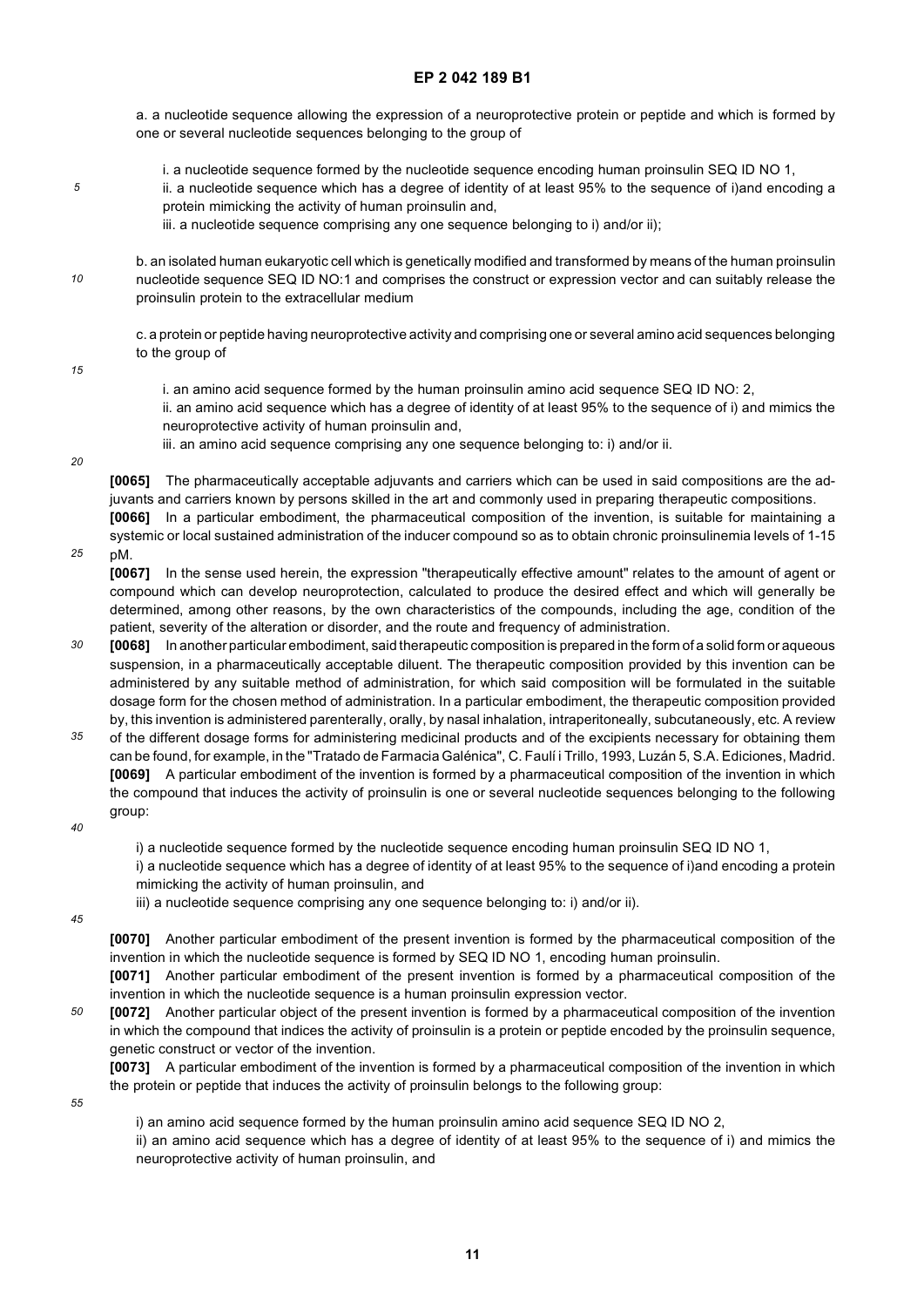iii) an amino acid sequence comprising any one sequence belonging to: i) and/or ii).

**[0074]** Another particular embodiment of the present invention is formed by the pharmaceutical composition of the invention in which the amino acid sequence is formed by human proinsulin (SEQ ID NO 2).

*5* **[0075]** Another particular object of the present invention is formed by a pharmaceutical composition of the invention in which the compound that induces the activity of proinsulin is preferably an isolated human cell, preferably a central nervous systems cell, transformed by the proinsulin sequence, construct or expression vector of the invention.

**[0076]** Another particular object of the present invention is formed by the pharmaceutical composition of the invention for use in the treatment of retinitis pigmentosa, characterized in that the isolated human eukayotic cell which is genetically modified and transformed by means of the human proinsulin nucleotide sequence of SEQ ID NO: 1 and comprises the

construct or expression vector and can suitable release the proinsulin protein to the extracellular medium, is a central nervous system cell.

**[0077]** Another object of the invention is formed by the use of the pharmaceutical composition the invention, hereinafter use of the pharmaceutical composition of the invention, in a method of treatment or prophylaxis of a mammal, preferably

*15* a human being, affected by a neurodegenerative disease, disorder or pathology of the central or peripheral nervous systems affecting human beings, in which programmed cell death occurs, consisting of administering said therapeutic composition in a suitable dose which allows reducing said neurodegeneration.

**[0078]** The pharmaceutical composition of the present invention can be used in a method of treatment in an isolated manner or together with other pharmaceutical compounds.

- *20* **[0079]** Another particular object of the present invention is formed by the use of the pharmaceutical composition of the invention in a method of treatment of a neurodegenerative disease belonging to the following group: Alzheimer's disease, Parkinson's disease, multiple sclerosis, retinitis pigmentosa, dementia with Lewy bodies, amyotrophic lateral sclerosis, spinocerebellar atrophies, frontotemporal dementia, Pick's disease, vascular dementia, Huntington's disease, Baten's disease and spinal cord injury.
- *25* **[0080]** Another particular embodiment of the present invention is formed by the use of the pharmaceutical composition of the invention in a method of treatment of a neurodegenerative disease belonging to the following group: retinitis pigmentosa, macular degeneration and glaucoma.

#### Brief Description of the Content of the Drawings

## **[0081]**

*30*

*55*

*10*

- *35 40* Figure 1 shows a schematic representation of the insert of cDNA of the human preproinsulin gene and of the plasmid pMLC-hIns. (A) A schematic representation of the DNA sequence which is inserted in the plasmid is shown. It corresponds to the cDNA of the human proinsulin gene. The diagram shows the mRNA of the 462 base pair (bp) gene which is formed by three exons (exon1= E1, exon2= E2, exon 3= E3). The inserted DNA sequence is the one which is translated, the 347 bp ORF (Open Reading Frame). The untranslated flanking areas (5'UTR and 3'UTR) are not inserted in the construct. The protein which is translated is the 110 amino acid (aa) preproinsulin. This protein consists of a signal peptide (signal pep.), chain B, peptide C and chain A. The signal peptide is eliminated, leaving the proinsulin molecule. (B) The plasmid contains the insert described in the previous section 1.A, encoding the 110 amino acid preproinsulin protein (thick area in black), under the transcriptional control of the constitutive muscular promoter MLC1 (Myosin Light Chain) of the striated muscle myosin light chain fibers. This plasmid is used to produce the two lines of transgenic human proinsulin producing mice which were crossed to reach homozygosis for rd10.
- *45 50* Figure 2 shows 12  $\mu$ m cryostat eye sections of mice at P32, in which the condition of rods and cones showing the progress of degeneration with different markers can be observed. Wild-type control mouse (A and D), homozygous rd10 and transgenic mouse producing proinsulin, Proins/rd10<sup>-/-</sup>, (B and E) and control homozygous rd10 mouse (C and F). The outer nuclear layer (ONL) in which the nuclei of the rods and cones are located can be seen by means of nuclear staining with DAPI. The inner nuclear layer (INL) is where the nuclei of bipolar, amacrine, horizontal and Müller cells are located. An agglutinin labeled with fluorochrome Alexa 488, the reaction of which shows the outer segments (upper arrow) and the synaptic feet of the cones (lower arrow), is used to label the cones. The bar represents  $45 \mu m$ .

Figure 3 shows 12  $\mu$ m eye cryostat sections of mice at P32, in which the condition of the synaptic connections can be observed. Wild-type control mouse (A), homozygous rd10 and transgenic mouse producing proinsulin, Proins/rd10<sup>-/-</sup>, (B) and control homozygous rd10 mouse (C). The nuclear layers ONL, INL and the ganglion cell layer (GCL) are shown. The plexiform layers in which the synaptic connections occur, outer plexiform layer (OPL) and

inner plexiform layer (IPL) are located between them. The figure shows the immunohistochemical labeling with the SV2 antibody generally labeling the synaptic connections. The bar represents 0.45  $\mu$ m.

Figure 4 shows the results of the electroretinographic recordings carried out at P30. Wild-type mouse (wt), control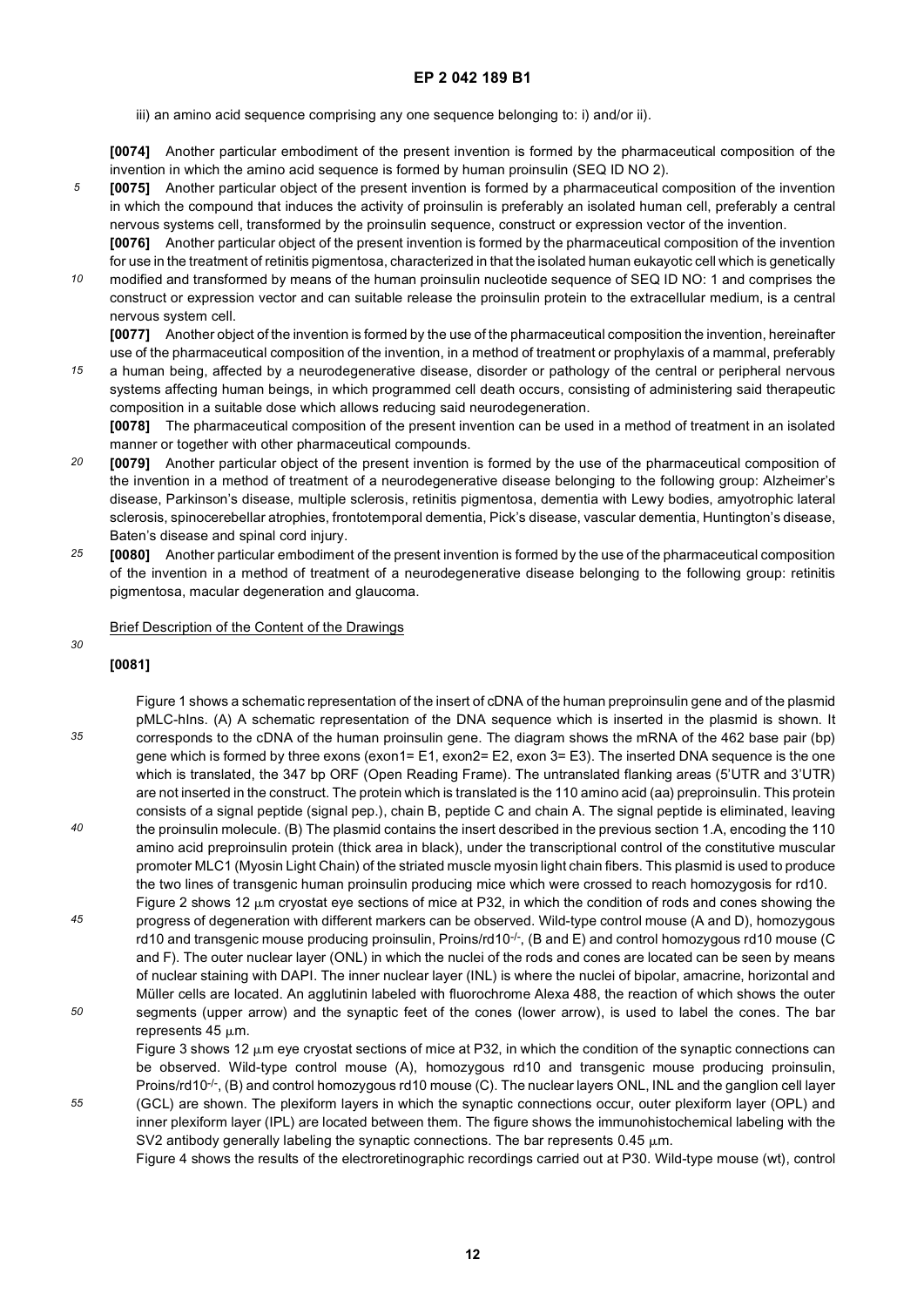Rd10<sup>-/-</sup> mouse and Proins/Rd10<sup>-/-</sup> mouse, both from line 1 (L1) and from line 2 (L2). Examples of the electroretinographic responses recorded in scotopic (night) condition, generated in rods (upper row) and mixed responses (intermediate row) are shown for each animal. The electroretinographic responses recorded in photopic (daytime) conditions, generated in cones (lower row) are also shown. The greater range of the responses obtained in Proins/rd10<sup>-/-</sup> mice from both lines (L1 and L2) compared to the responses of Rd10<sup>-/-</sup> mice should be noted.

Figure 5 shows the correlation between the human proinsulin levels and the maintenance of vision parameters. The human proinsulin levels in Proins/rd10 $\cdot$ - mice were determined at P32 in the quadriceps muscle of mice which had undergone a complete electroretinographic examination at P30. The respective values of proinsulin and of the different vision parameters follow hyperbolic curves. The amplitudes of the electroretinographic waves b<sub>max</sub> (recorded

*10* in response to 1.5 log cd.s.m<sup>-2</sup>), OP (oscillating potential),  $b_{\text{phot}}$  (recorded in response to 1.5 log cd.s.m<sup>-2</sup>), and the Flicker response are shown. Figure 6 shows the results of the electroretinographic recordings carried out on different days. Wild-type mouse (wt), control Rd10-/- mouse and Proins/Rd10-/- mouse, on different days of postnatal development: P35, P45, P55.

- *15* A shows examples of the responses recorded in scotopic conditions, exclusive for rods (-2.55 log cd.s.m-2), and mixed responses (1.48 log cd.s.m<sup>-2</sup>) for each type of animal and at the different times of postnatal development. B also shows examples of the responses recorded in photopic conditions, generated in cones (1.48 log cd.s.m-2) for each type of animal and at the different times of postnatal development.
- *20* Figure 7 shows the presence of human proinsulin in the retina after its subcutaneous injection. Quantification of human proinsulin by ELISA in retinal extracts of C57B1/6 mice subcutaneously injected with the indicated amounts of proinsulin, 2 hours before preparing the extract, or daily, between P11 and P14, the last injection also being 2 hours before preparing the extract.

Figure 8 shows the effect of the subcutaneous injections of human proinsulin on the retinal histology of mice in neurodegeneration. Retinal sections of Rd1-/- mice at P14 injected every 12 hours between P6 and P14 or P18 with human proinsulin (B and D) or carrier (A and C). The loss of photoreceptors in the outer nuclear layer can be observed by means of nuclear staining with DAPI in all the cases. ONL, outer nuclear layer; INL, inner nuclear layer, GCL, ganglion cell layer. The bar represents 25  $\mu$ m.

Figure 9 shows the effect of the subcutaneous injections of human proinsulin on the retinal histology of mice in neurodegeneration. Electroretinograms of Rd1<sup>-/-</sup> mice injected every 12 hours between P6 and P14 or P18 with human proinsulin (Proins) or carrier (PBS). Electroretinograms of litter sibling rd mutant mice subjected to the different treatments are shown. The injection of proinsulin did not slow the visual function loss process.

#### **EMBODIMENTS**

*35* **[0082]** Following specific examples provided herein serve to illustrate the nature of the present invention. These examples are only included for illustrative purposes and must not be interpreted as limitations to the invention claimed herein.

Example 1.- Human proinsulin can prevent retinal rod death and maintain the synaptic connections in transgenic Proins/rd10<sup>-/-</sup> mice.

*40*

*25*

*30*

*5*

1.1.- Production of two transgenic lines producing human proinsulin and homozygotes for the rd10 mutation (Proins/rd10-/-)

- *45 50* **[0083]** After obtaining several lines of transgenic human proinsulin-producing mice under the control of the striated muscle myosin light chain (MLC1) constitutive promoter, the genetic baggage of which was 50% C57B1/6 and 50% SJL, they were successively crossed with homozygous rd10 mice (100% C57B1/6). The genetic baggage was thus homogenized until reaching a percentage greater than 95% C57B1/6 and Proins/rd10<sup>-/-</sup> mice were obtained. This was achieved from the sixth backcross, obtaining two main lines, L1 and L2 (L2 animals have been used in the following examples, whereas the results described in Figure 4 ERG at P30 have also been carried out with L1 animals; the proinsulinemia
- and blood sugar analyses have also been carried out in both). **[0084]** In the present invention, wild-type mice are understood as the mice used as control. It has no alteration. It is commercial and its name is C57B1/6J, from Jackson laboratories. **[0085]** rd1 mice are understood as the commercial mice carrying the mutation in the rod-specific cyclic GMP phosphodiesterase gene, the trade name of which is Pdeb<sup>rd1/rd1</sup>, from Jackson laboratories.
- *55* **[0086]** rd10 mice are understood as the commercial mice carrying the mutation in the rod-specific cyclic GMP phosphodiesterase gene, the trade name of which is Pdebrd10/rd10, from Jackson laboratories.

**[0087]** Proins/rd10-/- mice are understood as the mice generated by crossing which are rd10 mice and transgenic human proinsulin-producing mice under the striated muscle promoter MLC1. The construct introduced in these mice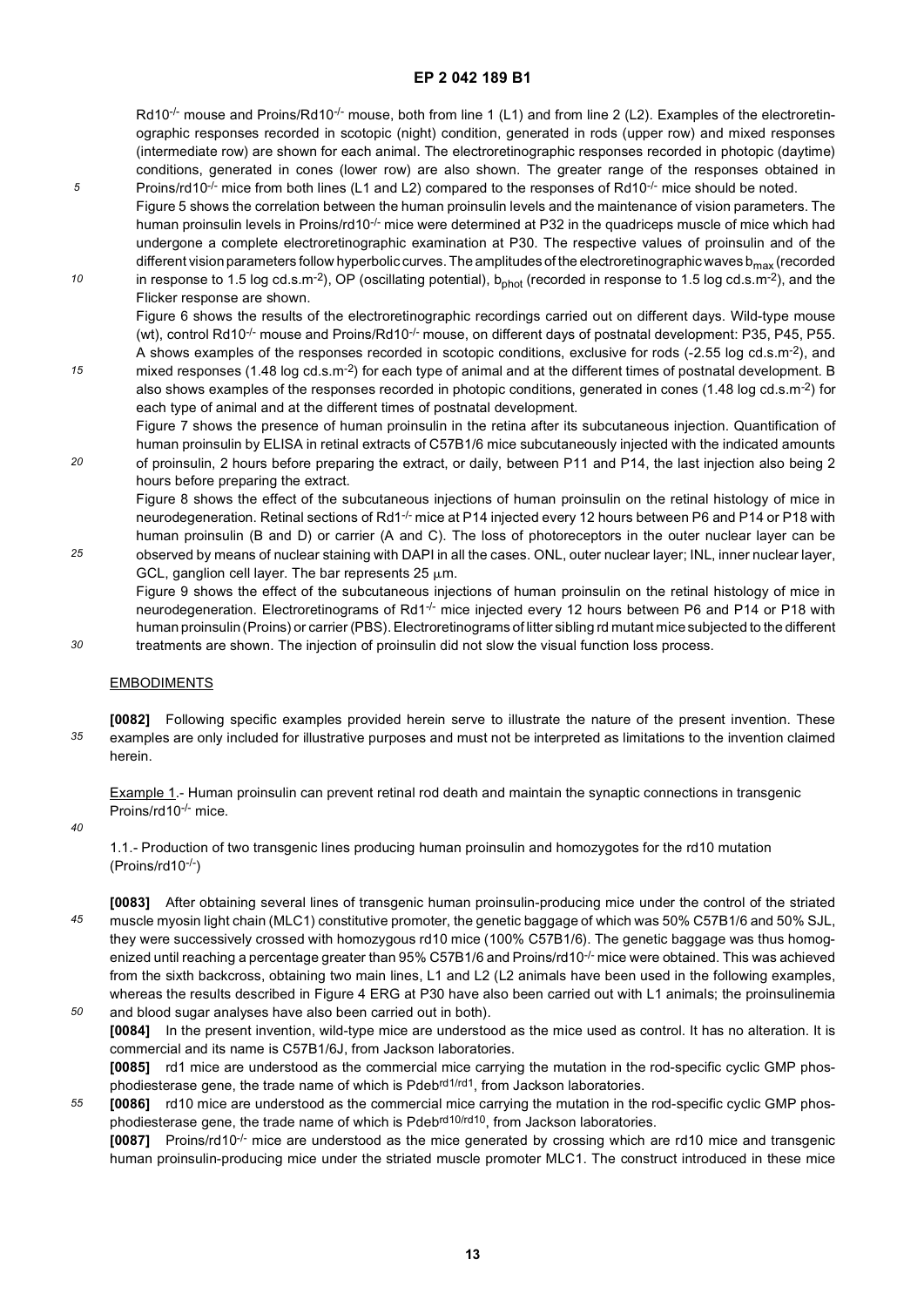carries the cDNA of human proinsulin protein controlled by light chain myosin muscular promoter, the expression of which is constitutive (Figure 1B, SEQ ID NO 1). A variability in the expression is observed, which can be due to the different penetrance of the transgenic mice. This is correlated with the production of human proinsulin found in serum. **[0088]** The construct used to generate the transgenic mice consisted of a plasmid (pMLC-hIns) with a size of 6.4 kb.

- *5* The expression is mediated by the myosin light chain constitutive muscular promoter (MLC). The cDNA of the human proinsulin gene is cloned between the two EcoRI sites (Figure 1B). Genotyping. The genomic DNA was obtained from the tissues according to the technique described by Miller et al., 1988 (Miller, S.A., Dykes, D.D. and Polesky, H.F. (1988) A simple salting out procedure for extracting DNA from human nucleated cells. Nucleic Acids Res, 16, 1215.). The tails of weaned mice were digested in 0.5 ml of lysis buffer (40 mM
- *10* Tris-HC1, pH 8.0, 20 mM EDTA, 0.5% SDS and 200 mM NaCl) with 0.3 mg of Proteinase K (Boche Diagnostics, Mannheim, Germany). Once the DNA was precipitated, it was cleaved with the HindIII enzyme (Roche). 10  $\mu$ g of genomic DNA were used which were digested with the HindIII enzyme in a final volume of 50  $\mu$ I, overnight at 37°C. They were loaded into each individual well of a 12 cm long 1% agarose gel for a good size separation. Prior to the transfer, the gel was prepared with the following solutions: first 15 minutes with depurination solution (0.5 M HCl), then 30 minutes with
- *15* denaturing solution (0.5 N NaOH and 1.5 M NaCl), and finally 30 minutes with neutralizing solution (0.5 M Tris-HC1, pH 8). DNA fragmentation is achieved with this treatment, whereby its transfer is facilitated. Nylon membranes (Schleicher & Schuell BioScience, USA) were used and the DNA was fixed to the membrane by UV radiation in the Stratalinker oven (Stratagene, La Jolla, CA, USA). The wet transfer was carried out overnight at room temperature.
- *20* **[0089]** For the genotyping, a 32P-radioactively labeled probe in the dCTP base against the human proinsulin cDNA sequence inserted in the construct was used. The template for making the probe was obtained from the plasmid itself, digesting with EcoRI (Roche).

**[0090]** The insert released after digesting the construct with EcoRI was purified by the DNA extraction kit (Millipore). The probe labeling was performed using the Random primer Kit (Stratagene) in the presence of [32P]dCTP. The probe was subsequently purified in Microspin G25 columns (Amersham Pharmacia Biotech).

- *25 30* **[0091]** The membrane was prehybridized at 65°C with a solution containing 50% formamide, Denhardt 1x (0.02% Ficol, 0.02% polyvinylpyrrolodone and 0.02% BSA), 1% SDS, 5x SSC (0.15 M NaCl and 15 mM sodium citrate at pH 7.2) and 0.1 mg/ml of salmon sperm DNA for at least 2 hours; it was subsequently hybridized at 65°C overnight with the prehybridization solution, to which  $1.5x10^6$  cpm/ml of the probe were added. Two washes of 15 minutes with 2x SSC at room temperature, another wash of 30 minutes with 2x SSC 1% SDS and a final wash of 30 minutes with 2x SSC and 0.1% SDS at 62.5°C were carried out.
	- **[0092]** Once the filters were washed, without allowing them to dry, they were wrapped in a GLAD type plastic and were exposed between two amplification screens (Genescreen plus, DuPont) to a Kodak Biomax MS type 18x24 cm photographic film (Eastman Kodak Company, Rochester, NY, USA). An exposure time of 3-4 days was required to obtain a sharp signal. The probe produced against human proinsulin cDNA detected a 1.5 Kb band in the genomic DNA gel.
- *35* **[0093]** rd10 mice have a point mutation located in exon 13 of the rod-specific cyclic GMP phosphodiesterase 6 enzyme gene. In wild-type mice there is a cleavage site with the CfoI enzyme in that location. In the case of mutants, the enzyme cleavage site disappears. This allowed an intrinsic genotyping technique control. **[0094]** Genomic PCR was carried out with the following primers: 3-CTTTCTATTCTCTGTCAGCAAAGC-5 (Oligo A, SEQ ID NO 3) and 3-CATGAGTAGGGTAAACATGGTCTG-5 (Oligo B, SEQ ID NO 4) which amplified a 97 bp fragment.
- *40* The PCR product was then subjected to digestion with the CfoI enzyme (Roche) for two hours at 37°C. It was then fractioned in a 3% Metaphor agarose gel. Wild-type mice showed two 54 and 43 bp bands, after digestion. Homozygous rd10 mice gave a single 97 bp band, because the enzyme did not cleave the amplicon and the heterozygous rd10/+ mice showed three bands (of an allele which is cleaved and the other one is not). No type of variability between individuals was found in this gene, which means that degeneration follows a standard pattern which is usually fulfilled in the same
- *45* manner for all the individuals having it.
	- 1.2.- Determination of blood sugar and of proinsulin levels in transgenic mice.
- *50* **[0095]** The blood sugar of all the mice was measured with test strips (Accu-Chek, Roche) after 12 hours of fasting. The normal levels of a mouse are usually between 100 and 200 mg/dl. A variation of between 80 and 150 mg/dl was found in Proins/rd10 $\sim$  double mutants, which variation was not directly correlated with the proinsulinemia levels. **[0096]** A commercial ELISA assay (Linco Research, MO, USA) was used to detect the human proinsulin production

*55* levels by transgenic mice, which specifically detects human proinsulin. **[0097]** Muscle and serum of both transgenic and control mice were analyzed. In the case of serum, all the manufacturer's recommendations were followed but in the case of muscle, a prior protein extraction with a lysis buffer(50 mM Tris-HCl, pH 7, 0,100 mM NaCl and 0.1% Triton) and a quantification thereof with the BCS kit (Pierce, Rockford, IL, USA) were required.

**[0098]** Human proinsulin detected in muscle extracts was always very high and it had to be corrected by the amount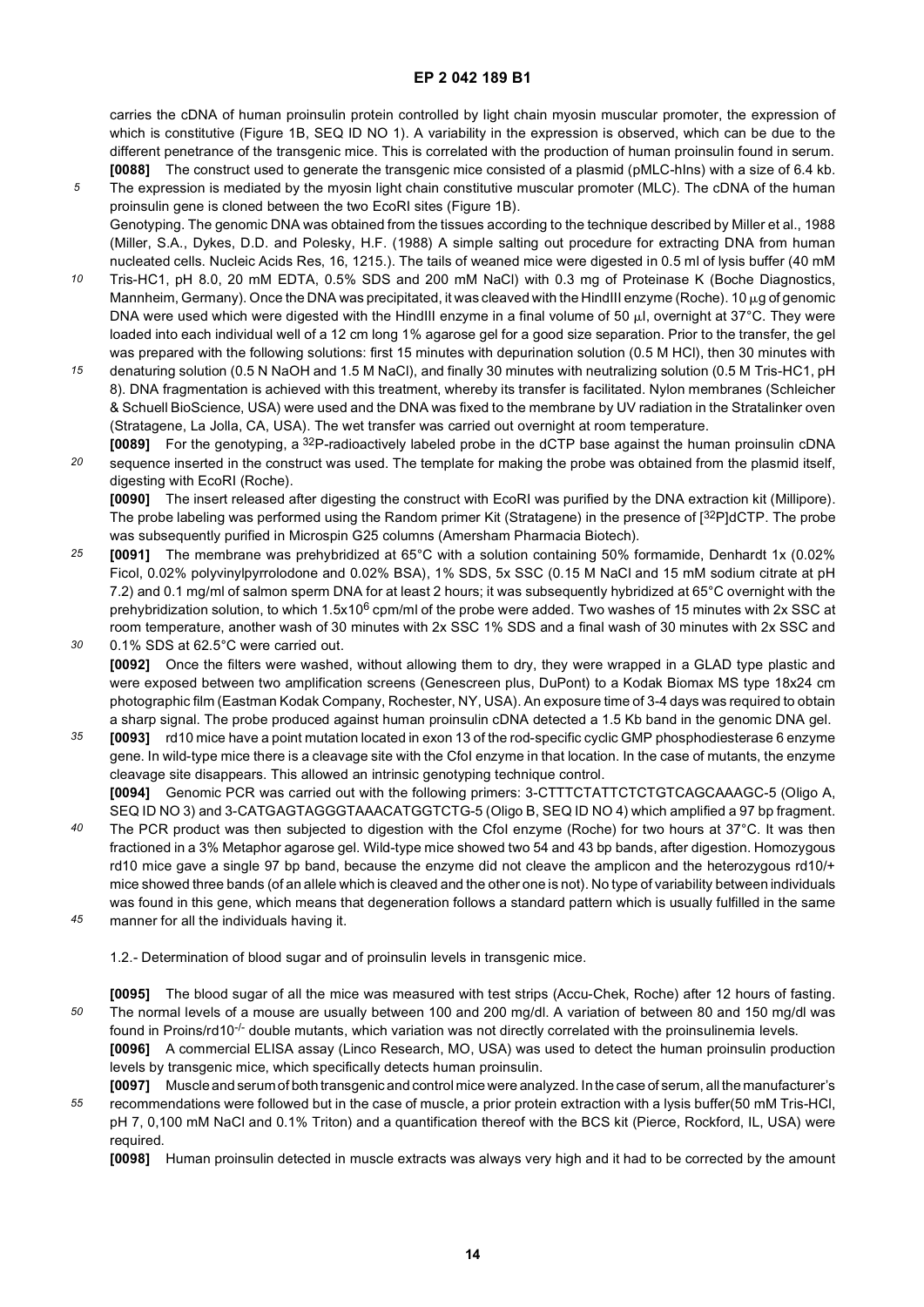of protein. Human proinsulin detected in serum ranged between 1 and 15  $\mu$ M. This concentration was measured in a volume of 20  $\mu$ l, according to the manufacturer's instructions. The measurements were made systematically at P30. This indicated that transgenic Proins/rd10<sup>-/-</sup> mice produce human proinsulin in muscle and that it is poured into the blood circulation where it can reach the neural retina.

*5*

*15*

1.3.- Immunostaining in cryostat retinal sections of transgenic mice.

**[0099]** The retinal histology was analyzed in P32 mice (Figure 2), comparing wild-type mice which do not suffer from degeneration (A and D), Proins/rd10<sup>-/-</sup> mice (B and E) and rd10<sup>-/-</sup> mice (C and F), which do suffer from degeneration.

*10* On P32, at which degeneration is very advanced in the retinas of  $rd10^{-/-}$  mice, the number of photoreceptive cells per column, the condition and abundance of cones and the condition of the synapses was analyzed (Figure 3). It was thus intended to verify the condition of the retina in general and the progress of degeneration with different markers.

**[0100]** All the tissue was embedded Tissue-tec (Sakura Finetek Europe B.U. The Netherlands), they were frozen in dry ice and stored at -80 $^{\circ}$ C until their processing. 12  $\mu$ m thick cryostat sections were made. They were collected in poly-L-lysine coated slides (Fisher Biotech, Pittsburgh, USA) and kept at - 80°C until their use.

- **[0101]** In all cases, whichever the staining to be carried out, after removing the slides from the freezer, they were left at room temperature for half an hour and were fixed with 4% paraformaldehyde (PFA) for 20 minutes, after which they were washed with PBS.
- *20 25* **[0102]** It was decided to label the remaining cones, because as they degenerate in a secondary manner, without having any mutation, they could give an idea of the condition of the retina and its maintenance. In turn, it was enough to count the number of rows of cells remaining in the thickness of the outer nuclear layer (ONL) to see the progress of degeneration. A fluorochrome Alexa 488-labeled agglutinin (Molecular Probes, Eugene, OR, USA) was used for 2 hours in a solution of PBS with 0.1% BSA for labeling the cones. The washes were carried out with a solution containing 1 mM MgCl<sub>2</sub> and 1 mM CaCl<sub>2</sub>. The outer segments of the cones and the axon terminals thereof were thus detected. The sections were mounted with mounting medium with DAPI, to counterstain the nuclei.
- **[0103]** The wild-type control mice without degeneration have between eight and twelve rows of nuclei in the ONL (Figure 2D). The number of cones, carrying the outer segments and also the synaptic buttons thereof in the OPL, is quite representative by the agglutinin staining observed in the OPL (Figure 2A). In the control rd10<sup>-/-</sup> mouse, the number of rows of rods in the ONL was quite small, between 1 and 2 rows, because the degeneration at this point was quite
- *30* high (Figure 2F). What is most surprising is that the cones had already started to degenerate at this point, although they were not primarily affected by the mutation (Figure 2C). It was observed that hardly any cone outer segments appeared and the number of synaptic buttons thereof was considerably reduced. In Proins/rd10<sup>-/-</sup> mice, 5-6 rows of rod nuclei were observed in this case, which was one of the mice in which the greatest proinsulinemia was detected (Figure 2E). The condition of the cones was very good; in fact it was similar to wild-type mice. The outer segments thereof and the
- *35* synaptic buttons in the OPL indicating the good cone conservation can be seen (Figure 2B). A variety in ONL conservation which was correlated with the blood proinsulin level was observed. **[0104]** Furthermore, the condition of the plexiform layers (Figure 3), where the synaptic connections of the neurons take place, was analyzed, because this treatment with proinsulin intends not only to prevent or delay the death of
- *40* degeneration but to keep the cells alive, either whether they have intrinsic damage or are altered in a secondary manner or whether they are functional. For the staining with SV2 (synaptic vesicle 2) antibody, the cryostat sections, after the fixing with 4% PFA, were permeated with 0.1% Triton x-100 and blocked with 10% NGS (normal goat serum) in PBS for 1 hour. The SV2 antibody, at a 1:50 dilution, is bound to a protein of the synaptic vesicles, thus labeling the retinal plexiform layers (outer plexiform layer, OPL, and the inner plexiform layer, IPL). It was incubated at 4°C overnight in the blocking solution. The incubation with the Alexa 488-conjugated secondary antibody (1/200) was carried out for 1 hour

*45* at room temperature. After the corresponding PBS washes, the sections were mounted with mounting medium with DAPI, to counterstain the nuclei. **[0105]** Expression was observed in the two retinal plexiform layers, the outer plexiform layer (OPL) and the inner plexiform layer (IPL) (Figure 3). The inner plexiform layer, where the bipolar interneuron connections with the neurons projecting to the brain, the ganglion cells, occur, showed considerable staining and good condition in the three cases.

- *50* The difference was in the outer plexiform layer, where the connections of the photoreceptive cells with the bipolar interneurons are mainly located. The OPL was quite defined and intense in the wild-type control mouse (Figure 3A) and in the transgenic Proins/rd10<sup>-/-</sup> mouse (Figure 3B). The control rd10 mouse maintained the staining in the IPL, but the OPL conserved quite unorganized and little staining (Figure 3C). Even synapse projection attempts between the nuclear layers were found in this control rd10 $\cdot$ - mouse due to the lack or organization and to the fact that the remaining neurons
- *55* lose their synapses with the photoreceptors. This indicated that the functional condition of the retina in Proins/rd10<sup>-/-</sup> mice is better than in rd10<sup>-/-</sup> mice without treatment.

**[0106]** This showed that in the transgenic Proins/rd10-/- mouse, human proinsulin can maintain synaptic connections longer than in the degeneration situation without treatment. This would involve that, in addition to delaying the degen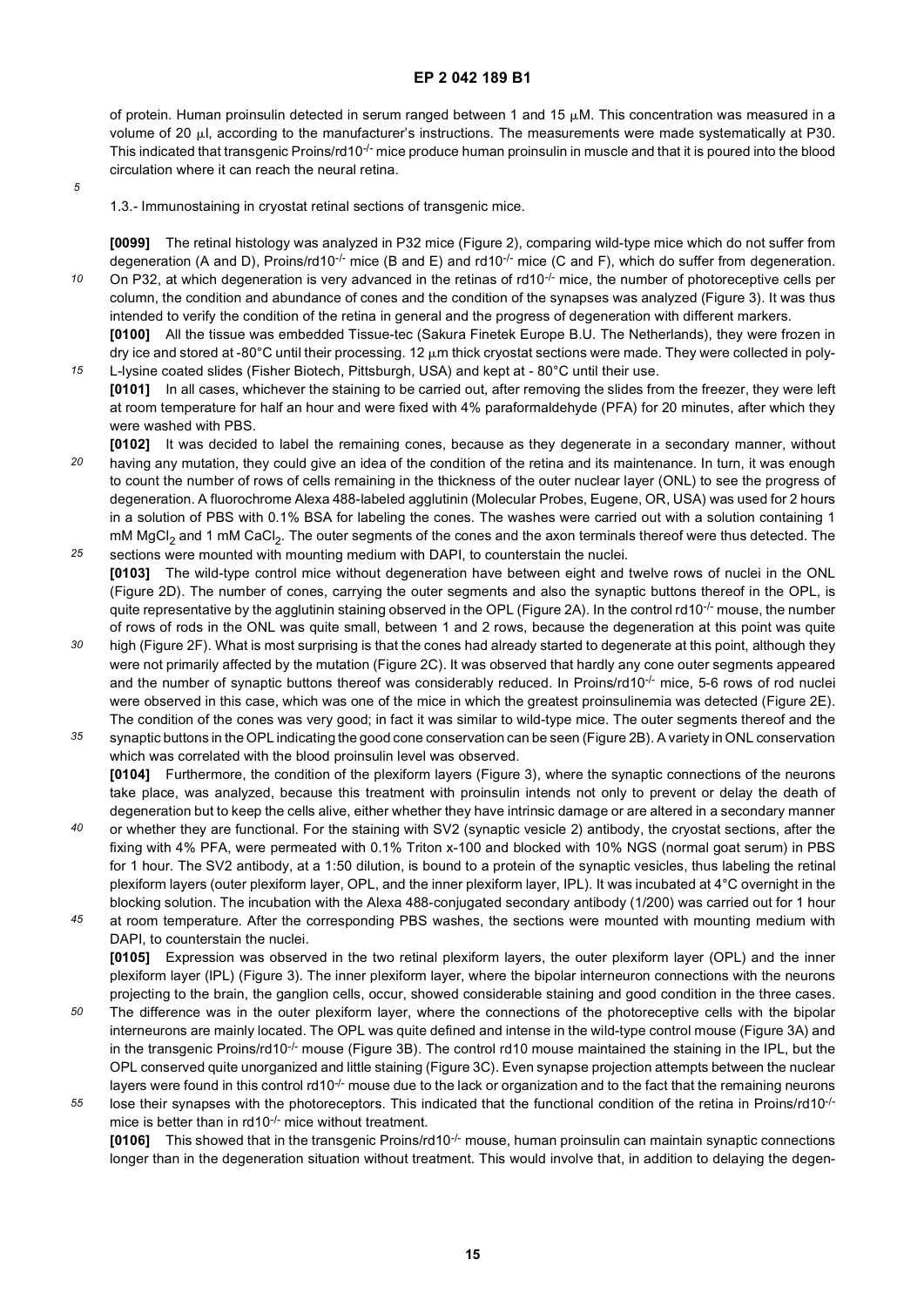erating cell death, it keeps them in good condition and they can carry out their biological function.

**[0107]** The histologically observed improvements in Proins/rd10<sup>-/-</sup> mice over rd10<sup>-/-</sup> mice are more obvious with the subsequent electroretinographic recordings (Figures 4 and 5).

- *5* **[0108]** In addition, to analyze the value of the proinsulin levels in the neuroprotective effect, assays were carried out with models other than the chronic and progressive damage that is found in genetic models of neurodegenerative diseases of the retina and of other parts of the nervous system, as well in those associated to senility. Thus, preliminary studies were conducted in which retinal ganglion cell death was caused in adult rats by means of acute damage - cutting of the optic nerve - and they were administered with human proinsulin subcutaneously. This treatment caused a slight delay in ganglion cell death, until the inevitable moment in this acute damage paradigm (data not shown). Human
- *10* proinsulin was also administered by subcutaneous and intravitreal injection as a treatment in these rd mice (Figures 8 and 9), but the degeneration did not stop, although proinsulin injected subcutaneously was able to reach the neuroretina (Figure 7). These results indicate that serum proinsulin can reach damaged areas of the central nervous system and exert neuroprotective actions only when sustained and extended levels are reached. Example 2.- Human proinsulin improves the visual function assessed by ERG in transgenic Proins/rdl0<sup>-/-</sup> mice compared to control and ill mice.
- *15* **[0109]** Although the mice were always kept in 12-hour light-darkness cycles, for the electroretinographic study, the mice were adapted to darkness overnight. For informative purposes, the cones are responsible for photopic (daytime) vision and the rods for scotopic (night) vision. The mice were anesthetized under a weak red light with an intraperitoneal injection of a solution containing ketamine (at 95 mg/kg) and xylazine (at 5 mg/kg). The pupils were dilated with a drop of a solution containing 1% tropicamide (Colircusi Tropicamida, Alcon Cusi, SA, El Masnou, Barcelona, Spain). The
- *20* recording electrode is a lens which was placed in the mouse eye. The reference electrode was placed in the mouth and the ground electrode was placed on the tail. The anesthetized animals were placed in a Faraday cage and all the scotopic experiments were carried out in complete darkness. The electroretinographic responses induced by flashes of low intensity light produced by a Ganzfeld stimulator were thus recorded, allowing to record the responses generated in rods only (rod response) or cones and rods (mixed response) in adaptation to darkness. The intensity of the light stimuli used
- *25 30* were set to values comprised between -4 and 1.52 log cd.s.m<sup>-2</sup>. The light intensity was determined by means of a photometer (Mavo Monitor USB) at the eye level. A maximum of 64 responses was averaged for each stimulus intensity. The interval between light stimuli changes depending on the intensity, thus, for low intensity stimuli (-4 log cd.s.m<sup>-2</sup>) the time between stimuli was set to 10 seconds and for high intensity stimuli (1.52 log cd.s.m<sup>-2</sup>) it was 60 seconds. The animal was adapted to photopic conditions for the purpose of recording cone isolated responses. Under these conditions, the interval between light flashes was set to 1 second.
- **[0110]** The electric signals from the retina were amplified and filtered between 0.3 and 1000 Hz with a Grass amplifier (CP511 AC amplifier, Grass Instruments, Quincy, MA). The signals were digitized (PC-card ADI instruments, CA). The recordings were stored in the computer for their subsequent analysis.
- *35 40* **[0111]** The rod-mediated responses were recorded in darkness adaptation conditions, before the application of light flashes with intensities comprised between -4 and -1.52 log cd.s.m<sup>-2</sup>. The mixed responses generated by the cones and rods were recorded before the application of light flashes with intensities comprised between -1.52 and 0.48 log cd.s.m<sup>-2</sup>. The oscillating potentials were also isolated by means of applying electric filters comprised between 100 and 1000 Hz. The cone-mediated response was recorded in light adaptation conditions (recording background light of 30 cd.m<sup>-2</sup>), before the application of light flashes with intensities comprised between -0.52 and 2log cd.s.m<sup>-2</sup>. The Flicker responses (30 Hz) were recorded in adaptation to light, before stimuli of 1.48 log cd.s.m-2.
- **[0112]** Figure 4 shows the electroretinographic responses recorded both in adaptation to darkness (scotopic conditions) and in adaptation to light (photopic conditions) of wild-type (WT), control rd10<sup>-/-</sup> and Proins/rd10<sup>-/-</sup> mice obtained at P30, both from line 1 and from line 2.
- *45* **[0113]** Figure 5 shows the result of analyzing the correlation between the electroretinographic responses between insulin and the proinsulin levels in a larger group or mice. This correlation suggests a dose-response relationship supporting the possible efficiency of a pharmacological approach with human proinsulin.

**[0114]** In addition, Figure 6 shows the electroretinographic records corresponding to wild-type (wt), control rd10 and Proins/rd10<sup>-/-</sup> mice from line 2 obtained at different times of postnatal development (P35, P45 and P55). The recordings obtained in scotopic (adaptation to darkness) and photopic (adaptation to light) conditions are shown separately. It was

- *50* observed how wild-type mice generated scotopic (rods) and photopic (cones) electroretinographic responses with a wide range at P35. The responses were nil at P35 in control rd10 $\cdot$ - mice, both the responses generated in rods and in cones. Proins/rd10<sup>-/-</sup> mice maintained very significant photopic and scotopic electroretinographic responses at P35 and achieved maintaining a certain degree of response up to P55. It was thus observed that the visual response was better in transgenic Proins/rd10<sup>-/-</sup> mice and is more extended over time.
- *55*

Example 3. - Effect of proinsulin by intravitreal injection into the retina of rd1 mice.

**[0115]** To carry out the following Examples 3 and 4, rd1 type mice, sharing the same C57BL/6 genetic background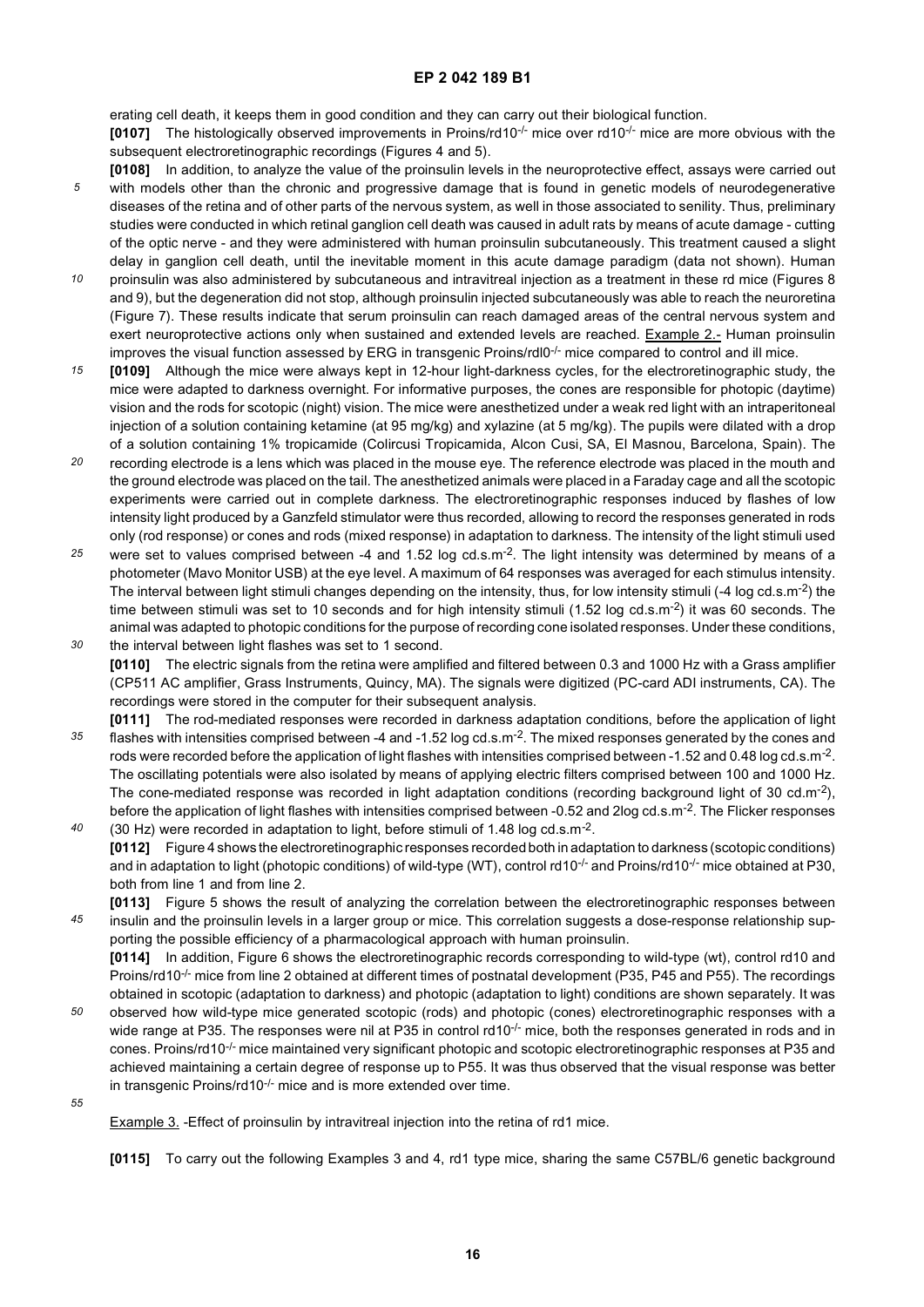with rd10 mice, as well as a different mutation but in the same rod-specific cyclic GMP phosphodiesterase gene, were used.

**[0116]** With regard to the effect of proinsulin by intravitreal injection into the retina of rd1 mice *in vivo,* specifically the intravitreal injection of 1  $\mu$ g, at a concentration of 1  $\mu$ g/ $\mu$ , of human proinsulin in rd1 mice at P13. The right eyes were

- *5* injected with proinsulin and the left eyes with the carrier. The injections were single injections and the effects were analyzed 24 or 48 hours later by TUNEL, both in retinas mounted in a planar manner and in sections. In the latter, the number of photoreceptors remaining in the outer nuclear layer was also evaluated. The TUNEL (TdT-mediated dUTP Nick End Labeling) technique was used to detect cell death. The terminal transferase enzyme (TdT) adds fluoresceinlabeled nucleotides (dUTP) to the free 3'OH ends of the DNA, which allows detecting the DNA fragmentation occurring
- *10* during programmed cell death. The Promega TUNEL kit was used. The technique was carried out on cells, sections or tissues. After a permeabilization step according to the nature of the tissue, it was washed with PBS and preincubated with the kit solution for 30 minutes at room temperature. The reaction mixture was prepared according to the manufacturer's instructions and the reaction was carried out for 1 hour at 37°C. The reaction was then stopped with 2x SSC solution for 15 minutes at room temperature. It was washed with PBS and mounted with Vectashield. To detect cell
- *15* death in retinas mounted in a planar manner, the whole neural retina, dissected from the remaining elements of the eye, was mounted under the microscope on a black nitrocellulose membrane (Sartorius, Goettingen, Germany), for better contrast during handling. It was generally placed with the photoreceptor layer placed upwards, being adhered to the nitrocellulose with the aid of fine dissecting forceps. The retinas mounted in a planar manner were fixed with 4% (w/v) PFA in 0.1 M phosphate buffer, pH 7.1, overnight at 4°C in 24-well plates. On the next day, they were washed with PBS
- *20* and with BSA (30 mg/ml in PBS). The permeabilization was carried out with 1% (w/v) Triton X-100 in PBS (4 times, 30 minutes each time) and enzymatically, with collagenase and proteinase K, previously eliminating the Triton X-100 residues by washing well with PBS. The collagenase (20 U/ml) was allowed to act for 1 hour at 37°C and then proteinase K (20  $\mu$ g/ml) for 15 minutes at 37°C. It was then necessary to refix the retinas for at least two hours. They were washed well with PBS and with BSA (30 mg/ml in PBS) and the TUNEL reaction was carried out as indicated above. The retinas
- *25* mounted in a planar manner were analyzed by confocal microscopy (Leica TCS-SP2-AOBS). **[0117]** To locate cell death within the retinal layers, the TUNEL technique was carried out on retinal sections such as those described above, always fixed in 4& (w/v) PFA in 0.1 M phosphate buffer, pH 7.1 and cryoprotected with 30% (w/v) sucrose in 10 mM phosphate buffer, pH 7.1. For the TUNEL labeling in sections, less permeation is required than of retinas mounted in a planar manner. Thus, two series of permeation with BGT [100 mM glycine, 3 mg/ml BSA, 0.25%
- *30* (w/v) Triton X-100 in PBS] of 15 minutes each were carried out. They were washed with PBS and the TUNEL reaction was carried out as indicated. To cover all the sections of a slide, 50  $\mu$  of the corresponding reagents were added and they were covered with parafilm®.

**[0118]** None of the quantifications (TUNEL in sections, TUNEL in retinas mounted in a planar manner, photoreceptors in sections) provided significant differences between the treatment with proinsulin and the carrier.

*35*

Example 4.- Effect of proinsulin by subcutaneous injections in rd1 mice.

*40* **[0119]** A new route of administration, subcutaneous injection, was tested in order to carry out more extended treatments. This route, routinely used for insulin administration in diabetic patients, is much less traumatic than intravitreal injection. Furthermore, the human proinsulin administration in this manner had given preliminary positive delay results in retinal ganglion cell degeneration after cutting the optic nerve in adult rats. A number of protocols were carried out to optimize the pharmacological supply of human proinsulin (Table).

TABLE: It shows the experimental approach followed in each of the attempts of subcutaneous injection of human proinsulin. In all cases, the injected amount was 1.6  $\mu$ g of human proinsulin, except in case 1, which was a single dose of 5  $\mu$ g and in case 5, from P14 to P18, which was of 2.5  $\mu$ g. (nd= not determined). The number of animals relates to the total of siblings per litter and experiment, half of them normally being injected with PBS and the other half with human proinsulin.

| 50 | <b>INTERVAL</b> | Injection<br>Frequency | Number of mice | Rod<br>maintenance | Visual function | Presence in<br>retina |
|----|-----------------|------------------------|----------------|--------------------|-----------------|-----------------------|
|    | P14 $(5 \mu g)$ | single                 | 6              | nd                 | nd              | + (Fig. 7)            |
|    | P11-P14         | 24h                    | 6              | nd                 | nd              | + (Fig. 7)            |
| 55 | P8-P15          | 24h                    | 6              |                    | nd              | nd                    |
|    | P6-P14          | 24h                    | 6              |                    | nd              | nd                    |
|    | P4-P14-P18      | 12h                    |                | - (Fig. 8)         | $-(Fig. 9)$     | nd                    |

*50*

*45*

**17**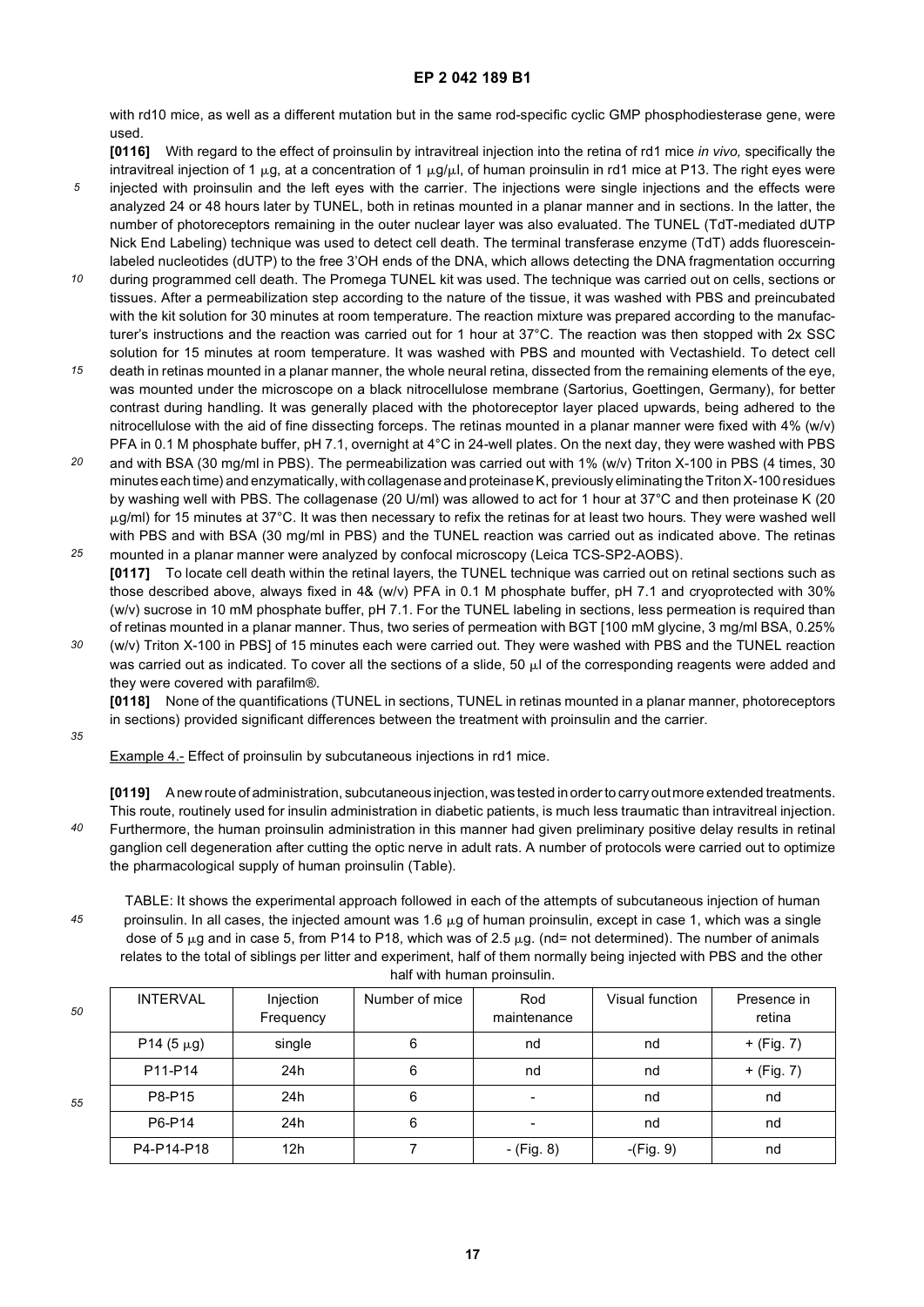**[0120]** It was first determined if proinsulin reached the retina by means of subcutaneous injection. To that end, studies were conducted in mice injected subcutaneously with proinsulin by means of an ELISA that detected human proinsulin (Figure 7) (Linco Research, MO, USA).

- **[0121]** This assay was designed to detect serum proinsulin, so it had to be adapted to muscle and retinal extracts. To detect the human proinsulin production levels by transgenic mice, muscle and retinal, as well as serum, extracts were
- *5* analyzed. In the case of serum, blood was drawn from the lacrimal sac area of mice eyes with a Pasteur pipette. It was transferred to an eppendorf tube where it was allowed to clot for 2 hours at room temperature and was centrifuged at 1,300 g for 15 minutes, to collect the serum, which was frozen until its use. In the case of the tissues, a protein extraction was carried out with a lysis buffer [50 mM Tris-HCl, pH 7, 100 mM NaCl and 0.1% (w/v) Triton X-100] and a quantification
- *10* of the extracted protein with the BCA kit (Pierce) were carried out. The neural retinas were extracted with a volume of 60  $\mu$ l each. The muscles of the hind legs were extracted in a volume of between 200 and 300  $\mu$ l, according to the piece of muscle obtained.

**[0122]** In the case of serum, all the manufacturer's recommendations were followed, always putting 20 µl duplicates. In the case of the tissues, 20  $\mu$  of extract were also placed in duplicate, serial dilutions being occasionally used for greater accuracy. The retinal and muscle extract data were corrected by the amount of protein.

- *15* **[0123]** It was possible to identify human proinsulin in a P14 wild-type mouse retinal extract only 2 hours after a subcutaneous injection, in a dose-dependent manner. A 1.6 µg dose produced a retinal concentration of 0.72 pM, whereas a 5  $\mu$ g dose produced 3.62 pM. The daily administration of 1.6  $\mu$ g between P11 and P14 was able to produce higher, possibly accumulated, levels of 3.56 pM. Thus, this approach confirmed the capacity of peripheral exogenous
- *20* proinsulin to reach the neural retina and the greater effectiveness of a repetitive treatment, at least in achieving higher proinsulin levels in the retina.

**[0124]** The effect of repetitive treatment in various intervals on photoreceptors in neurodegeneration and on the visual function determined by electroretinogram (Table; Figures 8 and 9) was verified. A daily dose of 1.6  $\mu$ g between P8 and P15 was first injected. In this case, there was no protective effect at the histological level. To start the rescue earlier,

- *25* with the belief that the effect could be more evident if proinsulin was administered before the degenerative process started, the treatment was tested between P6 and P14, the maintenance of the photoreceptors not being obtained this time. For the purpose of attempting histological recovery and also of evaluating the visual function by means of electroretinograms, the protocol was modified, two daily injections of 1.6  $\mu$ g of human proinsulin between P6 and P14 being carried out. Some animals were maintained up to P18, the proinsulin dose being increased to 2.5  $\mu$ g in this second
- *30* period. This treatment had no protective effects at the histological level (Figure 8) or at the functional level (Figure 9). **[0125]** The most usual result was lack of histological recovery and lack of visual function by ERG (Figure 8 and Figure 9), despite the fact that injected proinsulin was able to reach the retina in which all the elements enabling a response to it were apparently located.

#### *35* SEQUENCE LISTING

#### **[0126]**

*40*

<110> Consejo superior de investigaciones Científicas Universidad de Alcalá de Henares Universitat Autònoma de Barcelona

<120> Use of proinsulin for the preparation of a neuroprotective pharmaceutical composition, therapeutic composition containing it and application thereof

*45* <130> P3580EPPC

> <140> EP07765882.1 <141> 2007-05-21

*50* <150> ES P200601314 <151> 2006-05-22

 $<$ 160>4

*55* <170> PatentIn version 3.5

> $< 210 > 1$ <211> 1125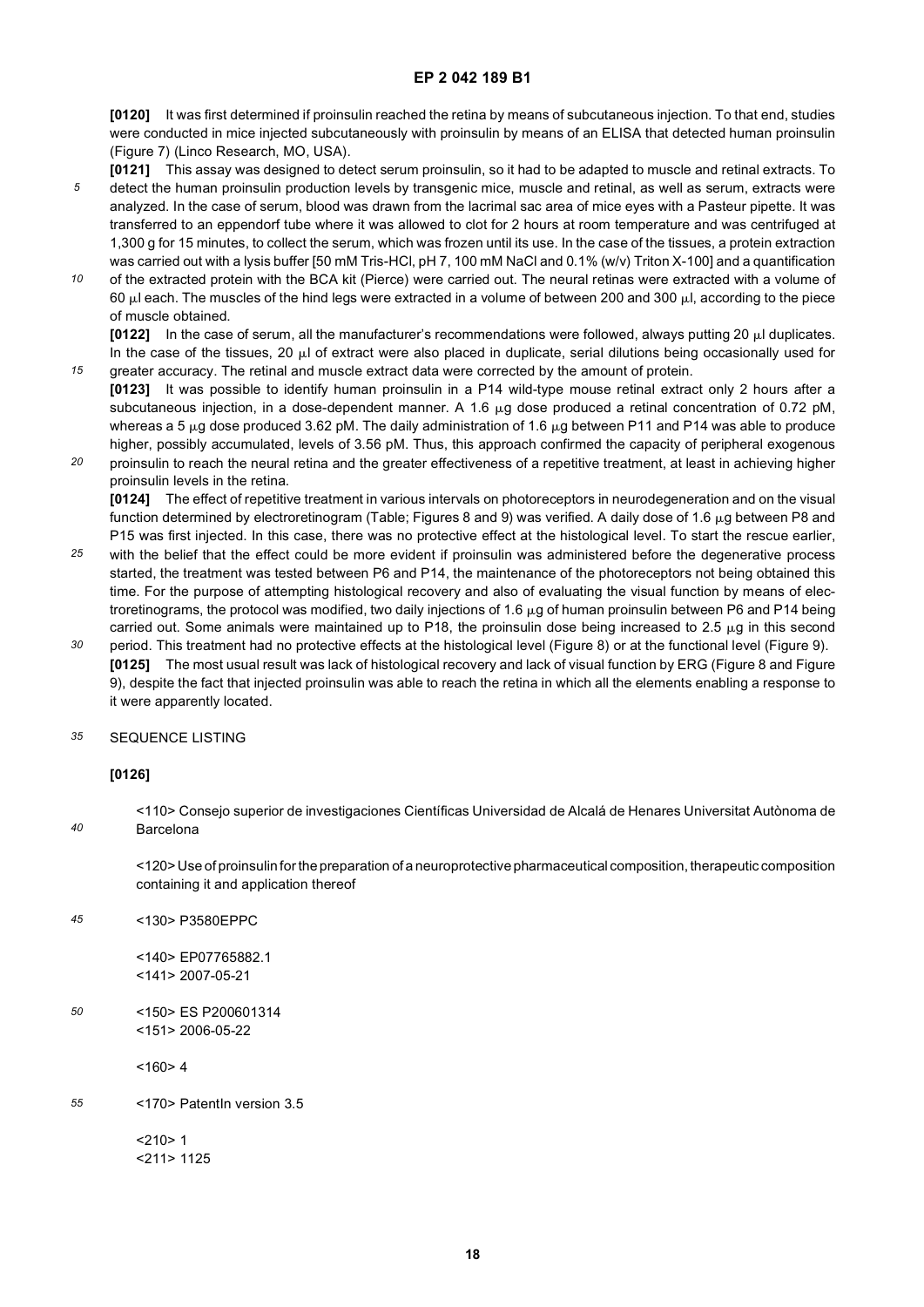<212> DNA <213> Homo sapiens

<400> 1

*5*

|    |  | actttctttt tgaggttctt ctggaggaga tccttctttt gttccaagct atcgaattct |  | 60   |
|----|--|-------------------------------------------------------------------|--|------|
|    |  | gccatggccc tgtggatgcg cctcctgccc ctgctggcgc tgctggccct ctggggacct |  | 120  |
| 10 |  | gacccagccg cagcctttgt gaaccaacac ctgtgcggct cacacctggt ggaagctctc |  | 180  |
|    |  | tacctagtgt gcggggaacg aggcttcttc tacacaccca agacccgccg ggaggcagag |  | 240  |
|    |  | gacctgcagg tggggcaggt ggagctgggc gggggccctg gtgcaggcag cctgcagccc |  | 300  |
| 15 |  | ttggccctgg aggggtccct gcagaagcgt ggcattgtgg aacaatgctg taccagcatc |  | 360  |
|    |  | tgctccctct accagctgga gaactactgc aactagacgc agctgcaagc ttatcgatac |  | 420  |
|    |  | cgtccggaat tcctgcagcc cgggggatct ttgtgaagga accttacttc tgtggtgtga |  | 480  |
| 20 |  | cataattgga caaactacct acagagattt aaagctctaa ggtaaatata aaatttttaa |  | 540  |
|    |  | gtgtataatg tgttaaacta ctgattctaa ttgtttgtgt attttagatt ccaacctatg |  | 600  |
|    |  | ggaactgatg aatgggagca gtggtggaat ggctttaatg aggaaaacct gttttgctca |  | 660  |
| 25 |  | gaagaaatgc catctagtga tgatgaaggc tactgctgac tctcaacatt ctactcctcc |  | 720  |
|    |  | aaaaaagaag agaaacggta gaaggaccgc tcgactttcc ttcagaattg ctaaggtttt |  | 780  |
|    |  |                                                                   |  | 840  |
| 30 |  | aaggaaaaag cctgcactgc tatacaagaa aaattattgg aaaaattatt cttgtaacct |  | 900  |
|    |  | ttatagtagg cataaacagt tattaatcat aacatacctg gttgttttgc tttacttcca |  | 960  |
|    |  | caccaggcat agaggggatc tgcttattta tgtactattg ctgaaatgtg tgtaccgtta |  | 1020 |
|    |  | gcttttttta ttttgttaag cgtcataaag aaaatattcg aggttaatgg cttggcttaa |  | 1080 |
| 35 |  | gattcttatt cgccattcca atttgaaggg ttactggcgt tggac                 |  | 1125 |

 $<$ 210>2 <211> 110

<212> PRT <213> Homo sapiens

<400> 2

*45*

*40*

*50*

*55*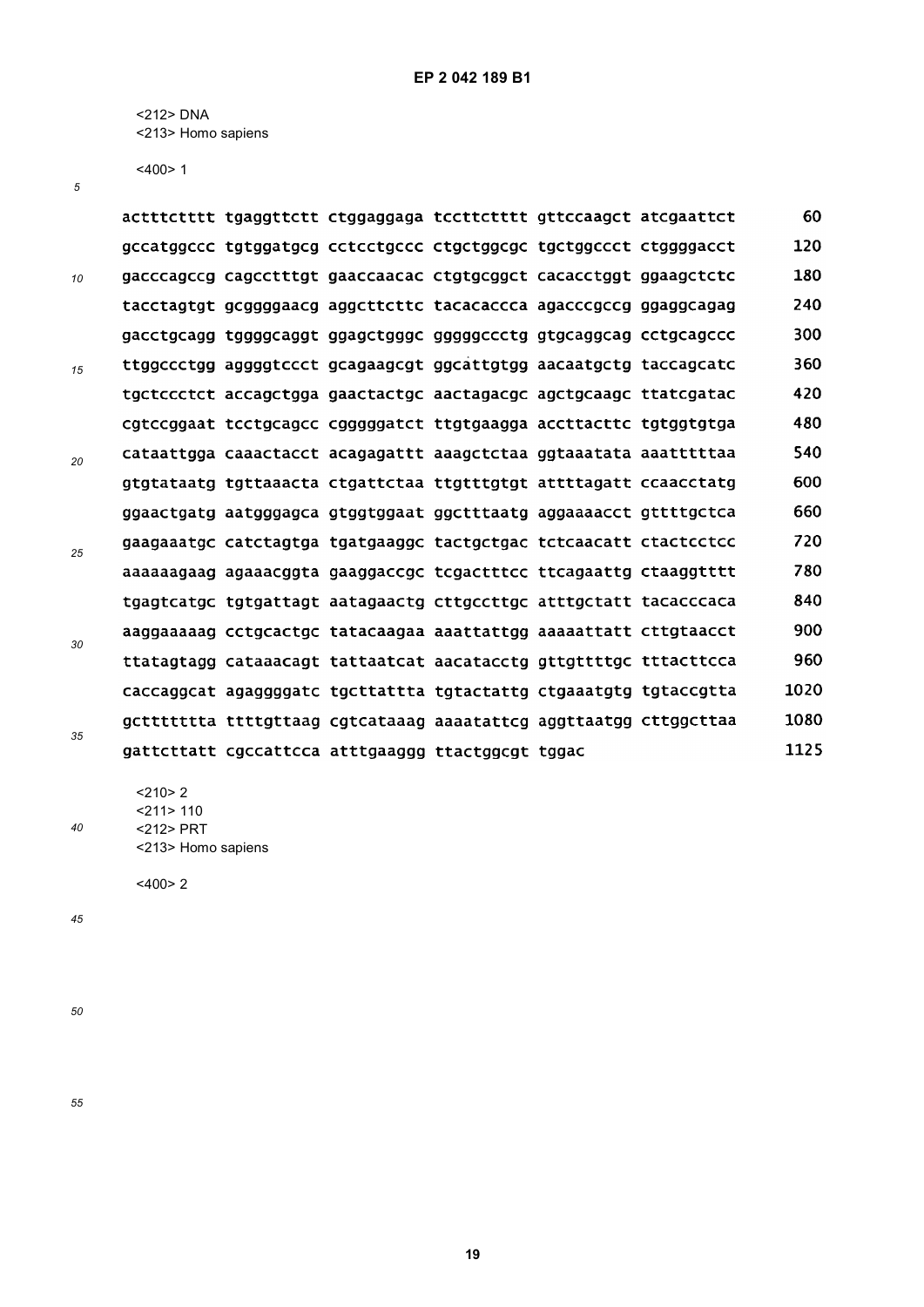|    |                                                                         | Met Ala Leu Trp Met Arg Leu Leu Pro Leu Leu Ala Leu Leu Ala Leu       |    |     |    |    |    |     | 10 |    |    |     | 15 |                                                                                                                |
|----|-------------------------------------------------------------------------|-----------------------------------------------------------------------|----|-----|----|----|----|-----|----|----|----|-----|----|----------------------------------------------------------------------------------------------------------------|
| 5  |                                                                         | Trp Gly Pro Asp Pro Ala Ala Ala Phe Val Asn Gln His Leu Cys Gly       |    | 20. |    |    |    | 25  |    |    |    | 3U  |    |                                                                                                                |
| 10 |                                                                         | Ser His Leu Val Glu Ala Leu Tyr Leu Val Cys Gly Glu Arg Gly Phe       | 35 |     |    |    | 40 |     |    |    | 45 |     |    |                                                                                                                |
|    |                                                                         | Phe Tyr Thr Pro Lys Thr Arg Arg Glu Ala Glu Asp Leu Gln Val Gly<br>50 |    |     |    |    |    |     |    | bυ |    |     |    |                                                                                                                |
| 15 | 65                                                                      | Gln Val Glu Leu Gly Gly Gly Pro Gly Ala Gly Ser Leu Gln Pro Leu       |    |     |    | 70 |    |     |    |    |    |     |    | 80.                                                                                                            |
| 20 |                                                                         | Ala Leu Glu Gly Ser Leu Gln Lys Arg Gly Ile Val Glu Gln Cys Cys       |    |     | 85 |    |    |     | 90 |    |    |     |    |                                                                                                                |
|    |                                                                         | Thr Ser Ile Cys Ser Leu Tyr Gln Leu Glu Asn Tyr Cys Asn               |    | 100 |    |    |    | 105 |    |    |    | 110 |    |                                                                                                                |
| 25 | $<$ 210 $>$ 3<br>$<$ 211 > 24<br><212> DNA<br><213> Artificial Sequence |                                                                       |    |     |    |    |    |     |    |    |    |     |    |                                                                                                                |
| 30 | <220><br><223> Oligo A                                                  |                                                                       |    |     |    |    |    |     |    |    |    |     |    |                                                                                                                |
|    | <400>3<br>ctttctattc tctgtcagca aagc                                    |                                                                       |    |     | 24 |    |    |     |    |    |    |     |    |                                                                                                                |
| 35 | $<$ 210>4<br>$<$ 211 > 24<br><212> DNA<br><213> Artificial sequence     |                                                                       |    |     |    |    |    |     |    |    |    |     |    |                                                                                                                |
| 40 | <220><br><223> Oligo B                                                  |                                                                       |    |     |    |    |    |     |    |    |    |     |    |                                                                                                                |
| 45 | <400>4<br>catgagtagg gtaaacatgg tctg                                    |                                                                       |    |     | 24 |    |    |     |    |    |    |     |    |                                                                                                                |
|    | <b>Claims</b>                                                           |                                                                       |    |     |    |    |    |     |    |    |    |     |    |                                                                                                                |
| 50 | 1.<br>consisting of                                                     |                                                                       |    |     |    |    |    |     |    |    |    |     |    | The use of a compound that induces the activity of proinsulin wherein said compound is selected from the group |
|    |                                                                         |                                                                       |    |     |    |    |    |     |    |    |    |     |    | a a nucleotide sequence allowing the expression of a neuroprotective protein or peptide and which is formed    |

allowing the expression of a neuroprotective protein or peptide and which is formed by one or several nucleotide sequences belonging to the group of

*55*

i. a nucleotide sequence formed by the nucleotide sequence encoding human proinsulin SEQ ID NO 1, ii. a nucleotide sequence which has a degree of identity of at least 95% to the sequence of i)and encoding a protein mimicking the activity of human proinsulin and, iii. a nucleotide sequence comprising any one sequence belonging to i) and/or ii);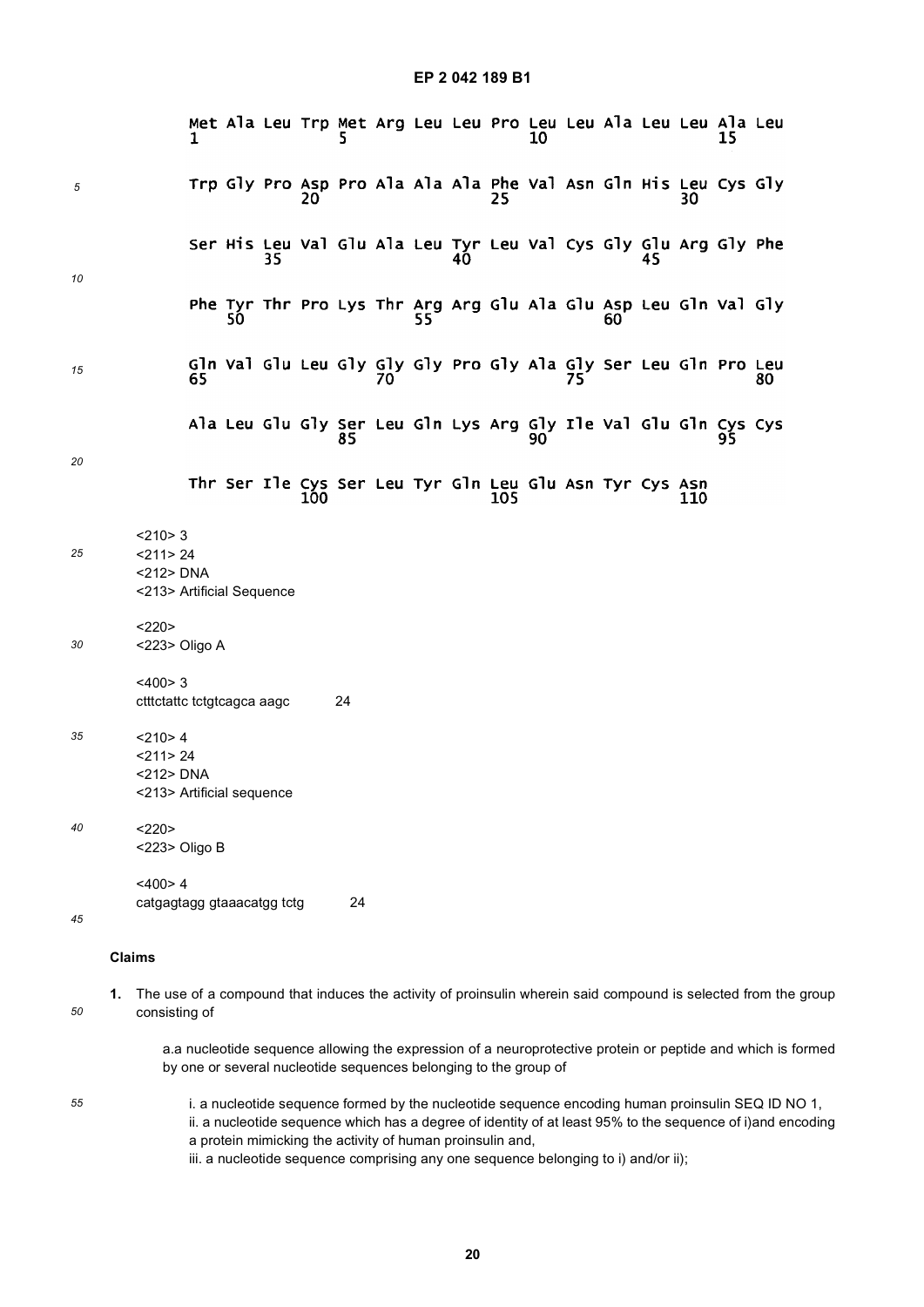b.an isolated human eukaryotic cell which is genetically modified and transformed by means of the human proinsulin nucleotide sequence SEQ ID NO:1 and comprises the construct or expression vector and can suitably release the proinsulin protein to the extracellular medium and

- c.a protein or peptide having neuroprotective activity and comprising one or several amino acid sequences belonging to the group of
	- i. an amino acid sequence formed by the human proinsulin amino acid sequence SEQ ID NO: 2, ii. an amino acid sequence which has a degree of identity of at least 95% to the sequence of i) and mimics the neuroprotective activity of human proinsulin and,
	- iii. an amino acid sequence comprising any one sequence belonging to: i) and/or ii)

for the preparation of a medicinal product or pharmaceutical composition for the prevention and treatment of retinitis pigmentosa.

- *15* **2.** The use of a compound according to claim 1 wherein the compound is to be administered in a sustained manner so as to obtain chronic proinsulinemia levels of 1-15 pM.
	- **3.** The use of a compound according to claim 1 wherein the compound is to be administered intravitreally.
- *20* **4.** The use according to claim 1, **characterized in that** the nucleotide sequence is formed by SEQ ID NO 1 encoding human proinsulin.
	- **5.** The use according to claim 1, **characterized in that** the nucleotide sequence is formed by a gene construct comprising the proinsulin nucleotide sequence SEQ ID NO 1.
- *25*

*5*

*10*

**6.** The use according to claim 1, **characterized in that** the nucleotide sequence is formed by an expression vector comprising a nucleotide sequence or a genetic construct encoding a proinsulin protein which can induce neuroprotection.

- *30* **7.** The use according to claim 6, **characterized in that** the expression vector contains the nucleotide sequence SEQ ID NO 1 and a tissue-specific, preferably a muscle-specific promoter.
	- **8.** The use according to claim 1, **characterized in that** the inducer compound is the human proinsulin protein SEQ ID NO 2.
- *35*
- **9.** A pharmaceutical composition or medicinal product for use in the treatment of retinitis pigmentosa, **characterized in that** it comprises a compound that induces the activity of proinsulin in a therapeutically effective amount together with one or more pharmaceutically acceptable adjuvants and/or carriers wherein the compound is selected from the group of
- *40*

a.a nucleotide sequence allowing the expression of a neuroprotective protein or peptide and which is formed by one or several nucleotide sequences belonging to the group of

- *45 50 55* i. a nucleotide sequence formed by the nucleotide sequence encoding human proinsulin SEQ ID NO 1, ii. a nucleotide sequence which has a degree of identity of at least 95% to the sequence of i) and encoding a protein mimicking the activity of human proinsulin and, iii. a nucleotide sequence comprising any one sequence belonging to i) and/or ii); b.an isolated human eukaryotic cell which is genetically modified and transformed by means of the human proinsulin nucleotide sequence SEQ ID NO 1 and comprises the construct or expression vector and can suitably release the proinsulin protein to the extracellular medium; c.a protein or peptide having neuroprotective activity and comprising one or several amino acid sequences belonging to the group of i. an amino acid sequence formed by the human proinsulin amino acid sequence SEQ ID NO 2, ii. an amino acid sequence which has a degree of identity of at least 95% to the sequence of i), and mimics the neuroprotective activity of human proinsulin and,
	- iii. an amino acid sequence comprising any one sequence belonging to: i) and/or ii)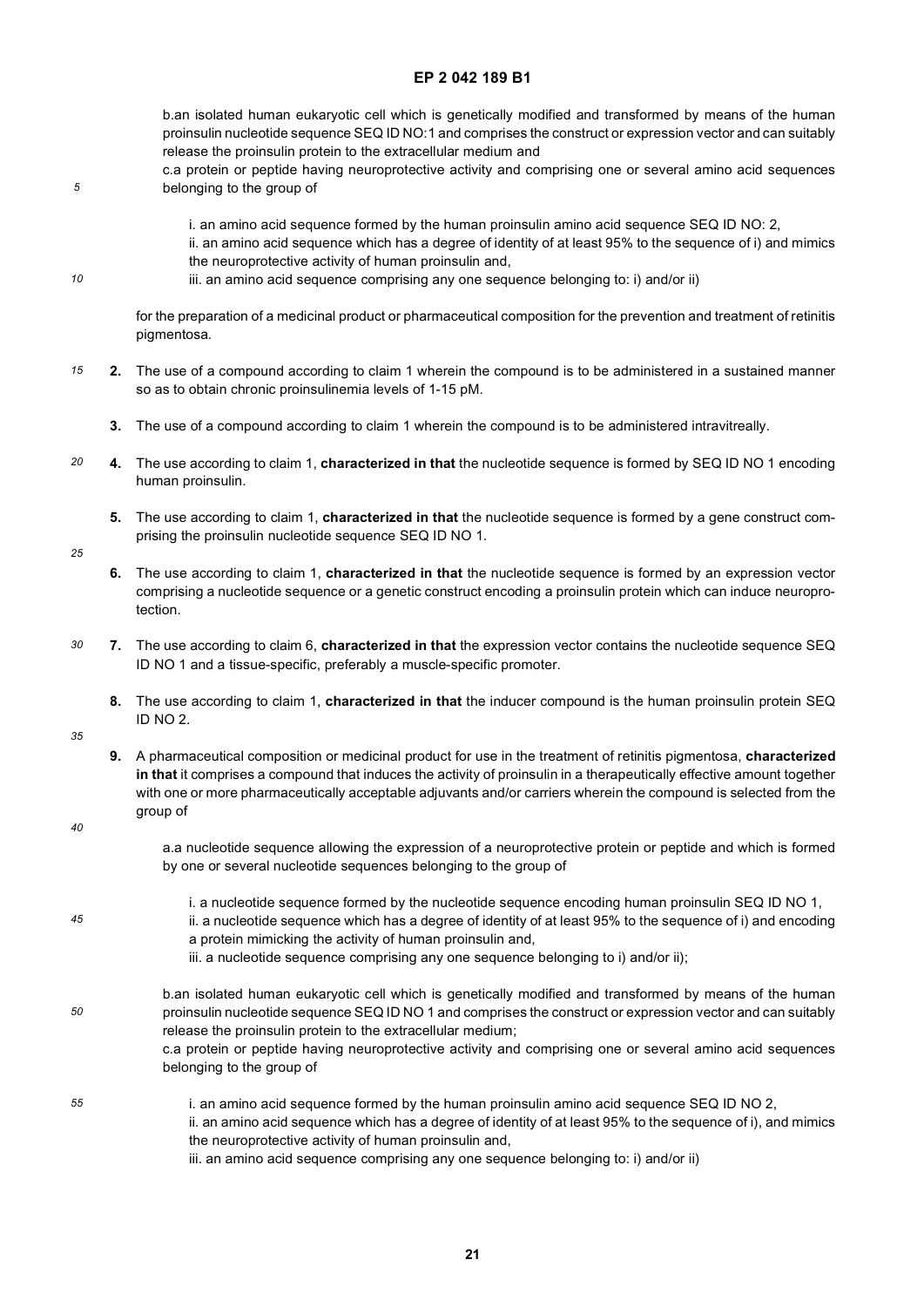- **10.** A pharmaceutical composition for use in the treatment of retinitis pigmentosa according to claim 9 suitable for maintaining a systemic or local sustained administration of the inducer compound so as to obtain chronic proinsulinemia levels of 1-15 pM.
- **11.** A pharmaceutical composition for use in the treatment of retinitis pigmentosa according to claim 9 wherein the composition is to be administered intravitreally.
	- **12.** A pharmaceutical composition for use in the treatment of retinitis pigmentosa according to claim 9, **characterized in that** the nucleotide sequence is formed by the SEQ ID NO 1 encoding human proinsulin.
- *10*

*5*

- **13.** A pharmaceutical composition for use in the treatment of retinitis pigmentosa according to claim 9, **characterized in that** the nucleotide sequence of claim 9 a iii) is formed by a gene construct comprising the proinsulin nucleotide sequence SEQ ID NO 1.
- *15* **14.** A pharmaceutical composition for use in the treatment of retinitis pigmentosa according to claim 9, **characterized in that** the nucleotide sequence of claim 9 a iii) is an expression vector comprising a nucleotide sequence or a gene construct encoding a proinsulin protein which can induce neuroprotection.
- *20* **15.** A pharmaceutical composition for use in the treatment of retinitis pigmentosa according to claim 14, **characterized in that** the expression vector contains the nucleotide sequence SEQ ID NO 1 and a tissue-specific, preferably a muscle-specific promoter.
	- **16.** A pharmaceutical composition for use in the treatment of retinitis pigmentosa according to claim 9, **characterized in that** the amino acid sequence is formed by human proinsulin SEQ ID NO 2.
- *25*
- **17.** A pharmaceutical composition for use in the treatment of retinitis pigmentosa according to claim 9, **characterized in that** the isolated human eukayotic cell which is genetically modified and transformed by means of the human proinsulin nucleotide sequence of SEQ ID NO: 1 and comprises the construct or expression vector and can suitable release the proinsulin protein to the extracellular medium, is a central nervous system cell.

#### *30*

*40*

*45*

*50*

*55*

#### **Patentansprüche**

- *35* **1.** Verwendung einer Verbindung, die die Aktivität von Proinsulin induziert, worin die Verbindung aus der Gruppe ausgewählt ist, die aus folgendem besteht
	- a. einer Nukleotidsequenz, die die Expression eines neuroprotektiven Proteins oder Peptids ermöglicht, und die aus einer oder mehrerer Nukleotidsequenzen gebildet wird, die zur folgenden Gruppe gehören:
	- i. eine Nukleotidsequenz, die aus der Nukleotidsequenz gebildet wird, die humanes Proinsulin SEQ ID NO: 1 kodiert,

ii. eine Nukleotidsequenz, die einen Identitätsgrad von mindestens 95% zur Sequenz von i) aufweist und ein Protein kodiert, das die Aktivität von humanem Proinsulin imitiert und

iii. eine Nukleotidsequenz, die irgendeine Sequenz umfasst, die zu i) und/oder ii) gehört;

b. eine isolierte, humane, eukariotische Zelle, die genetisch modifiziert und mit der humanen Proinsulinnukleotidsequenz SEQ ID NO:1 transformiert ist und das Konstrukt oder den Expressionsvektor umfasst und das Proinsulinprotein geeigneterweise ins extrazelluläre Medium freisetzen kann und

c. ein Protein oder Peptid, das neuroprotektive Aktivität aufweist und eine oder mehrere Aminosäuresequenzen umfasst, die zur folgenden Gruppe gehören

i. eine Aminosäuresequenz, die von der humanen Proinsulinaminosäuresequenz SEQ ID NO:2 gebildet wird,

- ii. eine Aminosäuresequenz, die einen Identitätsgrad von mindestens 95% zur Sequenz aus i) aufweist und die neuroprotektive Aktivität von humanem Proinsulin imitiert, und iii. eine Aminosäuresequenz, die irgendeine Sequenz umfasst, die zu i) und/oder ii) gehört zur Herstellung
	- eines medizinischen Erzeugnisses oder einer pharmazeutischen Zusammensetzung zur Prävention und Behandlung von Retinitis pigmentosa.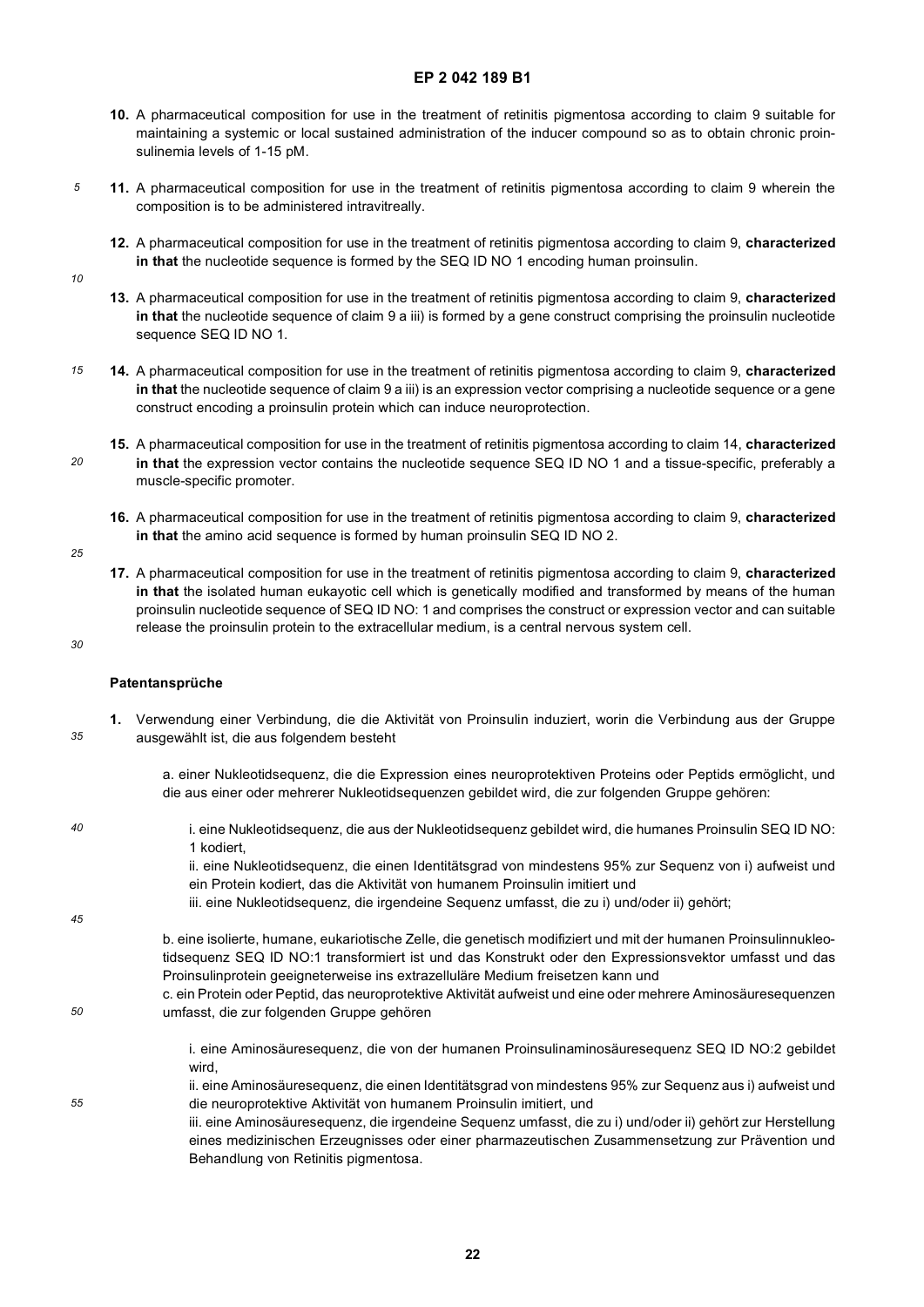- **2.** Verwendung einer Verbindung gemäß Anspruch 1, worin die Verbindung in fortwährender Weise zu verabreichen ist, um chronische Proinsulinspiegel von 1-15 pM zu erreichen.
- **3.** Verwendung einer Verbindung gemäß Anspruch 1, worin die Verbindung intravitreal zu verabreichen ist.
- **4.** Verwendung gemäß Anspruch 1, **dadurch gekennzeichnet, dass** die Nukleotidsequenz durch SEQ ID NO:1 gebildet wird, die humanes Proinsulin kodiert.
- **5.** Verwendung gemäß Anspruch 1, **dadurch gekennzeichnet, dass** die Nukleotidsequenz durch ein Genkonstrukt gebildet wird, das die Proinsulin-Nukleotidsequenz SEQ ID NO:1 umfasst.
- **6.** Verwendung gemäß Anspruch 1, **dadurch gekennzeichnet, dass** die Nukleotidsequenz durch einen Expressionsvektor gebildet wird, der eine Nukleotidsequenz oder ein Genkonstrukt umfasst, die ein Proinsulinprotein kodiert, das Neuroprotektion induzieren kann.
- *15*

*20*

*25*

*30*

*5*

*10*

- **7.** Verwendung gemäß Anspruch 6, **dadurch gekennzeichnet, dass** der Expressionsvektor die Nukleotidsequenz SEQ ID NO:1 und einen gewebespezifischen, vorzugsweise einen muskelspezifischen Promotor umfasst.
- **8.** Verwendung gemäß Anspruch 1, **dadurch gekennzeichnet, dass** die Induktorverbindung das humane Proinsulinprotein SEQ ID NO:2 ist.
	- **9.** Pharmazeutische Zusammensetzung oder medizinisches Erzeugnis zur Verwendung in der Behandlung von Retinitis pigmentosa, **dadurch gekennzeichnet, dass** sie/es eine Verbindung, die die Aktivität von Proinsulin induziert, in einer therapeutisch wirksamen Menge zusammen mit einem oder mehreren pharmazeutisch annehmbaren Hilfsstoffen und/oder Trägern umfasst, worin die Verbindung aus der Gruppe ausgewählt ist, die aus folgendem besteht:
		- a. einer Nukleotidsequenz, die die Expression eines neuroprotektiven Proteins oder Peptids ermöglicht, und die aus einer oder mehrerer Nukleotidsequenzen gebildet wird, die zur folgenden Gruppe gehören:
	- i. eine Nukleotidsequenz, die aus der Nukleotidsequenz gebildet wird, die humanes Proinsulin SEQ ID NO: 1 kodiert, ii. eine Nukleotidsequenz, die einen Identitätsgrad von mindestens 95% zur Sequenz von i) aufweist und
		- ein Protein kodiert, das die Aktivität von humanem Proinsulin imitiert und
		- iii. einer Nukleotidsequenz, die irgendeine Sequenz umfasst, die zu i) und/oder ii) gehört;
- *35*

*50*

- b. eine isolierte, humane, eukariotische Zelle, die genetisch modifiziert und mit der humanen Proinsulin-Nukleotidsequenz SEQ ID NO:1 transformiert ist und das Konstrukt oder den Expressionsvektor umfasst und das Proinsulinprotein geeigneterweise ins extrazelluläre Medium freisetzen kann und
- *40* c. ein Protein oder Peptid, das neuroprotektive Aktivität aufweist und eine oder mehrere Aminosäuresequenzen umfasst, die zur folgenden Gruppe gehören:
	- i. eine Aminosäuresequenz, die von der humanen Proinsulinaminosäuresequenz SEQ ID NO:2 gebildet wird,
- *45* ii. eine Aminosäuresequenz, die einen Identitätsgrad von mindestens 95% zur Sequenz aus i) aufweist und die neuroprotektive Aktivität von humanem Proinsulin imitiert, und
	- iii. eine Aminosäuresequenz, die irgendeine Sequenz umfasst, die zu i) und/oder ii) gehört.
	- **10.** Pharmazeutische Zusammensetzung zur Verwendung in der Behandlung von Retinitis pigmentosa gemäß Anspruch 9, die geeignet ist, eine systemisch oder lokal fortwährende Verabreichung der Induktorverbindung aufrecht zu erhalten, um einen chronischen Proinsulinspiegel von 1-15 pM zu erreichen.
		- **11.** Pharmazeutische Zusammensetzung zur Verwendung in der Behandlung von Retinitis pigmentosa gemäß Anspruch 9, worin die Zusammensetzung intravitreal zu verabreichen ist.
- *55* **12.** Pharmazeutische Zusammensetzung zur Verwendung in der Behandlung von Retinitis pigmentosa gemäß Anspruch 9, **dadurch gekennzeichnet, dass** die Nukleotidsequenz durch die SEQ ID NO:1 gebildet wird, die humanes Proinsulin kodiert.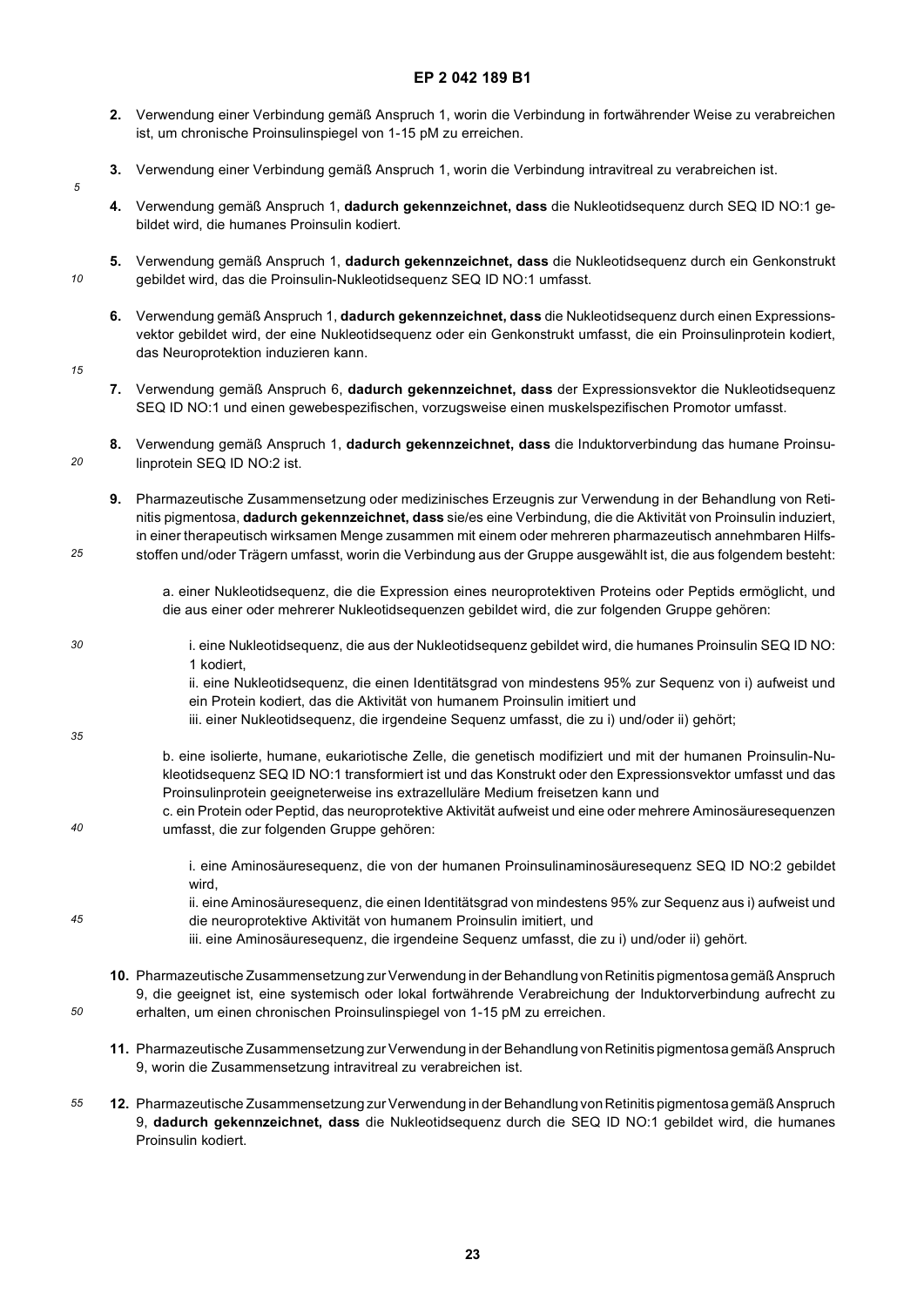- **13.** Pharmazeutische Zusammensetzung zur Verwendung in der Behandlung von Retinitis pigmentosa gemäß Anspruch 9, **dadurch gekennzeichnet, dass** die Nukleotidsequenz von Anspruch 9 a.iii) aus einem Genkonstrukt gebildet wird, das die Proinsulin-Nukleotidsequenz SEQ ID NO:1 umfasst.
- *5* **14.** Pharmazeutische Zusammensetzung zur Verwendung in der Behandlung von Retinitis pigmentosa gemäß Anspruch 9, **dadurch gekennzeichnet, dass** die Nukleotidsequenz von Anspruch 9 a.iii) ein Expressionsvektor ist, der eine Nukleotidsequenz oder ein Genkonstrukt umfasst, die/das ein Proinsulinprotein kodiert, das Neuroprotektion induzieren kann.
- *10* **15.** Pharmazeutische Zusammensetzung zur Verwendung in der Behandlung von Retinitis pigmentosa gemäß Anspruch 14, **dadurch gekennzeichnet, dass** der Expressionsvektor die Nukleotidsequenz SEQ ID NO:1 und einen gewebespezifischen, vorzugsweise einen muskelspezifischen Promotor umfasst.
- *15* **16.** Pharmazeutische Zusammensetzung zur Verwendung in der Behandlung von Retinitis pigmentosa gemäß Anspruch 9, **dadurch gekennzeichnet, dass** die Aminosäuresequenz durch humanes Proinsulin SEQ ID NO:2 gebildet wird.
	- **17.** Pharmazeutische Zusammensetzung zur Verwendung in der Behandlung von Retinitis pigmentosa gemäß Anspruch 9, **dadurch gekennzeichnet, dass** die isolierte, humane, eukariotische Zelle, die genetisch modifiziert und mit der humanen Proinsulinnukleotidsequenz SEQ ID NO:1 transformiert ist und das Konstrukt oder den Expressionsvektor umfasst und das Proinsulinprotein geeigneterweise ins extrazelluläre Medium freisetzen kann, eine Zelle des Zentralnervensystems ist.

#### **Revendications**

*20*

*25*

*30*

*35*

*40*

- **1.** Utilisation d'un composé qui induit l'activité de la proinsuline, dans laquelle ledit composé est sélectionné dans le groupe constitué par
- a. une séquence nucléotidique permettant l'expression d'une protéine neuroprotectrice ou d'un peptide neuroprotecteur et qui est formée par une ou plusieurs séquences nucléotidiques appartenant au groupe constitué par

i. une séquence nucléotidique formée par la séquence nucléotidique codant pour la proinsuline humaine SEQ ID NO : 1,

ii. une séquence nucléotidique qui a un degré d'identité d'au moins 95 % avec la séquence de i) et codant pour une protéine imitant l'activité de la proinsuline humaine et,

iii. une séquence nucléotidique comprenant l'une quelconque des séquences appartenant à i) et/ou ii) ;

b.une cellule eucaryote humaine isolée qui est génétiquement modifiée et transformée au moyen de la séquence nucléotidique de proinsuline humaine SEQ ID NO : 1 et comprend la construction génique ou le vecteur d'expression et peut libérer de manière appropriée la protéine de proinsuline dans le milieu extracellulaire et

- c.une protéine ou un peptide ayant une activité neuroprotectrice et comprenant une ou plusieurs séquences d'acides aminés appartenant au groupe constitué par
- *45* i. une séquence d'acides aminés formée par la séquence d'acides aminés de proinsuline humaine SEQ ID NO : 2, ii. une séquence d'acides aminés qui a un degré d'identité d'au moins 95 % avec la séquence de i) et imite l'activité neuroprotectrice de la proinsuline humaine et, iii. une séquence d'acides aminés comprenant l'une quelconque des séquences appartenant à : i) et/ou ii)
- *50* pour la préparation d'un produit médicinal ou d'une composition pharmaceutique pour la prévention et le traitement de la rétinite pigmentaire.
	- **2.** Utilisation d'un composé selon la revendication 1, dans laquelle le composé est destiné à être administré d'une manière prolongée de manière à obtenir des niveaux de proinsulinémie chronique de 1 à 15 pM.
- *55*
- **3.** Utilisation d'un composé selon la revendication 1, dans laquelle le composé est destiné à être administré par voie intravitréale.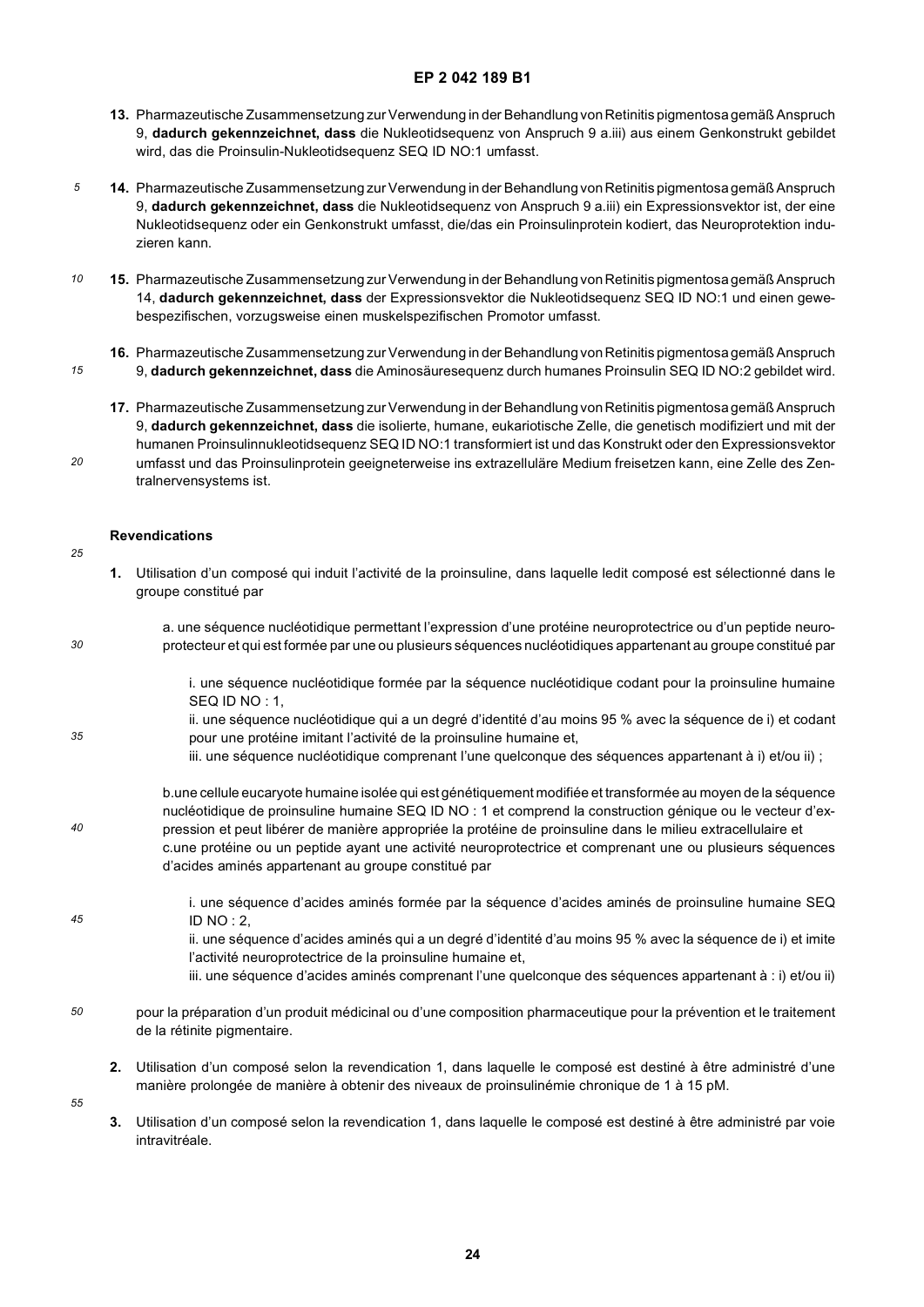- **4.** Utilisation selon la revendication 1, **caractérisée en ce que** la séquence nucléotidique est formée par la séquence SEQ ID NO : 1 codant pour la proinsuline humaine.
- **5.** Utilisation selon la revendication 1, **caractérisée en ce que** la séquence nucléotidique est formée par une construction génique comprenant la séquence nucléotidique de proinsuline SEQ ID NO : 1.
- **6.** Utilisation selon la revendication 1, **caractérisée en ce que** la séquence nucléotidique est formée par un vecteur d'expression comprenant une séquence nucléotidique ou une construction génique codant pour une protéine de proinsuline qui peut induire une neuroprotection.
- *10*

*20*

*30*

*45*

*55*

*5*

- **7.** Utilisation selon la revendication 6, **caractérisée en ce que** le vecteur d'expression contient la séquence nucléotidique SEQ ID NO : 1 et un promoteur tissu-spécifique, de préférence muscle-spécifique.
- *15* **8.** Utilisation selon la revendication 1, **caractérisée en ce que** le composé inducteur est la protéine de proinsuline humaine SEQ ID NO : 2.
	- **9.** Composition pharmaceutique ou produit médicinal destiné à être utilisé dans le traitement de la rétinite pigmentaire, **caractérisé en ce qu'**il comprend un composé qui induit l'activité de la proinsuline en une quantité thérapeutiquement efficace conjointement avec un ou plusieurs adjuvants et/ou véhicules pharmaceutiquement acceptables, le composé étant sélectionné dans le groupe constitué par
		- a. une séquence nucléotidique permettant l'expression d'une protéine neuroprotectrice ou d'un peptide neuroprotecteur et qui est formée par une ou plusieurs séquences nucléotidiques appartenant au groupe constitué par
- *25* i. une séquence nucléotidique formée par la séquence nucléotidique codant pour la proinsuline humaine SEQ ID NO : 1,
	- ii. une séquence nucléotidique qui a un degré d'identité d'au moins 95 % avec la séquence de i) et codant pour une protéine imitant l'activité de la proinsuline humaine et,
	- iii. une séquence nucléotidique comprenant l'une quelconque des séquences appartenant à i) et/ou ii) ;
	- b.une cellule eucaryote humaine isolée qui est génétiquement modifiée et transformée au moyen de la séquence nucléotidique de proinsuline humaine SEQ ID NO : 1 et comprend la construction génique ou le vecteur d'expression et peut libérer de manière appropriée la protéine de proinsuline dans le milieu extracellulaire ; c.une protéine ou un peptide ayant une activité neuroprotectrice et comprenant une ou plusieurs séquences
- *35* d'acides aminés appartenant au groupe constitué par
	- i. une séquence d'acides aminés formée par la séquence d'acides aminés de proinsuline humaine SEQ  $ID NO : 2.$
- *40* ii. une séquence d'acides aminés qui a un degré d'identité d'au moins 95 % avec la séquence de i) et imite l'activité neuroprotectrice de la proinsuline humaine et,
	- iii. une séquence d'acides aminés comprenant l'une quelconque des séquences appartenant à : i) et/ou ii).
	- **10.** Composition pharmaceutique destinée à être utilisée dans le traitement de la rétinite pigmentaire selon la revendication 9 appropriée pour maintenir une administration prolongée systémique ou locale du composé inducteur de manière à obtenir des niveaux de proinsulinémie chronique de 1 à 15 pM.
	- **11.** Composition pharmaceutique destinée à être utilisée dans le traitement de la rétinite pigmentaire selon la revendication 9, dans laquelle la composition est destinée à être administrée par voie intravitréale.
- *50* **12.** Composition pharmaceutique destinée à être utilisée dans le traitement de la rétinite pigmentaire selon la revendication 9, **caractérisée en ce que** la séquence nucléotidique est formée par la séquence SEQ ID NO : 1 codant pour la proinsuline humaine.
	- **13.** Composition pharmaceutique destinée à être utilisée dans le traitement de la rétinite pigmentaire selon la revendication 9, **caractérisée en ce que** la séquence nucléotidique de la revendication 9 a iii) est formée par une construction génique comprenant la séquence nucléotidique de proinsuline SEQ ID NO : 1.
		- **14.** Composition pharmaceutique destinée à être utilisée dans le traitement de la rétinite pigmentaire selon la revendi-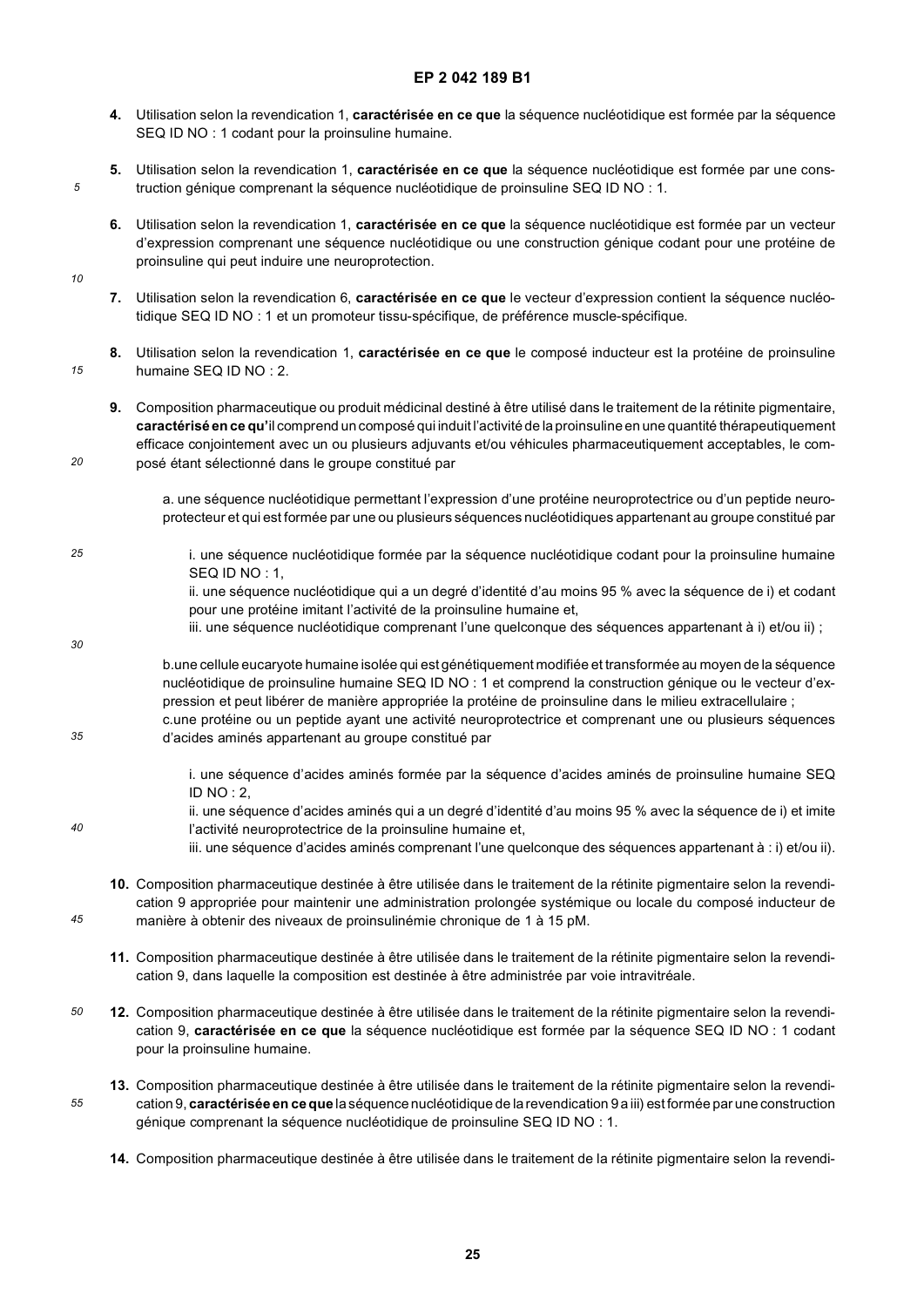cation 9, **caractérisée en ce que** la séquence nucléotidique de la revendication 9 a iii) est un vecteur d'expression comprenant une séquence nucléotidique ou une construction génique codant pour une protéine de proinsuline qui peut induire une neuroprotection.

- *5* **15.** Composition pharmaceutique destinée à être utilisée dans le traitement de la rétinite pigmentaire selon la revendication 14, **caractérisée en ce que** le vecteur d'expression contient la séquence nucléotidique SEQ ID NO : 1 et un promoteur tissu-spécifique, de préférence muscle-spécifique.
- *10* **16.** Composition pharmaceutique destinée à être utilisée dans le traitement de la rétinite pigmentaire selon la revendication 9, **caractérisée en ce que** la séquence d'acides aminés est formée par la séquence SEQ ID NO : 2 de proinsuline humaine.
	- **17.** Composition pharmaceutique destinée à être utilisée dans le traitement de la rétinite pigmentaire selon la revendication 9, **caractérisée en ce que** la cellule eucaryote humaine isolée qui est génétiquement modifiée et transformée au moyen de la séquence nucléotidique de proinsuline humaine de SEQ ID NO : 1 et comprend la construction génique ou le vecteur d'expression et peut libérer de manière appropriée la protéine de proinsuline dans le milieu extracellulaire est une cellule du système nerveux central.

| 25 |  |  |  |
|----|--|--|--|
| 30 |  |  |  |
| 35 |  |  |  |
| 40 |  |  |  |
| 45 |  |  |  |
| 50 |  |  |  |
| 55 |  |  |  |

*15*

*20*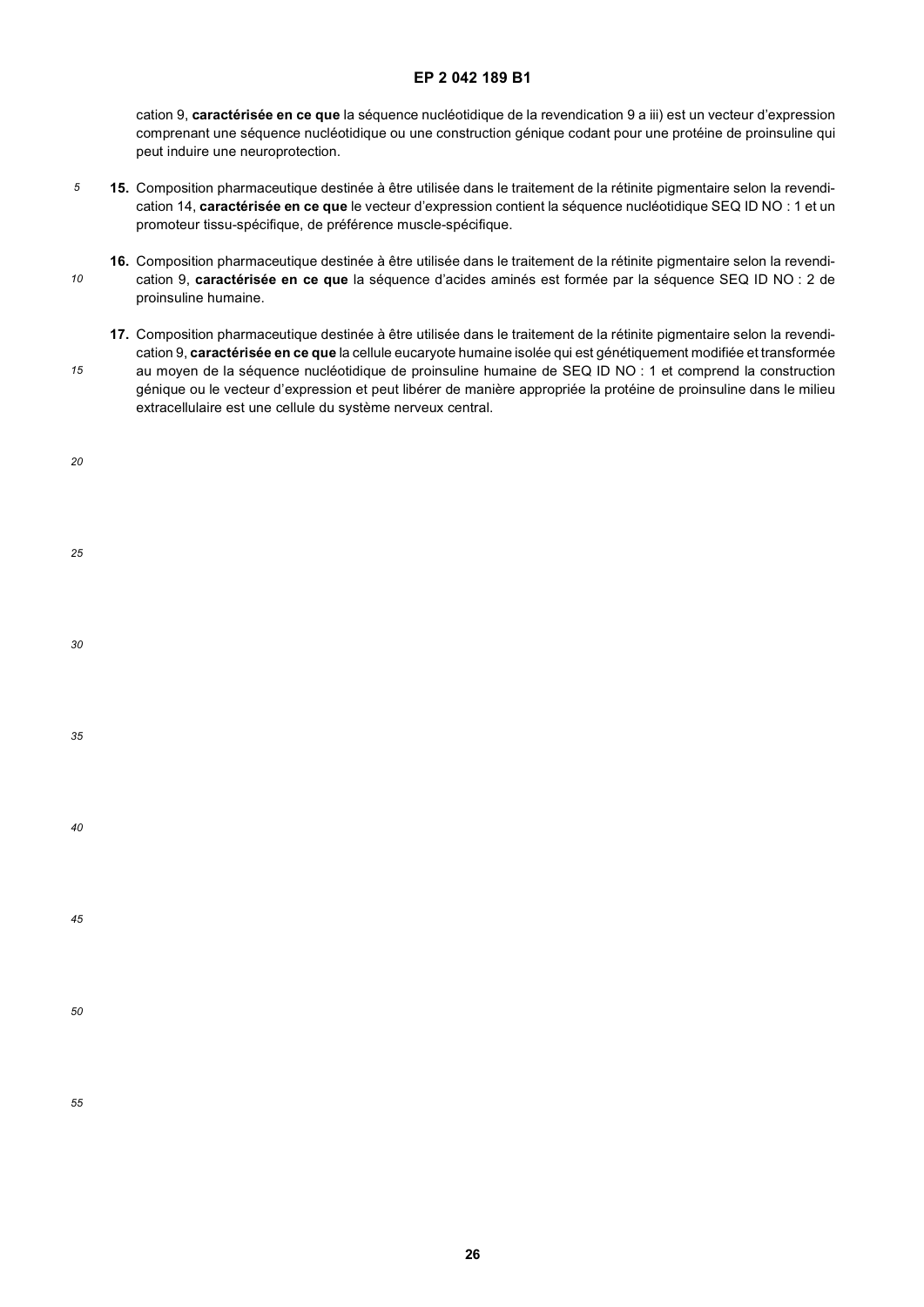



**FIGURE 1A** 



**FIGURE 1B**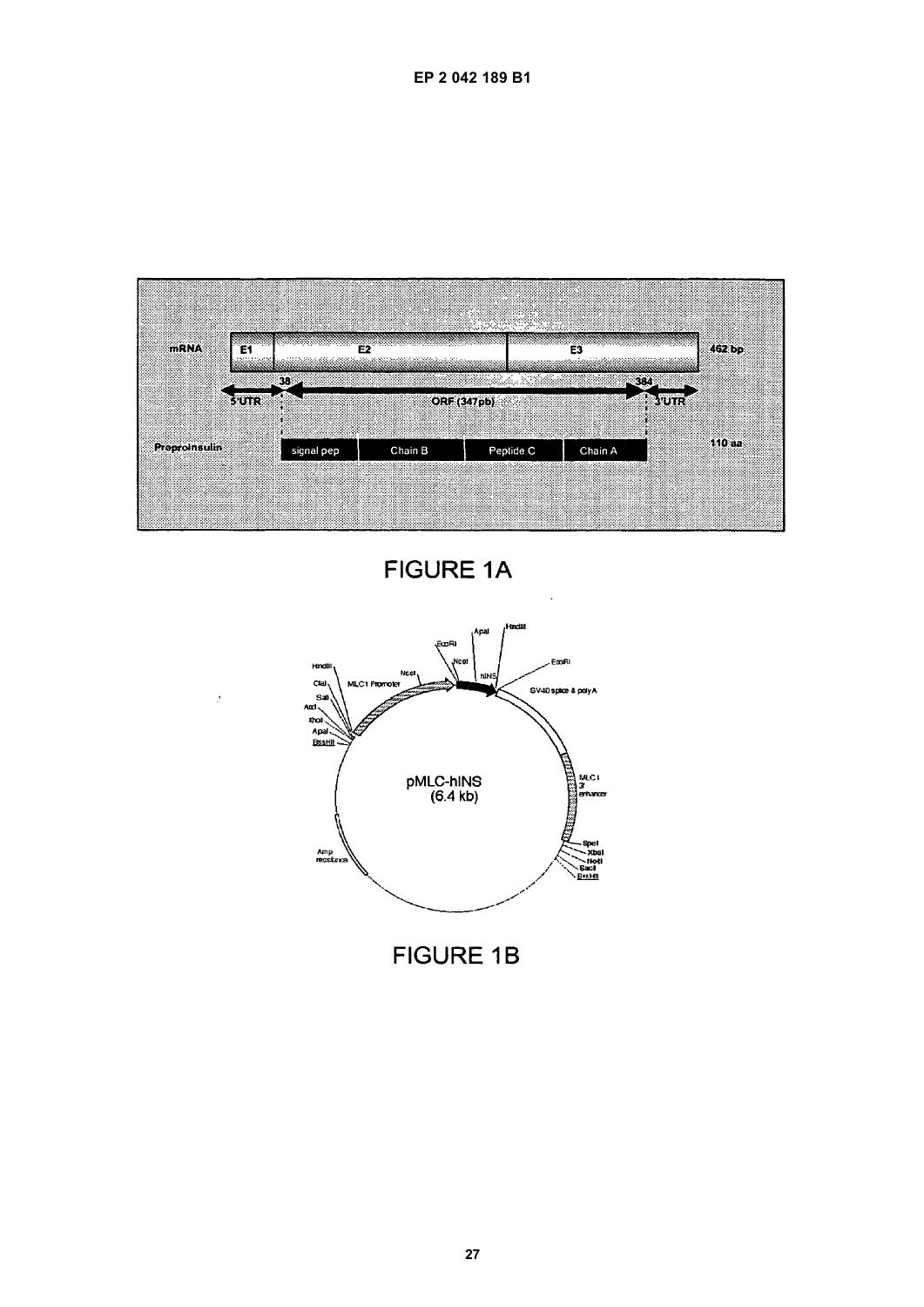



 $\overline{B}$ 

 $\mathsf{C}$ 

 $\mathsf{A}$ 

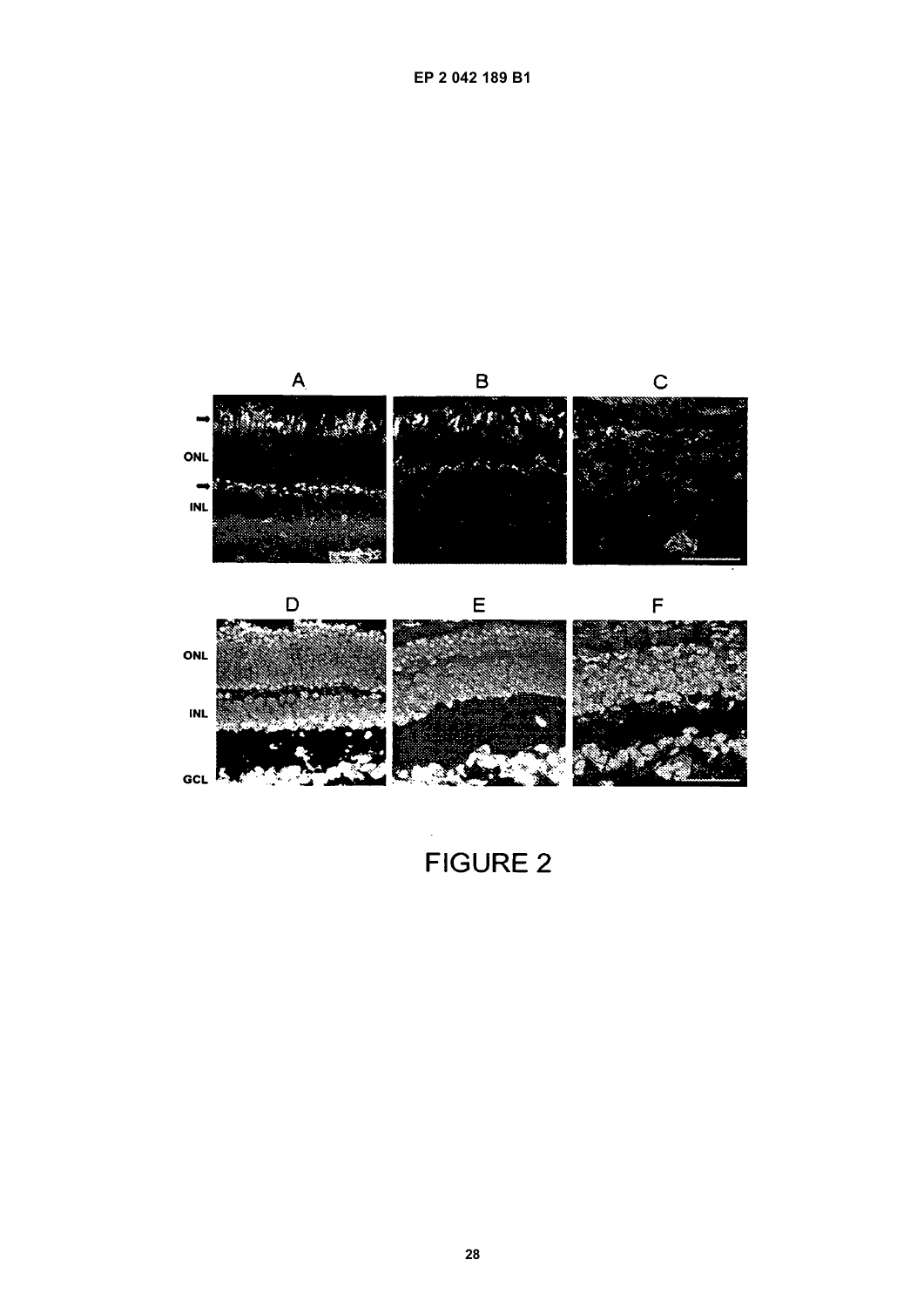

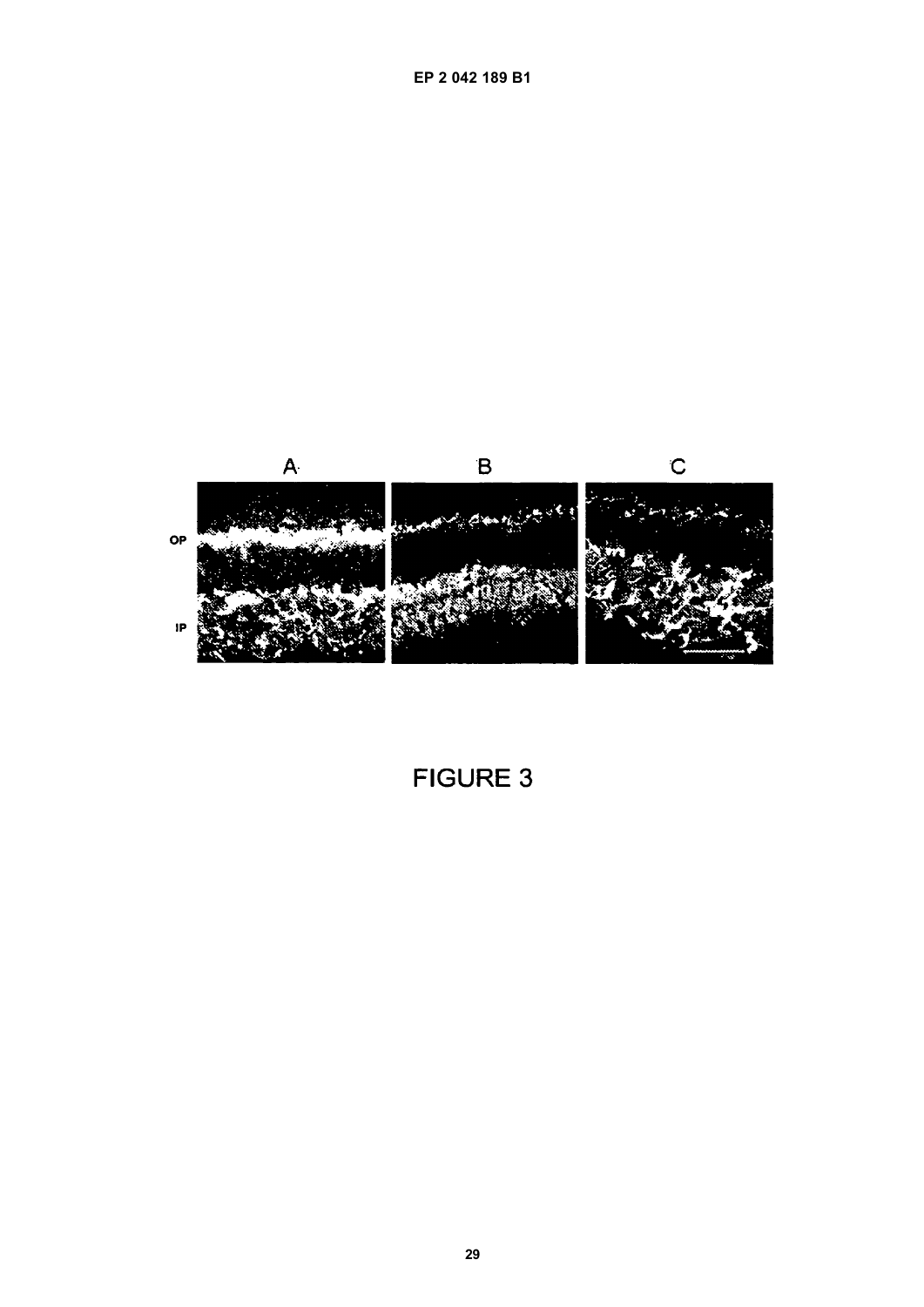

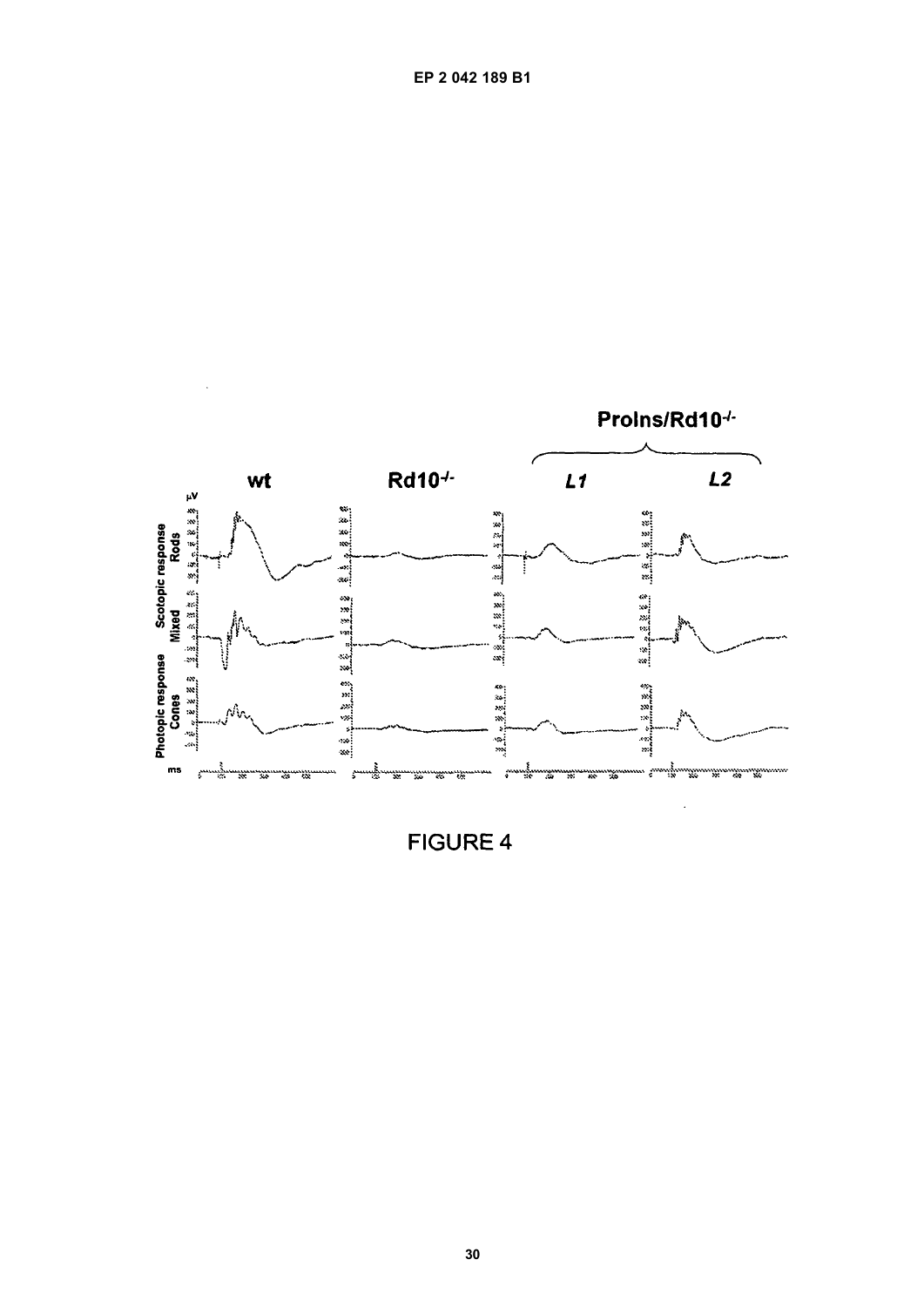

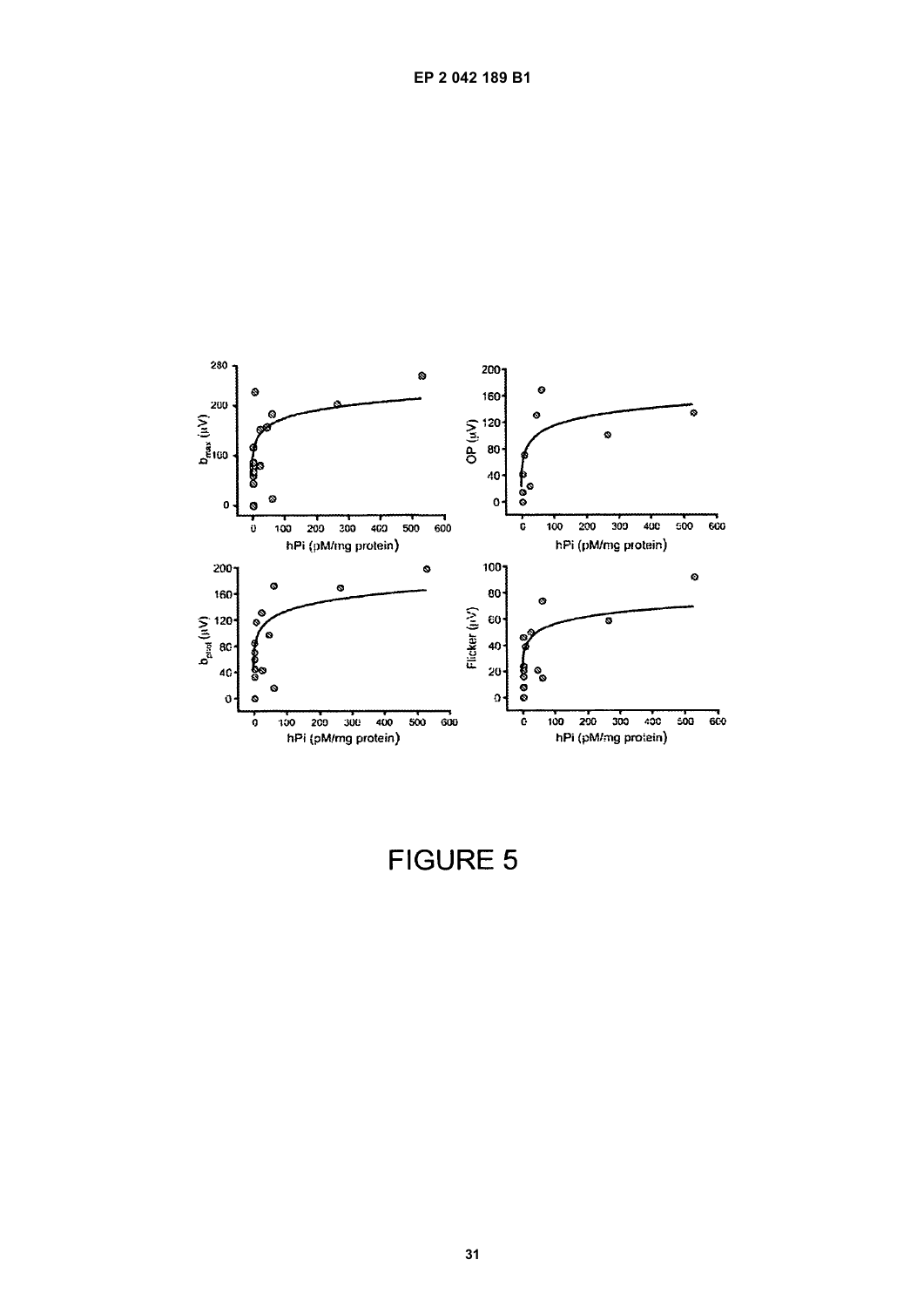

**FIGURE 6**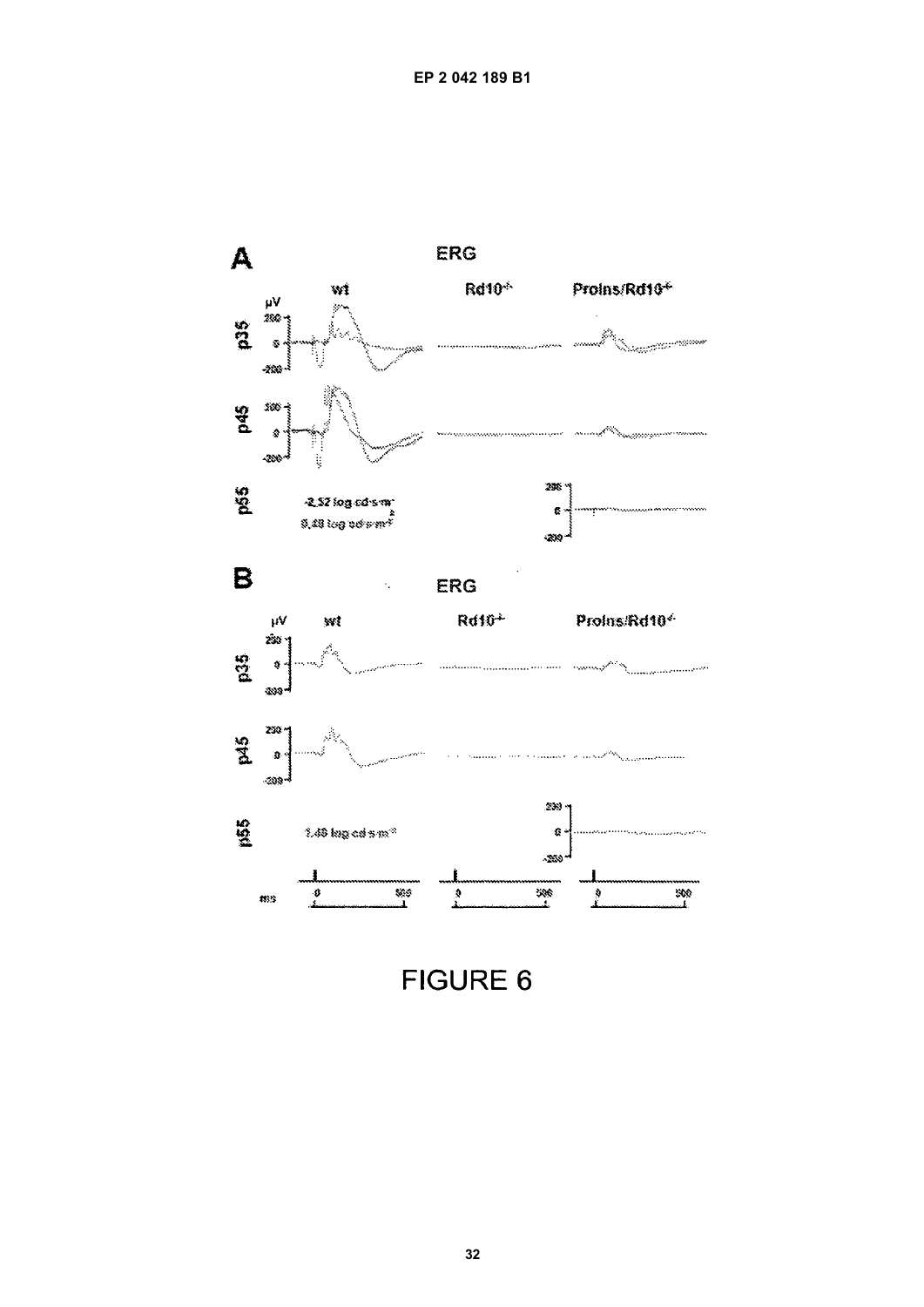

**FIGURE 7**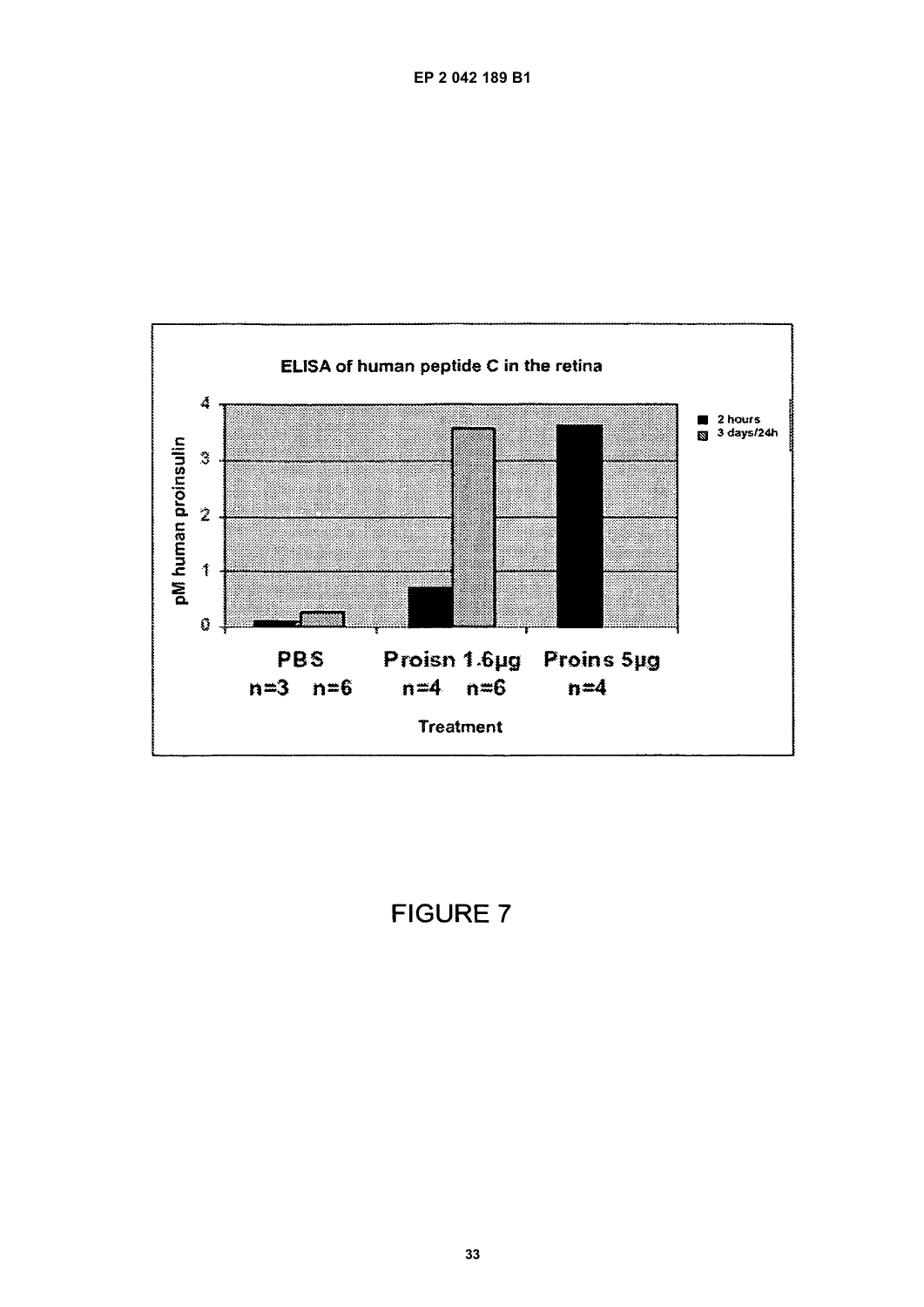

FIGURE 8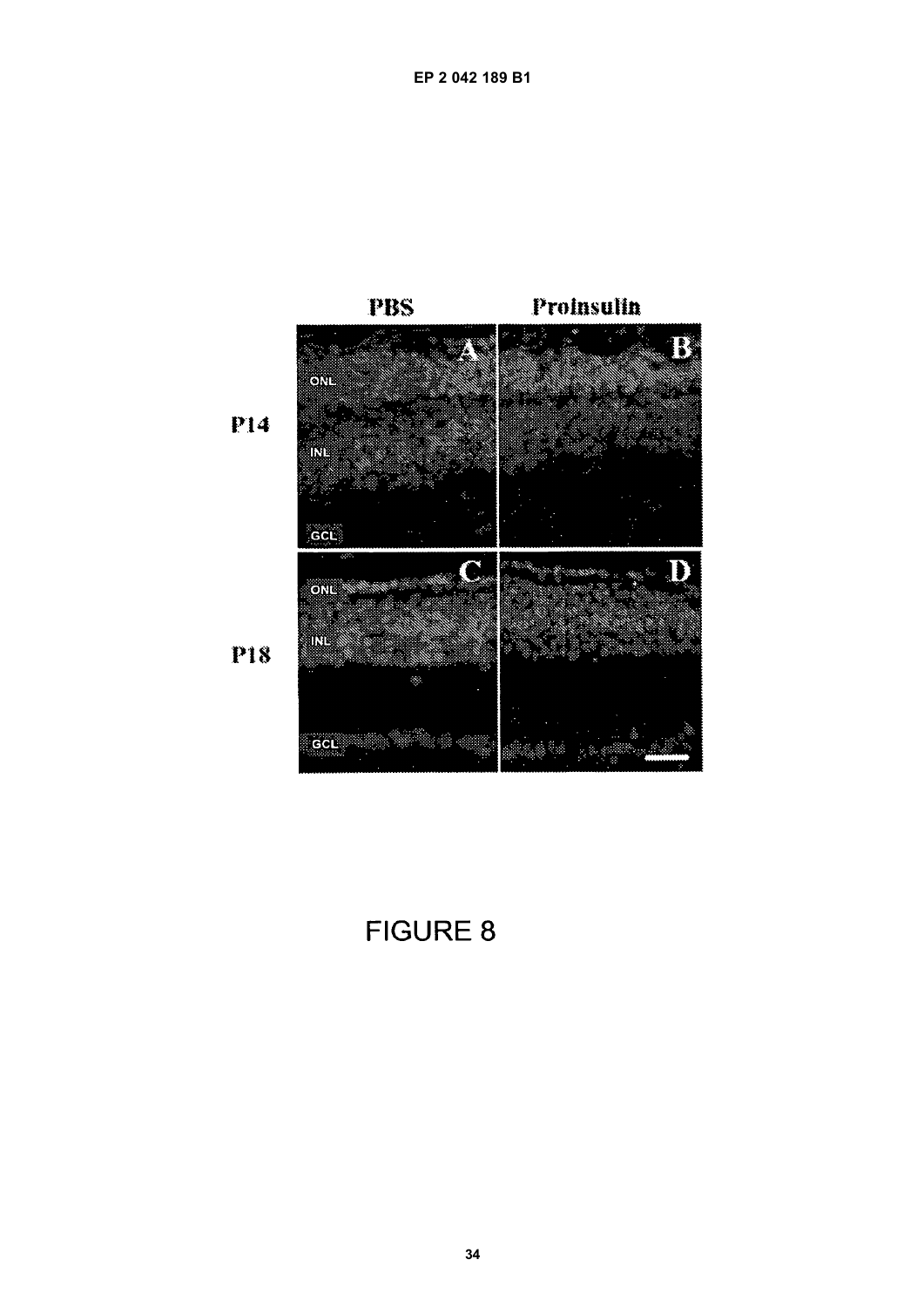

**FIGURE 9**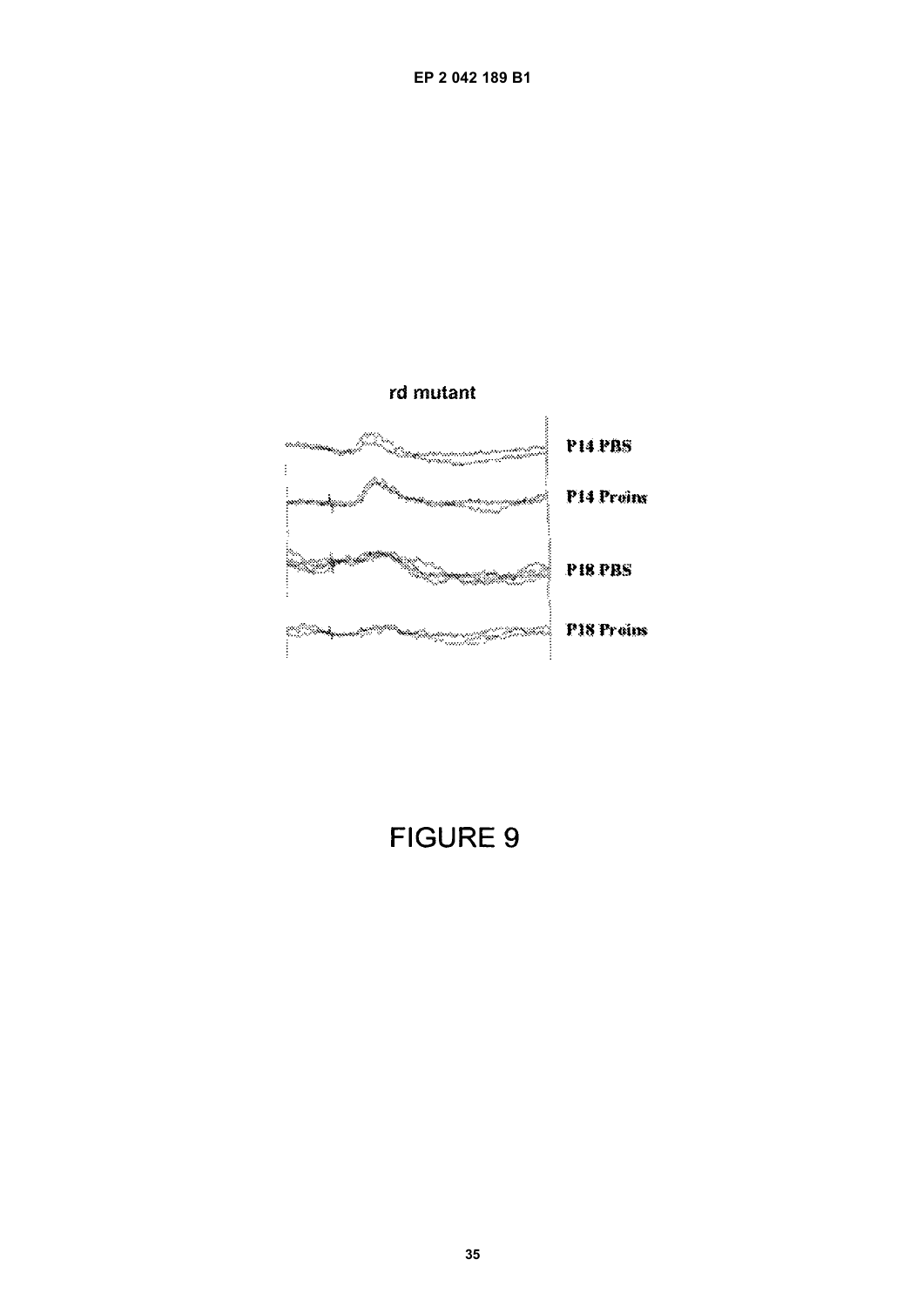#### **REFERENCES CITED IN THE DESCRIPTION**

*This list of references cited by the applicant is for the reader's convenience only. It does not form part of the European patent document. Even though great care has been taken in compiling the references, errors or omissions cannot be excluded and the EPO disclaims all liability in this regard.*

#### **Patent documents cited in the description**

- - **•** EP 07765882 A **[0126] •** ES P200601314 **[0126]**

#### **Non-patent literature cited in the description**

- **VARELA-NIETO, I. ; DE LA ROSA, E.J. ; VALEN-CIANO, A.I. ; LEON, Y.** Cell death in the nervous system: lessons from insulin and insulin-like growth factors. *Mol Neurobiol,* 2003, vol. 28, 23-50 **[0003]**
- **CHANG, G.Q. ; HAO, Y. ; WONG, F.** Apoptosis: final common pathway of photoreceptor death in rd, rds, and rhodopsin mutant mice. *Neuron,* 1993, vol. 30 (11), 595-605 **[0003]**
- **BENNETT, J. ; TANABE, T. ; SUN, D. ; ZENG, Y. ; KJELDBYE, H. ; GOURAS, P. ; MAGUIRE, A.M.** Photoreceptor cell rescue in retinal degeneration (rd) mice by in vivo gene therapy. *Nat Med,* 1996, vol. 2, 649-654 **[0004]**
- **WANG, D.Y. ; CHAN, W.M. ; TAM, P.O. ;BAUM, L. ; LAM, D.S. ; CHONG, K.K. ; FAN, B.J. ; PANG, C.P.** Gene mutations in retinitis pigmentosa and their clinical implications. *Clin Chim Acta,* 2005, vol. 351, 5-16 **[0004]**
- **FAKTOROVICH, E.G. ; STEINBERG, R.H. ; YAS-UMURA, D. ; MATTHES, M.T. ; LAVAIL, M.M.** Photoreceptor degeneration in inherited retinal dystrophy delayed by basic fibroblast growth factor. *Nature,* 1990, vol. 347, 83-86 **[0006]**
- **LAVAIL, M.M. ; UNOKI, K. ;YASUMURA, D. ; MAT-THES, M.T. ; YANCOPOULOS, G.D. ; STEIN-BERG, R.H.** Multiple growth factors, cytokines, and neurotrophins rescue photoreceptors from the damaging effects of constant light. *Proc Natl Acad Sci USA,* 1992, vol. 89, 11249-11253 **[0006]**
- **LAVAIL, M.M. ; YASUMURA, D. ; MATTHES, M.T. ; LAU-VILLACORTA, C. ; UNOKI, K. ; SUNG, C.H. ; STEINBERG, R.H.** Protection of mouse photoreceptors by survival factors in retinal degenerations. *Invest Ophthalmol Vis Sci 39,* 1998, vol. 15, 592-602 **[0006]**
- **CHONG, N.H. ; ALEXANDER, R.A. ; WATERS, L. ; BARNETT, K.C. ; BIRD, A.C. ; LUTHERT, P.J.** Repeated injections of a ciliary neurotrophic factor analogue leading to long-term photoreceptor survival in hereditary retinal degeneration. *Invest Ophthalmol Vis Sci,* 1999, vol. 40, 1298-1305 **[0006]**
- **SCHLICHTENBREDE, F.C. et al.** *Gene Therapy,* 2003, vol. 10, 523-7 **[0007]**
- **TRAVIS, G.H. ; BRENNAN, M.B. ; DANIELSON, P.E. ;KOZAK, C.A. ;SUTCLIFFE, J.G.** Identification of a photoreceptor-specific mRNA encoded by the gene responsible for retinal degeneration slow (rds. *Nature,* 1989, vol. 338, 70-73 **[0008]**
- **CONNELL, G. ; BASCOM, R. ; MOLDAY, L. ; REID, D. ; MCINNES, R.R. ; MOLDAY, R.S.** Photoreceptor peripherin is the normal product of the gene responsible for retinal degeneration in the rds mouse. *Proc Natl Acad Sci US A,* 1991, vol. 88, 723-726 **[0008]**
- **CAYOUETTE, M. ; GRAVEL, C.** Adenovirus-mediated gene transfer of ciliary neurotrophic factor can prevent photoreceptor degeneration in the retinal degeneration (rd) mouse. *Hum Gene Ther,* 1997, vol. 8, 423-430 **[0008]**
- **CAYOUETTE, M. ; BEHN, D. ; SENDTNER, M. ; LACHAPELLE, P. ; GRAVEL, C.** Intraocular gene transfer of ciliary neurotrophic factor prevents death and increases responsiveness of rod photoreceptors in the retinal degeneration slow mouse. *J Neurosci,* 1998, vol. 18, 9282-9293 **[0008]**
- **OKOYE, G. ; 25 ZIMMER, J. ; SUNG, J. ; GEHL-BACH, P. ; DEERING, T. ; NAMBU, H. ; HACKETT, S. ; MELIA, M. ; ESUMI, N. ; ZACK, D.J.** Increased expression of brain-derived neurotrophic factor preserves retinal function and slows cell death from rhodopsin mutation or oxidative damage. *J Neurosci,* 2003, vol. 23, 4164-4172 **[0008]**
- **SUNG, C.H. ; MAKINO, C. ; BAYLOR, D. ; NATH-ANS, J.** A rhodopsin gene mutation responsible for autosomal dominant retinitis pigmentosa results in a protein that is defective in localization to the photoreceptor outer segment. *J Neurosci,* 1994, vol. 14, 5818-5833 **[0008]**
- **LIANG, F.Q. ; ALEMAN, T.S. ; DEJNEKA, N.S. ; DUDUS, L. ; FISHER, K.J. ; MAGUIRE, A.M. ; JACOBSON, S.G. ; BENNETT, J.** Long-term protection of retinal structure but not function using RAAV.CNTF in animal models of retinosis pigmentaria. *Mol Ther,* 2001, vol. 4, 461-472 **[0008]**